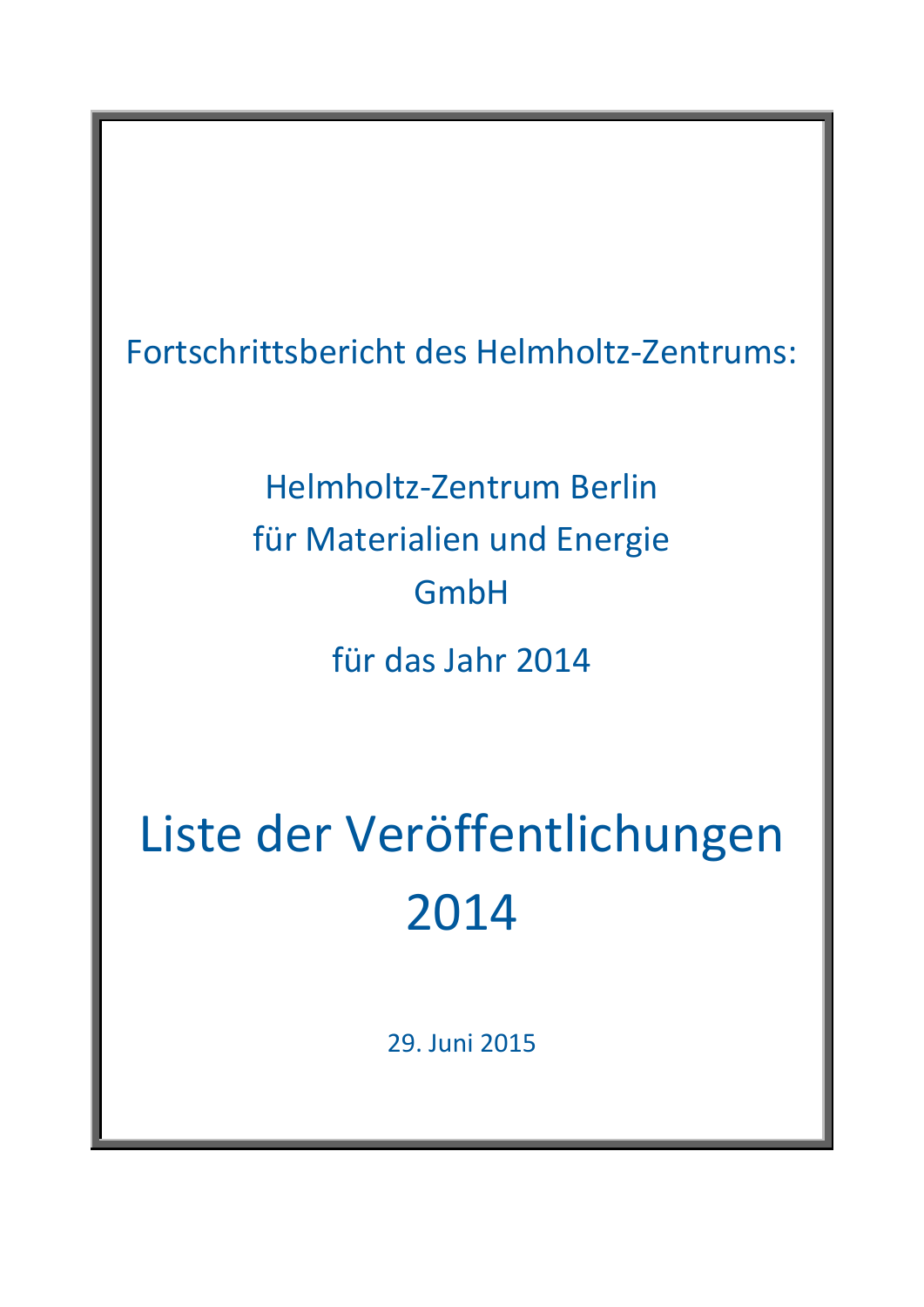# Inhalt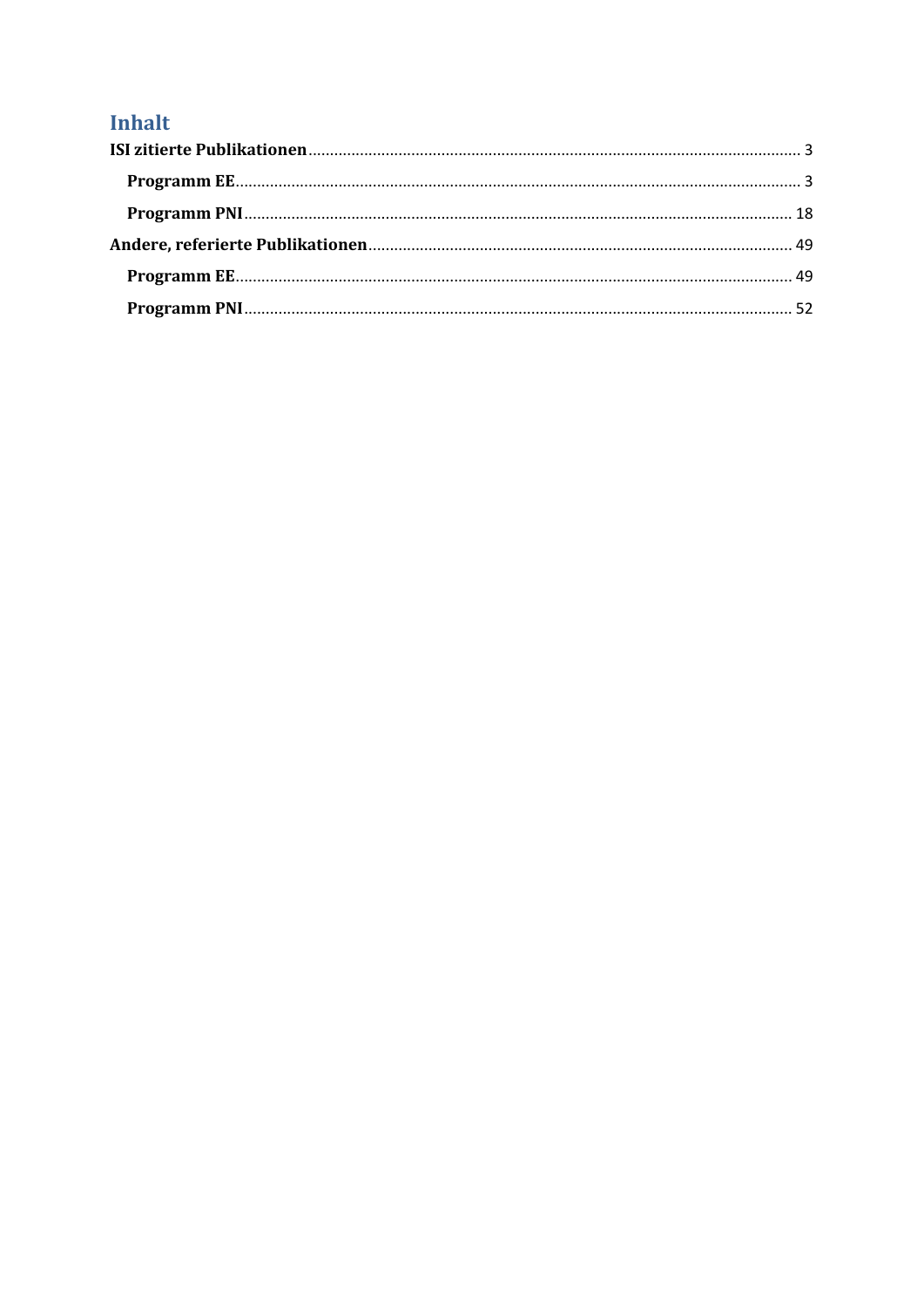## <span id="page-2-0"></span>**ISI zitierte Publikationen**

### <span id="page-2-1"></span>**Programm EE**

Bartelt, A.F.; Schütz, R.; Strothkaemper, C.; Kastl, I.; Janzen, S.; Friedrich, D.; Calvet, W.; Fuhrmann, G.; Danner, D.; Scheller, L.-P.; Nelles, G.; Eichberger, R., *Solvent-induced surface state passivation reduces recombination in semisquarylium dye-sensitized solar cells,* Appl. Phys. Lett. **104**, 223902/1-5, (2014), 10.1063/1.4881180

Dietrich, J.; Abou-Ras, D.; Schmidt, S.S.; Rissom, T.; Unold, T.; Cojocaru-Mirédin, O.; Niermann, T.; Lehmann, M.; Koch, C.T.; Boit, C., *Origins of electrostatic potential wells at dislocations in polycrystalline Cu(In,Ga)Se2thin films,* J. Appl. Phys. **115**, 103507/1-12, (2014), 10.1063/1.4867398

Pistor, P.; Greiner, D.; Kaufmann, C.; Brunken, S.; Gorgoi, M.; Steigert, A.; Calvet, W.; Lauermann, I.; Klenk, R.; Unold, T.; Lux-Steiner, M.Ch., *Experimental indication for band gap widening of chalcopyrite solar cell absorbers after potassium fluoride treatment,* Appl. Phys. Lett. **105**, 063901/1- 4, (2014), 10.1063/1.4892882

Christodoulou, C.; Giannakopoulos, A.; Nardi, M.V.; Ligorio, G.; Oehzelt, M.; Chen, L.; Pasquali, L.; Timpel, M.; Giglia, A.; Nannarone, S.; Norman, P.; Linares, M.; Parvez, K.; Muellen, K.; Beljonne, D.; Koch, N., *Tuning the Work Function of Graphene-on-Quartz with a High Weight Molecular Acceptor,* J. Phys. Chem. C **118**, 4784-4790, (2014), 10.1021/jp4122408

Leon, M.; Levcenko, S.; Serna, R.; Bodnar, I.V.; Nateprov, A.; Guc, M.; Gurieva, G.; Lopez, N.; Merino, J.M.; Caballero, R.; Schorr, S.; Perez-Rodriguez, A.; Arushanov, E., *Spectroscopic ellipsometry study of Cu2ZnSnSe4 bulk crystals,* Appl. Phys. Lett. **105**, 061909/1-4, (2014), 10.1063/1.4892548

Guc, M.; Levcenko, S.; Dermenji, L.; Gurieva, G.; Schorr, S.; Syrbu, N.N.; Arushanov, E., *Exciton spectra and energy band structure of Cu2ZnSiSe4,* J. Alloy. Compd. **587**, 393-397, (2014), 10.1016/j.jallcom.2013.10.172

Guc, M.; Levcenko, S.; Dermenji, L.; Gurieva, G.; Schorr, S.; Syrbu, N.; Arushanov, E., *Excitonic and band-band transitions of Cu2ZnSiS4 determinedfrom reflectivity spectra,* Solid State Comm. **190**, 44- 48, (2014), 10.1016/j.ssc.2014.03.024

Insignares-Cuello, C.; Izquierdo-Roca, V.; López-García, J.; Calvo-Barrio, L.; Saucedo, E.; Kretzschmar, S.; Unold, T.; Broussillou, C.; Goislard de Monsabert, T.; Bermudez, V.; Pérez-Rodríguez, A., *Combined Raman scattering/photoluminescence analysis of Cu(In,Ga)Se2 electrodeposited layers,* Sol. Energy **103**, 89-95, (2014), 10.1016/j.solener.2014.02.005

Castellani, M.; Winkler, S.; Bröker, B.; Baumgarten, M.; Müllen, K.; Koch, N., *Work function increase of transparent conductive electrodes by solution processed electron acceptor molecular monolayers,*  Appl. Phys. A **114**, 291-295, (2014), 10.1007/s00339-013-8048-x

Akaike, K.; Koch, N.; Oehzelt, M., *Fermi level pinning induced electrostatic fields and band bending at organic heterojunctions,* Appl. Phys. Lett. **105**, 223303/1-4, (2014), 10.1063/1.4903360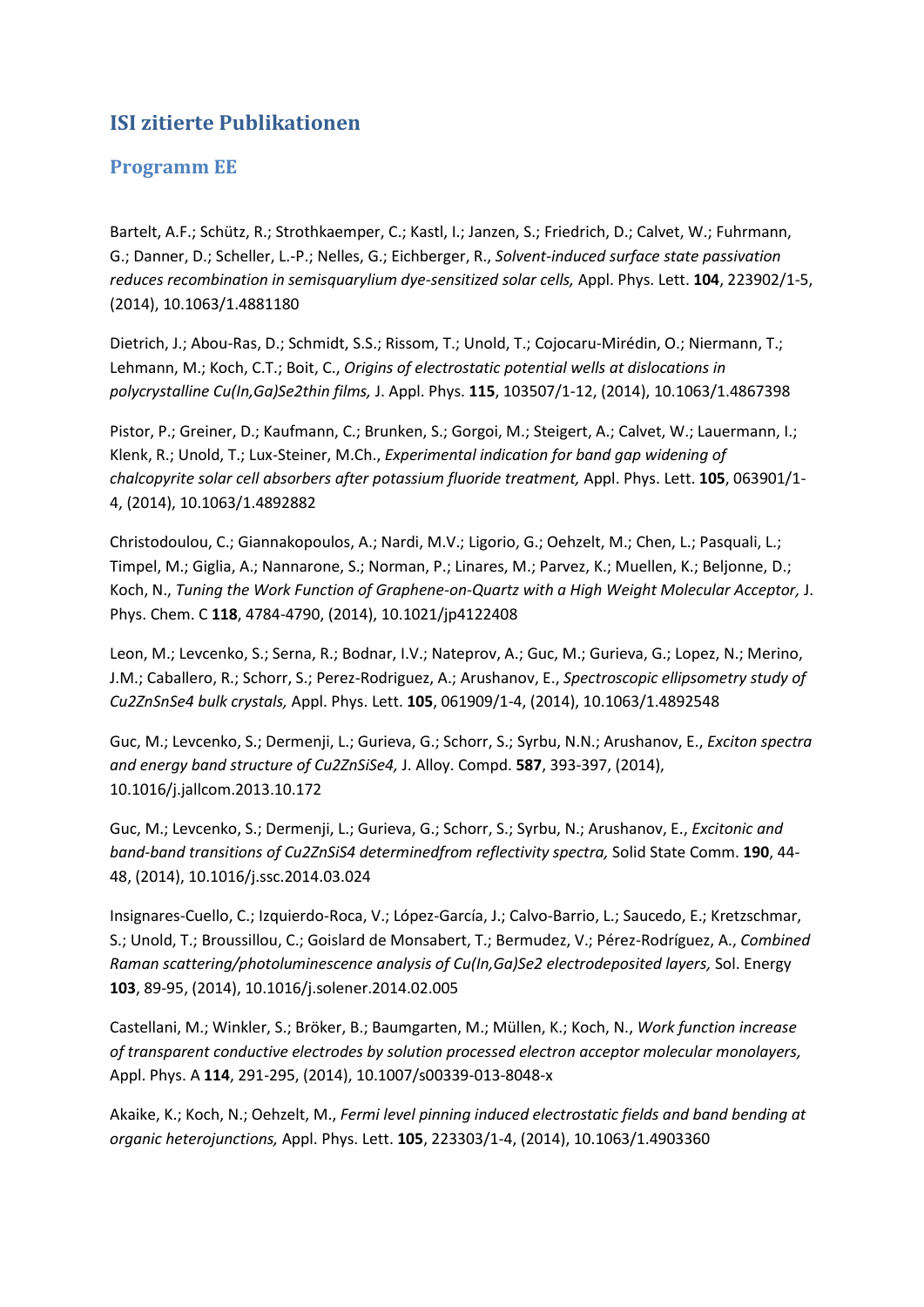Winkler, S.; Frisch, J.; Amsalem, P.; Krause, S.; Timpel, M.; Stolte, M.; Wurthner, F.; Koch, N., *Impact of Molecular Dipole Moments on Fermi Level Pinning in Thin Films,* J. Phys. Chem. C **118**, 11731- 11737, (2014), 10.1021/jp5021615

Yu, S.; Opitz, A.; Grob, S.; Resel, R.; Oehzelt, M.; Bruetting, W.; Salzmann, I.; Koch, N., *Performance enhancement of diindenoperylene-based organic photovoltaic cells by nanocolumn-arrays,* Org. Electr. **15**, 2210-2217, (2014), 10.1016/j.orgel.2014.06.023

Nie, M.; Ellmer, K., *Morphology and structure evolution of Cu(In,Ga)S2 films deposited by reactive magnetron co-sputtering with electron cyclotron resonance plasma assistance,* J. Appl. Phys. **115**, 084902/1-8, (2014), 10.1063/1.4866717

Friedrich, D.; Valldecabres, L.; Kunst, M.; Moehl, T.; Zakeeruddin, S.M.; Grätzel, M., *Dye Regeneration Dynamics by Electron Donors on Mesoscopic TiO2 Films,* J. Phys. Chem. C **118**, 3420-3425, (2014), 10.1021/jp4113206

Han, L.; Abdi, F.F.; Perez Rodriguez, P.; Dam, B.; van de Krol, R.; Zeman, M.; Smets, A.H.M., *Optimization of amorphous silicon double junction solar cells for an efficient photoelectrochemical water splitting device based on a bismuth vanadate photoanode,* Phys. Chem. Chem. Phys. **16**, 4220- 4229, (2014), 10.1039/c3cp55035d

Kratzig, A.; Zachäus, C.; Brunken, S.; Thomas, D.; Bogdanoff, P.; Ellmer, K.; Fiechter, S., *RuS2 thin films as oxygen-evolving electrocatalyst: Highly oriented growth on single-crystal FeS2 substrate and their properties compared to polycrystalline layers,* Phys. Status Solidi A **211**, 2020–2029, (2014), 10.1002/pssa.201431284

Baier, R.; Leendertz, C.; Abou-Ras, D.; Lux-Steiner, M.; Sadewasser, S., *Properties of electronic potential barriers at grain boundaries in Cu(In,Ga)Se2 thin films,* Solar Energy Mat Solar Cells **130**, 124-131, (2014), 10.1016/j.solmat.2014.07.002

Lehmann, J.; Lehmann, S.; Lauermann, I.; Rissom, T.; Kaufmann, C.A.; Lux-Steiner, M.C.; Bär, M.; Sadewasser, S., *Reliable wet-chemical cleaning of natively oxidized high-efficiency Cu(In,Ga)Se2 thinfilm solar cell absorbers,* J. Appl. Phys. **116**, 233502/1-11, (2014), 10.1063/1.4903976

Baviskar, P.; Ahmed, E.; Gore, R.; Babasaheb, S., *Cactus architecture of ZnO nanoparticles network through simple wet chemistry: Efficient dye sensitized solar cells,* Mat. Lett. **116**, 91-93, (2014), 10.1016/j.matlet.2013.10.106

Szilágyi, P.A.; Callini, E.; Anastasopol, A.; Kwakernaak, C.; Sachdeva, C.; van de Krol, R.; Geerlings, H.; Borgschulte, A.; Züttel, A.; Dam, B., *Probing hydrogen spillover in Pd@MIL-101(Cr) with a focus on hydrogen chemisorption,* Phys. Chem. Chem. Phys. **16**, 5803-5809, (2014), 10.1039/C3CP54898H

Sippel, P.; Supplie, O.; May, M.M.; Eichberger, R.; Hannappel, T., *Electronic structures of GaP(100) surface reconstructions probed with two-photon photoemission spectroscopy,* Phys. Rev. B **89**, 165312/1-8, (2014), 10.1103/PhysRevB.89.165312

Nie, M.; Mete, T.; Ellmer, K., *Morphology and structure evolution of tin-doped indium oxide thin films deposited by radio-frequency magnetron sputtering: the role of the sputtering atmosphere,* J. Appl. Phys. **115**, 154905/1-8, (2014), 10.1063/1.4871810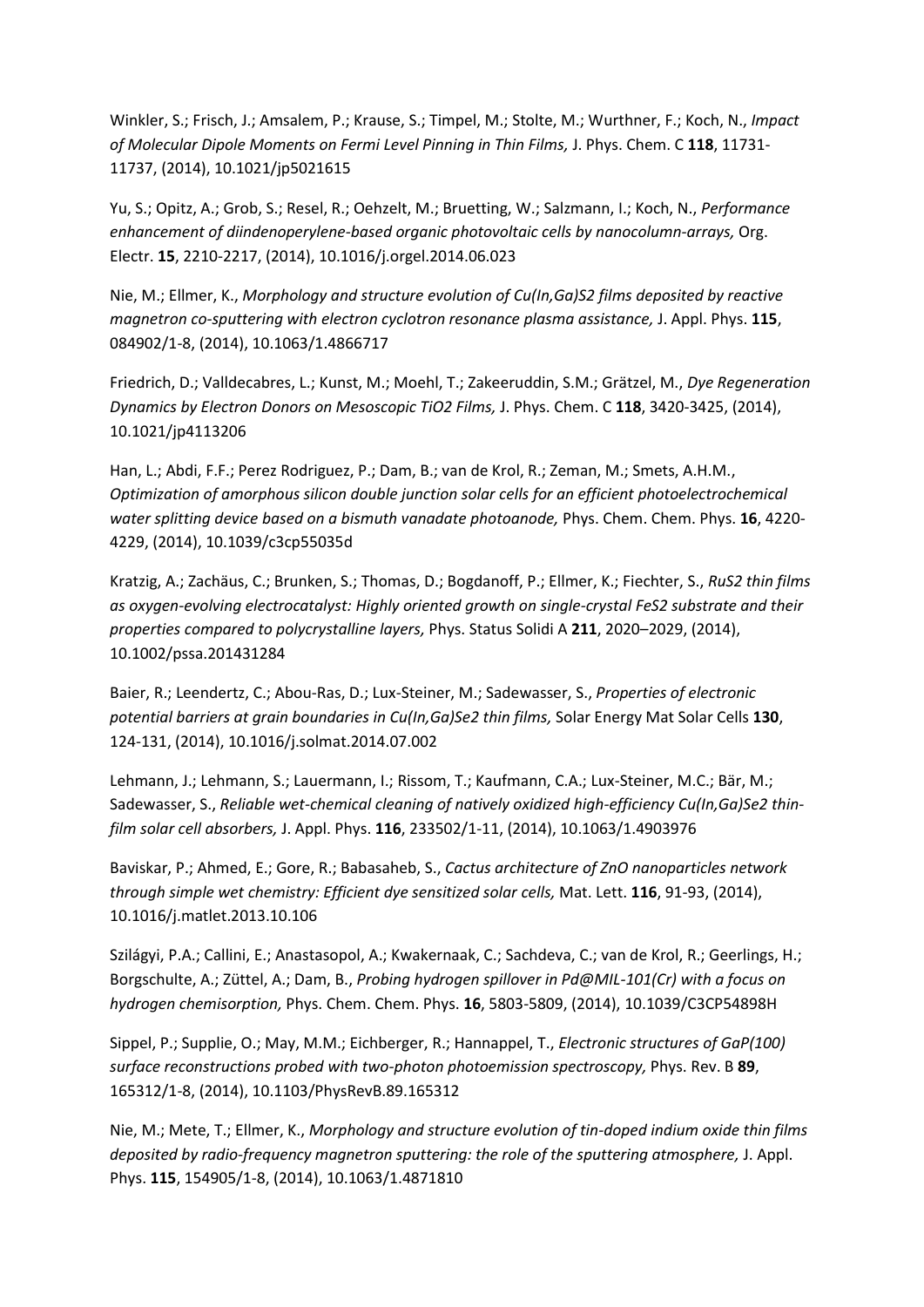Nowotny, J.; Bak, T.; Chu, D.; Fiechter, S.; Murch, G.E.; Veziroglu, T.N., *Sustainable practices: Solar hydrogen fuel and education program on sustainable energy systems,* Int. J. Hydrogen Energ. **39**, 4151-4157, (2014), 10.1016/j.ijhydene.2013.12.114

Han, L.; Abdi, F.F.; van de Krol, R.; Liu, R.; Huang, Z.; Lewerenz, H.-J.; Dam, B.; Zeman, M.; Smets, A.H.M., *Efficient Water-Splitting Device Based on a Bismuth Vanadate Photoanode and Thin-Film Silicon Solar Cells,* ChemSusChem **7**, 2832-2838, (2014), 10.1002/cssc.201402456

Hermann-Geppert, I.; Bogdanoff, P.; Gutzmann, H.; Dittrich, T.; Emmler, T.; Just, R.; Schieda, M.; Gärtner, F.; Klassen, T., *Cold Gas Sprayed TiO2-based Electrodes for the Photo-induced Water Oxidation,* ECS Trans. **58**, 21-30, (2014), 10.1149/05830.0021ecst

Hillebrand, P.; Ramírez-Caro, A.; Calvet, W.; Bogdanoff, P.; Fiechter, S., *On the Structure-Function Relationship of Cobalt and Manganese Oxides as Oxygen Evolving Catalysts for Light-Driven Water Electrolysis: An In-Line Synchrotron Radiation Photoelectron Spectroscopy Study,* ECS Trans. **61**, 44075, (2014), 10.1149/06114.0009ecst

Kirner, S.; Hammerschmidt, M.; Schwanke, C.; Lockau, D.; Calnan, S.; Frijnts, T.; Neubert, S.; Schöpke, A.; Schmidt, F.; Zollondz, J.-H.; Heidelberg, A.; Stannowski, B.; Rech, B.; Schlatmann, R., *Implications of TCO Topography on Intermediate Reflector Design for a-Si/mc-Si Tandem Solar Cells - Experiments and Rigorous Optical Simulations,* IEEE J. Photovolt, **4**, 42278, (2014), 10.1109/JPHOTOV.2013.2279204

Nowotny, J.; Atanacio, A.J.; Bak, T.; Belova, I. V.; Fiechter, S.; Ikuma, Y.; Ionescu, M.; Kennedy, B.J.; Majewski, P.; Murch, G.E.; Wachsman, E.D., *Photosensitive oxide semiconductors for solar hydrogen fuel and water disinfection,* Int. Mat. Rev. **59**, 449-478, (2014), 10.1179/1743280414Y.0000000039

Supplie, O.; May, M.M.; Stange, H.; Höhn, C.; Lewerenz, H.-J.; Hannappel, T., *Materials for lightinduced water splitting: In situ controlled surface preparation of GaPN epilayers grown latticematched on Si(100),* J. Appl. Phys. **115**, 113509/1-7, (2014), 10.1063/1.4869121

Bikowski, A.; Ellmer, K., *Analytical model of electron transport in polycrystalline, degenerately doped ZnO films,* J. Appl. Phys. **116**, 143704/1-11, (2014), 10.1063/1.4896839

Müller, Mathias; Abou-Ras, Daniel; Bertram, Frank; Christen, Jürgen; Rissom, Thorsten, *Symmetry dependent optoelectronic properties of grain boundaries in polycrystalline Cu(In,Ga)Se2 thin films,* J. Appl. Phys. **115**, 23514, (2014), 10.1063/1.4861149

Sarmieno-Pérez, R.; Botti, S.; Schnohr, C.S.; Lauermann, I.; Rubio Secades, A.; Johnson, B., *Local versus global electronic properties of chalcopyrite alloys: X-ray absorption spectroscopy and ab initio calculations,* J. Appl. Phys. **116**, 093703/1-5, (2014), 10.1063/1.4893579

Kramm, U.I.; Herrmann-Geppert, I.; Fiechter, S.; Zehl, G.; Zizak, I.; Dorbandt, I.; Schmeißer, D.; Bogdanoff, P., *Effect of iron-carbide formation on the number of active sites in Fe–N–C catalysts for the oxygen reduction reaction in acidic media,* J. Mater. Chem. A **2**, 2663-2670, (2014), 10.1039/c3ta13821f

Jia, L.; Harbauer, K.; Bogdanoff, P.; Hermann-Geppert, I.; Ramirez, A.; van de Krol, R.; Fiechter, S., *a-Fe2O3 films for photoelectrochemical water oxidation – insights of key performance parameters,* J. Mater. Chem. A **2**, 20196-20202, (2014), 10.1039/c4ta04720f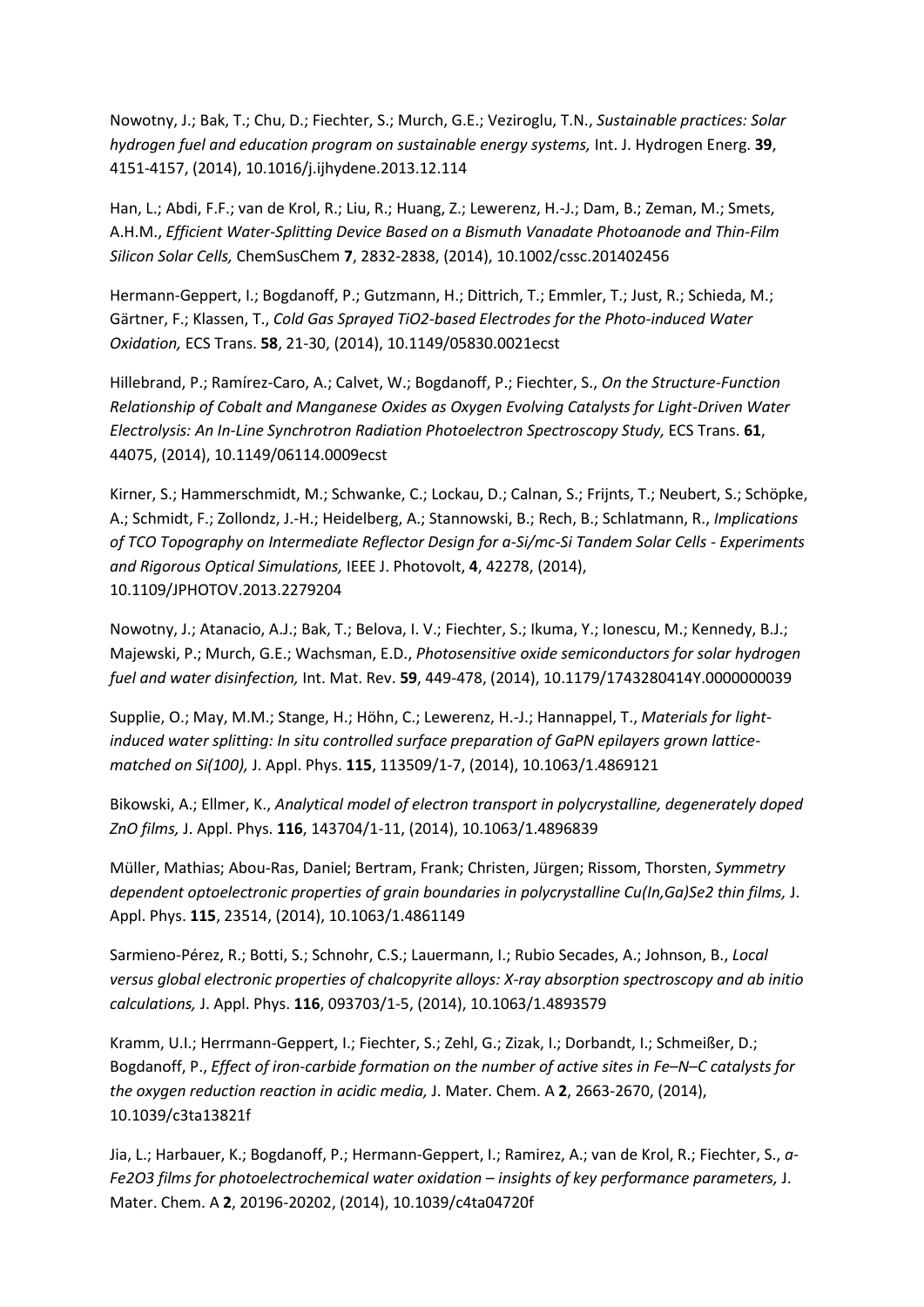Ramirez, A.; Hillebrand, P.; Stellmach, D.; May, M.M.; Bogdanoff, P.; Fiechter, S., *Evaluation of MnOx, Mn2O3, and Mn3O4 Electrodeposited Films for the Oxygen Evolution Reaction of Water, J. Phys.* Chem. C **118**, 14073-14081, (2014), 10.1021/jp500939d

Bornoz, P.; Abdi, F.F.; Tilley, S.D.; Dam, B.; van de Krol, R.; Graetzel, M.; Sivula, K., *A Bismuth Vanadate-Cuprous Oxide Tandem Cell for Overall Solar Water Splitting,* J. Phys. Chem. C **118**, 16959- 16966, (2014), 10.1021/jp500441h

Ravensbergen, J.; Abdi, F.F.; van Santen, J.H.; Frese, R.N.; Dam, B.; van de Krol, R.; Kennis, J.T.M., *Unraveling the Carrier Dynamics of BiVO4: a Femtosecond to Microsecond Transient Absorption Study,* J. Phys. Chem. C **118**, 27793-27800, (2014), 10.1021/jp509930s

May, M.M.; Lewerenz, H.-J.; Hannappel, Th., *Optical in Situ Study of InP(100) Surface Chemistry: Dissociative Adsorption of Water and Oxygen,* J. Phys. Chem. C **118**, 19032–19041, (2014), 10.1021/jp502955m

Szilagyi, P.A.; Weinrauch, I.; Oh, H.; Hirscher, M.; Juan-Alcaniz, J.; Serra-Crespo, P.; de Respinis, M.; Trzesniewski, B.J.; Kapteijn, F.; Geerlings, H.; Gascon, J.; Dam, B.; Grzech, A.; van de Krol, R.; Geerlings, H., *Interplay of Linker Functionalization and Hydrogen Adsorption in the Metal-Organic Framework MIL-101,* J. Phys. Chem. C **118**, 19572-19579, (2014), 10.1021/jp5050628

Marchioro, A.; Teuscher, J.; Friedrich, D.; Kunst, M.; van de Krol, R.; Moehl, T.; Graetzel, M.; Moser, J.- E., *Unravelling the mechanism of photoinduced charge transfer processes in lead iodide perovskite solar cells,* Nat. Photonics **8**, 250-255, (2014), 10.1038/NPHOTON.2013.374

Abdi, F.F.; Dabirian, A.; Dam, B.; van de Krol, R., *Plasmonic enhancement of the optical absorption and catalytic efficiency of BiVO4 photoanodes decorated with Ag@SiO2 core-shell nanoparticles,*  Phys. Chem. Chem. Phys. **16**, 15272-15277, (2014), 10.1039/c4cp01583e

Supplie, O.; Brückner, S.; Romanyuk, O.; Döscher, H.; Höhn, C.; May, M.M.; Kleinschmidt, P.; Grosse, F.; Hannappel, T., *Atomic scale analysis of the GaP/Si(100) heterointerface by in situ reflection anisotropy spectroscopy and ab initio density functional theory, Phys. Rev. B 90, 235301/1-7, (2014),* 10.1103/PhysRevB.90.235301

Bozheyev, F.; Friedrich, D.; Nie, M.; Rengachari, M.; Ellmer, K., *Preparation of highly (001)-oriented photoactive tungsten diselenide (WSe2) films by an amorphous solid–liquid-crystalline solid (aSLcS) rapid-crystallization process,* Phys. Status Solidi A **211**, 2013-2019, (2014), 10.1002/pssa.201400016

Calvet, W.; Lewerenz, H.J.; Pettenkofer, C., *Model experiments on growth modes and interface electronics of CuInS2: Ultrathin epitaxial films on GaAs(100) substrates,* Phys. Status Solidi A **211**, 1981-1990, (2014), 10.1002/pssa.201330429

Somsongkul, V.; Lang, F.; Jeong, A.R.; Rusu, M.; Arunchaiya, M.; Dittrich, T., *Hole blocking PbI2/CH3 NH3PbI3 interface,* Phys. Status Solidi RRL **8**, 763-766, (2014), 10.1002/pssr.201409292

Klein, D.; Ohm, W.; Fengler, S.; Kunst, M., *Comparison between transient and frequency modulated excitation: Application to silicon nitride and aluminum oxide coatings of silicon, Rev. Sci. Instrum.* **85**, 065105/1-9, (2014), 10.1063/1.4880201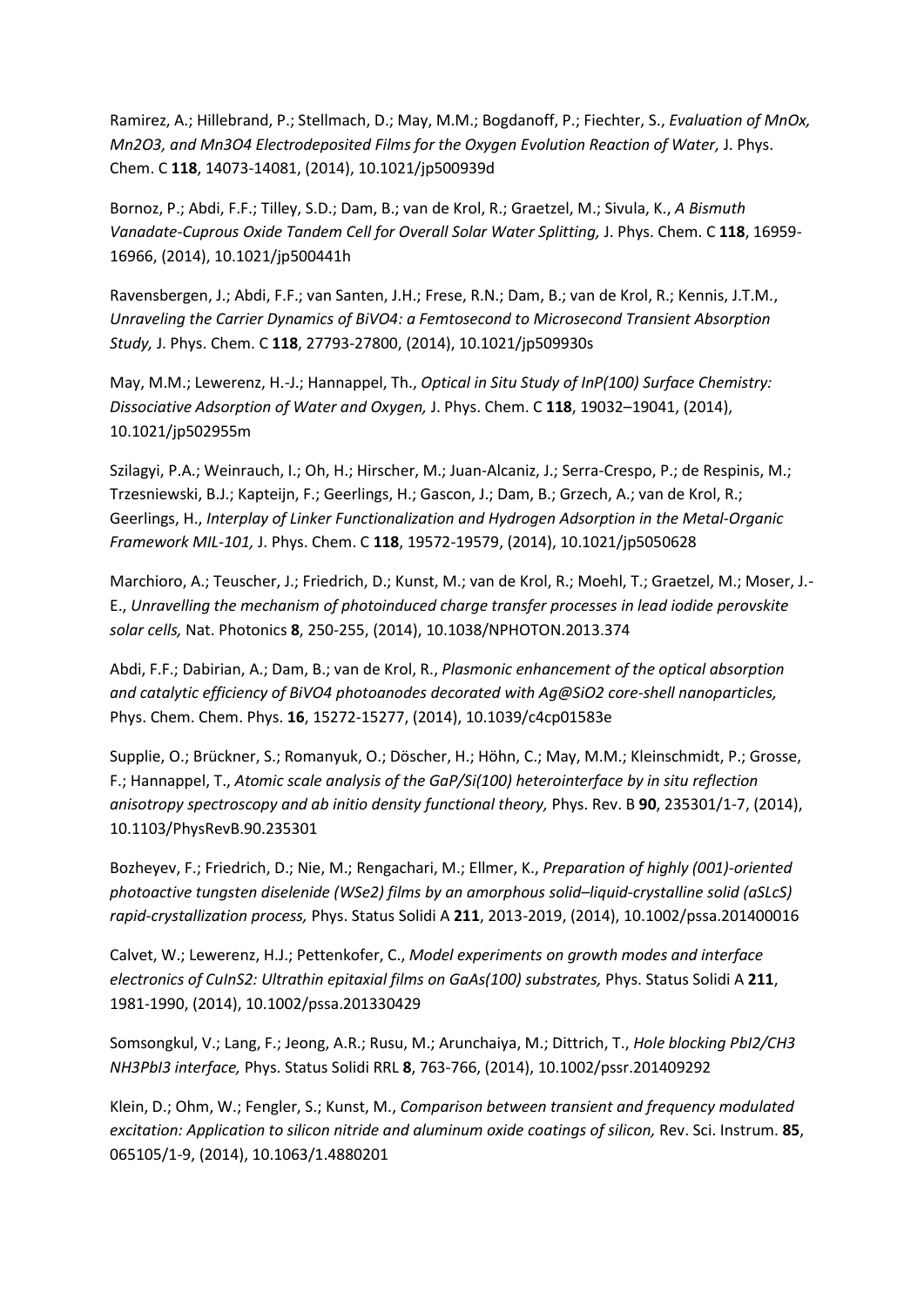Schwanke, C.; Golnak, R.; Xiao, J.; Lange, K.M., *Electrochemical flowcell for in-situ investigations by soft x-ray absorption and emission spectroscopy,* Rev. Sci. Instrum. **85**, 103120/1-5, (2014), 10.1063/1.4899063

Juma, A.; Azarpira, A.; Fischer, C.-H.; Wendler, E.; Dittrich, T., *Formation of inorganic nanocomposites by filling TiO2 nanopores with indium and antimony sulfide precursor aerosols,* Thin Solid Films **566**, 19-22, (2014), 10.1016/j.tsf.2014.07.020

Belen Suarez, M.; Durantini, J.; Otero, L.; Dittrich, T.; Santo, M.; Milanesio, M.E.; Durantini, E.; Gervaldo, M., *Electrochemical generation of porphyrin-porphyrin and porphyrin-C60 polymeric photoactive organic heterojunctions,* Electrochim. Acta **133**, 399-406, (2014), 10.1016/j.electacta.2014.04.011

Korzun, B.V.; Pushkarev, A.V.; Zhaludkevich, A.L.; Olekhnovich, N.M.; Rusu, M.; Lux-Steiner, M.C., *CuIn1-xFexS2 - from the new metastable sphalerite to the stable chalcopyrite phase,* Phys. Status Solidi B **251**, 224-228, (2014), 10.1002/pssb.201349030

Riedel, W.; Wiesner, S.; Greiner, D.; Hinrichs, V.; Rusu, M.; Lux-Steiner, M.Ch., *Hybrid solar cells with ZnO-nanorods and dry processed small molecule absorber,* Appl. Phys. Lett. **104**, 173503/1-4, (2014), 10.1063/1.4875255

Tessarek, C.; Heilmann, M.; Butzen, E.; Haab, A.; Hardtdegen, H.; Dieker, C.; Spiecker, E.; Christiansen, S., *The Role of Si during the Growth of GaN Micro- and Nanorods,* Cryst. Growth Design **14**, 1486– 1492, (2014), 10.1021/cg500054w

Lentz, M.; Coelho, R.S.; Camin, B.; Fahrensohn, C.; Schaefer, N.; Selve, S.; Link, T.; Beyerlein, I.J.; Reimers, W., *In-situ,ex-situ EBSD and (HR-)TEM analyses of primary, secondary and tertiary twin development in an Mg–4 wt % Li alloy,* Mater. Sci. Eng. A **610**, 54-64, (2014), 10.1016/j.msea.2014.05.025

Fu, Y.; Rada, T.; Fischer, Ch.-H.; Lux-Steiner, M.Ch.; Dittrich, T., *Surface photovoltage spectroscopy on Cu(In,Ga)(S,Se)2/ZnS-nanodot/In2S3 systems,* Progr. Photovolt. **22**, 44-50, (2014), 10.1002/pip.2305

Som, T.; Troppenz, G.; Wendt, R.; Wollgarten, M.; Rappich, J.; Emmerling, F.; Rademann, K., *Graphene Oxide/alpha-Bi2O3 Composites for Visible-Light Photocatalysis, Chemical Catalysis and Solar Energy Conversion,* ChemSusChem **7**, 854-865, (2014), 10.1002/cssc.201300990

Li, W.; Dittrich, T.; Jäckel, F.; Feldmann, J., *Optical and electronic properties of pyrite nanocrystal thin films: the role of ligands,* Small **10**, 1194-1201, (2014), 10.1002/smll.201302333

Baviskar, P.; Ennaoui, A.; Sankapal, B., *Influence of processing parameters on chemically grown ZnO films with low cost Eosin-Y dye towards efficient dye sensitized solar cell,* Sol. Energy **105**, 445–454, (2014), 10.1016/j.solener.2014.03.024

Roscher, V.; Licklederer, M.; Schumacher, J.; Reyes Rios, G.; Hoffmann, B.; Christiansen, S.; Bachmann, J., *Accurate tuning of ordered nanotubular platinum electrodes by galvanic plating,*  Dalton Trans. **43**, 4345-4350, (2014), 10.1039/c3dt52608a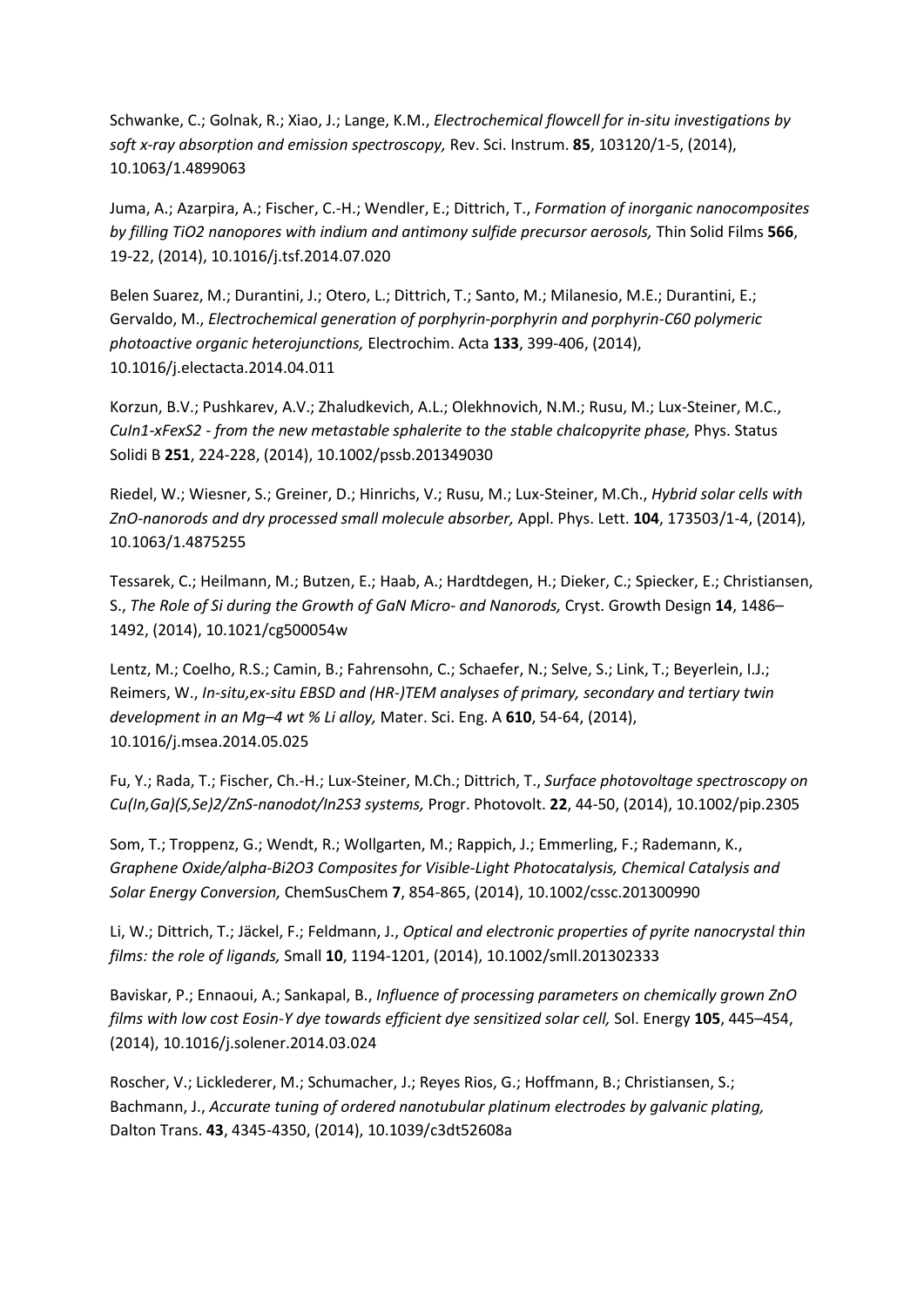Fekete, M.; Ludwig, W.; Gledhill, S.; Chen, J.; Patti, A.; Spiccia, L., *Al-Modified Zinc Oxide Nanorods for Photoelectrochemical Water Oxidation,* Eur. J. Inorg. Chem. **2014**, 750-759, (2014), 10.1002/ejic.201300668

Lang, F.; Juma, A.; Somsongkul, V.; Dittrich, T.; Arunchaiya, M., *Rutherford Backscattering*  Spectroscopy of Mass Transport by Transformation of PbI2 into CH3NH3PbI3 within np-TiO2, Hybr. Mat. **1**, 52-61, (2014), 10.2478/hyma-2014-0002

Kumar, S.; Tessarek, C.; Christiansen, S.; Singh, R., *A comparative study of ß-Ga2O3 nanowires grown on different substrates using CVD technique,* J. Alloy. Compd. **587**, 812-818, (2014), 10.1016/j.jallcom.2013.10.165

Juma, A.; Wafula, H.; Wendler, E.; Dittrich, T., *Meyer-Neldel rule for Cu (I) diffusion in In2S3 layers,* J. Appl. Phys. **115**, 053701/1-5, (2014), 10.1063/1.4864125

Calnan, S.; Riedel, W.; Gledhill, S.; Stannowski, B.; Schlatmann, R.; Lux-Steiner, M.Ch., *Zinc oxide films grown by galvanic deposition from 99% metals basis zinc nitrate electrolyte,* J. Mater. Chem. A **2**, 9626-9635, (2014), 10.1039/C4TA01476F

Schaumberg, C.A.; Wollgarten, M.; Rademann, K., *Metallic Copper Colloids by Laser Ablation of Nonmetallic Copper Precursor Suspensions,* J. Phys. Chem. A **118**, 8329-8337, (2014), 10.1021/jp501123y

Wollgarten, M.; Habeck, M., *Autonomous reconstruction and segmentation of tomographic data,*  Micron **63**, 20-27, (2014), 10.1016/j.micron.2014.02.005

Ott, A.; Ring, S.; Yin, G.; Calvet, W.; Stannowski, B.; Lu, Y.; Schlatmann, R.; Ballauff, M., *Efficient Plasmonic Scattering of Colloidal Silver Particles Through Annealing-Induced Changes,*  Nanotechnology **25**, 455706/1-8, (2014), 10.1088/0957-4484/25/45/455706

Mandujano-Ramirez, H.; Gonzáles-Vázquez, ; Oskam, G.; Dittrich, T.; Garcia-Belmonte, G.; Mora-Seró, I.; Bisquert, J.; Anta, J.A., *Charge separation at disordered semiconductor heterojunctions from random walk numerical simulations,* Phys. Chem. Chem. Phys. **16**, 4082-4091, (2014), 10.1039/c3cp54237h

Merdes, S.; Malinen, V.; Ziem, F.; Lauermann, I.; Schüle, M.; Stober, F.; Hergert, F.; Papathanasiou, N.; Schlatmann, R., *Zn(O,S) buffer prepared by atomic layer deposition for sequentially grown Cu(In,Ga)(Se,S)2 solar cells and modules,* Solar Energy Mat Solar Cells **126**, 120-124, (2014), 10.1016/j.solmat.2014.03.044

Gabriel, O.; Frijnts, T.; Calnan, S.; Ring, S.; Kirner, S.; Opitz, A.; Rothert, I.; Rhein, H.; Zelt, M.; Bhatti, K.; Zollondz, J.-H.; Heidelberg, A.; Haschke, J.; Amkreutz, D.; Gall, S.; Friedrich, F.; Stannowski, B.; Rech, B.; Schlatmann, R., *PECVD Intermediate and Absorber Layers Applied in Liquid-Phase Crystallized Silicon Solar Cells on Glass Substrates,* IEEE J. Photovolt, **4**, 1343-1348, (2014), 10.1109/JPHotov.2014.2354257

Paraskeva, V.; Lazarou, C.; Hadjipanayi, M.; Norton, M.; Pravettoni, M.; Georghiou, G.E.; Heilmann, M.; Christiansen, S., *Photoluminescence analysis of coupling effects : The impact of shunt resistance and temperature,* Solar Energy Mat Solar Cells **130**, 170–181, (2014), 10.1016/j.solmat.2014.07.008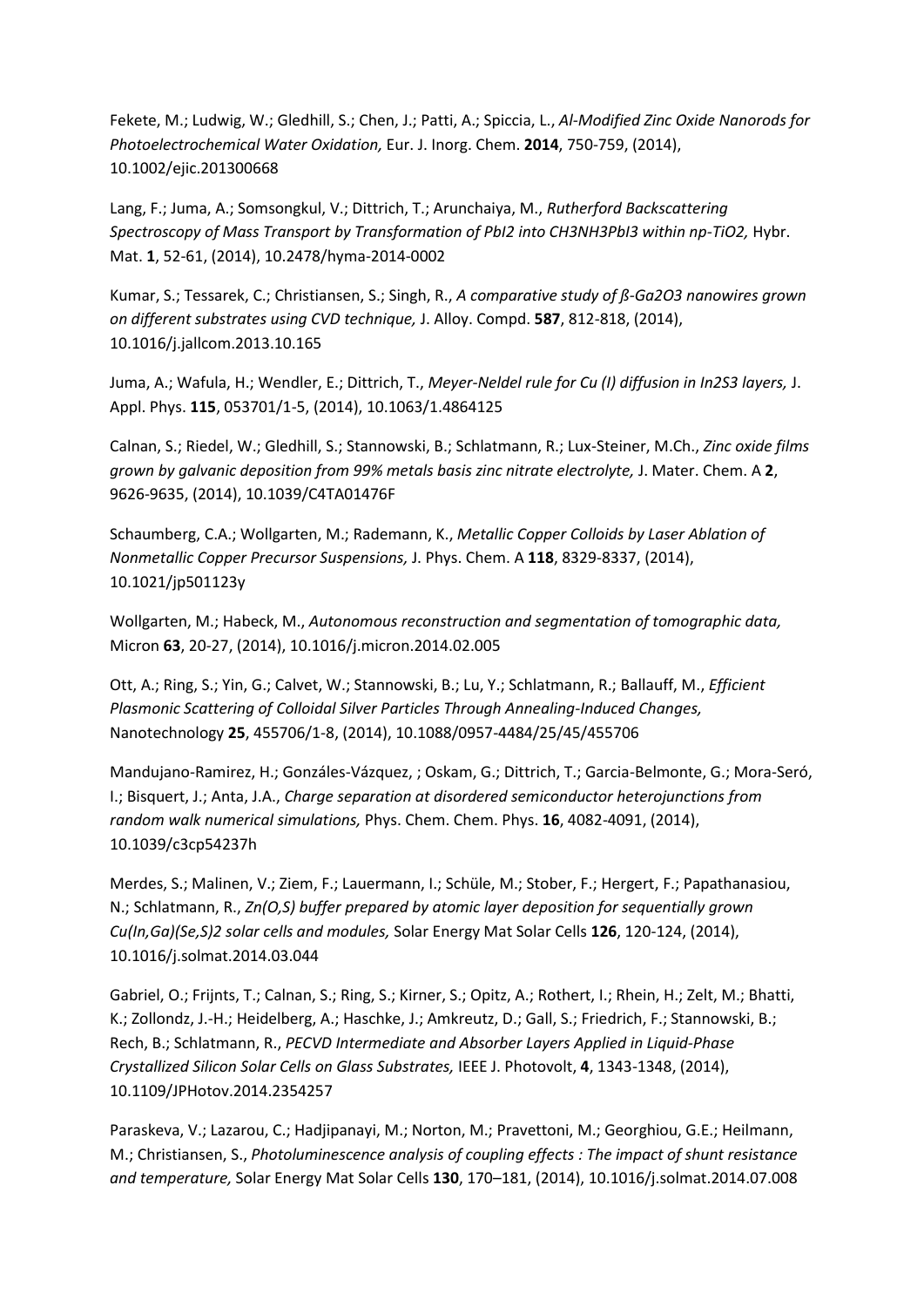Rietwyk, K.J.; Smets, Y.; Bashouti, M.; Christiansen, S.H.; Schenk, A.; Tadich, A.; Edmonds, M.T.; Ristein, J.; Ley, L.; Pakes, C.I., *Charge Transfer Doping of Silicon,* Phys. Rev. Lett. **112**, 155502/1-5, (2014), 10.1103/Phys.RevLett.112.155502

Pietsch, M.; Jäckle, S.; Christiansen, S., *Interface investigation of planar hybrid n-Si/PEDOT:PSS solar cells with open circuit voltages up to 645 mV and efficiencies of 12.6 %,* Appl. Phys. A **115**, 1109-1113, (2014), 10.1007/s00339-014-8405-4

Steffens, S.; Becker, C.; Amkreutz, D.; Klossek, A.; Kittler, M.; Chen, Y.-Y.; Schnegg, A.; Klingsporn, M.; Abou-Ras, D.; Lips, K.; Rech, B., *Impact of dislocations and dangling bond defects on the electrical performance of crystalline silicon thin films,* Appl. Phys. Lett. **105**, 022108/1-5, (2014), 10.1063/1.4890625

Mueller, N.S.; Morfa, A.J.; Abou-Ras, D.; Oddone, V.; Ciuk, T.; Giersig, M., *Growing graphene on polycrystalline copper foils by ultra-high vacuum chemical vapor deposition,* Carbon **78**, 347–355, (2014), 10.1016/j.carbon.2014.07.011

Mazzarella, L.; Kirner, S.; Mews, M.; Conrad, E.; Korte, L.; Stannowski, B.; Rech, B.; Schlatmann, R., *Comparison of TMB and B2H6 as precursors for emitter doping in high efficiency silicon hetero junction solar cells,* Energy Procedia **60**, 123-128, (2014), 10.1016/j.egypro.2014.12.353

Gref, O.; Sandström, J.; Weizman, M.; Rhein, H.; Gall, S.; Schlatmann, R.; Boit, C.; Friedrich, F., *Investigation of Laser-fired Rear-side Point Contacts of Laser-crystallized Silicon Thin-film Solar Cells by Conductive Probe Atomic Force Microscopy,* Energy Procedia **60**, 76-80, (2014), 10.1016/j.egypro.2014.12.345

Bashouti, M.; Ristein, J.; Haick, H.; Christiansen, S., *A Non-Oxidative Approach Towards Hybrid Silicon Nanowire- Based Solar Cell Heterojunctions,* Hybr. Mat. **1**, 41640, (2014), 10.2478/hyma-2013-0002

Beleggia, M.; Kasama, T.; Larson, D.J.; Kelly, T.F.; Dunin-Borkowski, R.E.; Pozzi, G., *Towards quantitative off-axis electron holographic mapping of the electric field around the tip of a sharp biased metallic needle,* J. Appl. Phys. **116**, 024305/1-9, (2014), 10.1063/1.4887448

Rodriguez-Alvarez, H.; Mainz, R.; Sadewasser, S., *A one-dimensional Fickian model to predict the Ga depth profiles in three-stage Cu(In,Ga)Se2,* J. Appl. Phys. **115**, 204913, (2014), 10.1063/1.4880298

Kumar, S.; Sarau, G.; Tessarek, C.; Bashouti, M.; Hähnel, A.; Christiansen, S.; Singh, R., *Study of ironcatalysed growth of beta-Ga2O3 nanowires and their detailed characterization using TEM, Raman and cathodoluminescence techniques,* J. Phys. D. Appl. Phys. **47**, 435101, (2014), 10.1088/0022- 3727/47/43/435101

Tessarek, C.; Figge, S.; Gust, A.; Heilmann, M.; Dieker, C.; Spiecker, E.; Christiansen, S., *Optical properties of vertical, tilted and in-plane GaN nanowires on different crystallographic orientations of sapphire,* J. Phys. D. Appl. Phys. **47**, 394008/1-9, (2014), 10.1088/0022-3727/47/39/394008

Lentz, M.; Klaus, M.; Coelho, R.S.; Schäfer, N.; Schmack, F.; Reimers, W.; Clausen, B., *Analysis of the Deformation Behavior of Magnesium-Rare Earth Alloys Mg-2 pct Mn-1 pct Rare Earth and Mg-5 pct Y-4 pct Rare Earth by In Situ Energy-Dispersive X-Ray Synchrotron Diffraction and Elasto-Plastic Self-Consistent Modeling,* Metall. Mater. Trans. A **0**, 5721-5735, (2014), 10.1007/s11661-014-2533-5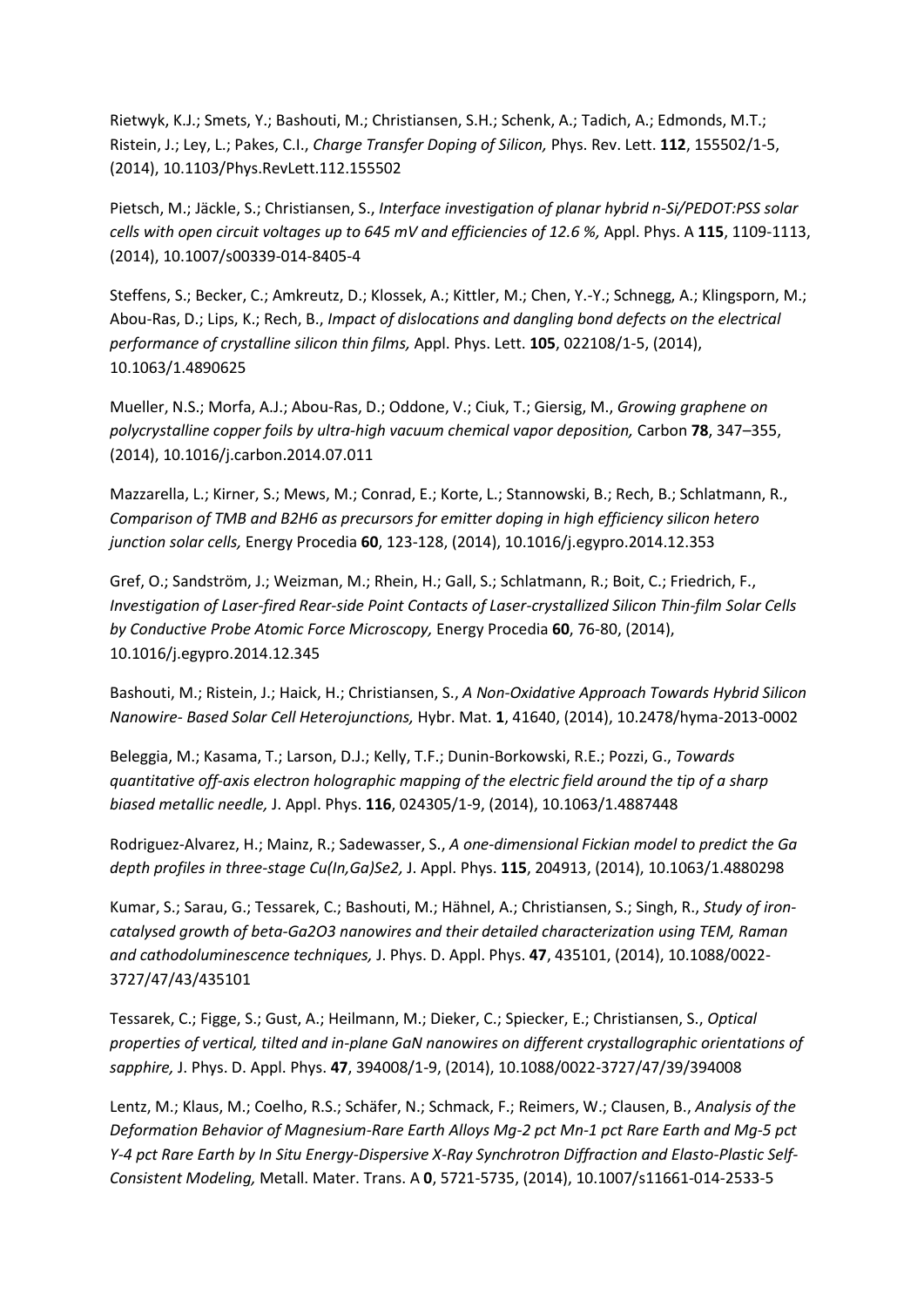Sarau, G.; Heilmann, M.; Latzel, M.; Christiansen, S., *Disentangling the effects of nanoscale structural variations on the light emission wavelength of single nano-emitters: InGaN/GaN multi quantum well nano-LEDs for a case study,* Nanoscale **6**, 11953 – 11962, (2014), 10.1039/c4nr02939a

Srivastava, S.K.; Kumar, D.; Schmitt, S.W.; Sood, K.N.; Christiansen, S.; Singh, P.K., *Large area fabrication of vertical silicon nanowire arrays by silver-assisted single-step chemical etching and their formation kinetics,* Nanotechnology **25**, 175601/1-17, (2014), 10.1088/0957-4484/25/17/175601

Talebi, R.; Nahal, A.; Muhammad, Y.B.; Christiansen, S., *Optical nano-structuring in light-sensitive AgCl-Ag waveguide thin films: wavelength effect,* Optic. Express **22**, 30669-30682, (2014), 10.1364/OE.22.030669

Tessarek, C.; Heilmann, M.; Christiansen, S., *Whispering gallery modes in GaN microdisks, microrods and nanorods grown by MOVPE,* Phys. Status Solidi C **11**, 794-797, (2014), 10.1002/pssc.201300421

Schönau, S.; Ruske, F.; Neubert, S.; Rech, B., *Annealing related changes in near-edge absorption and structural properties of Al-doped ZnO thin films,* Phys. Status Solidi C **11**, 1468-1471, (2014), 10.1002/pssc.201400002

Neubert, S.; Ring, S.; Welker, F.; Götzendörfer, S.; Ruske, F.; Stannowski, B.; Schlatmann, R.; Rech, B., *Very thin, highly-conductive ZnO:Al front electrode on textured glass as substrate for thin film silicon solar cells,* Phys. Status Solidi RRL **8**, 44-47, (2014), 10.1002/pssr.201308195

Neubert, S.; Wimmer, M.; Ruske, F.; Calnan, S.; Gabriel, O.; Stannowski, B.; Schlatmann, R.; Rech, B., *Improved conversion efficiency of a-Si:H/µc-Si:H thin-film solar cells by using annealed Al-doped zinc oxide as front electrode material,* Progr. Photovolt. **22**, 1285-1291, (2014), 10.1002/pip.2389

Stannowski, B.; Ruske, F.; Neubert, S.; Schönau, S.; Ring, S.; Calnan, S.; Wimmer, M.; Gabriel, O.; Szyszka, B.; Rech, B.; Schlatmann, R., *Potential of high-mobility sputtered zinc oxide as front contact for high efficiency thin film silicon solar cells,* Thin Solid Films **555**, 138–142, (2014), 10.1016/j.tsf.2013.10.014

Rohde, M.; Zelt, M.; Gabriel, O.; Neubert, S.; Kirner, S.; Severin, D.; Stolley, T.; Rau, B.; Stannowski, B.; Schlatmann, R., *Plasma enhanced chemical vapor deposition process optimization for thin film silicon tandem junction solar cells,* Thin Solid Films **558**, 337-343, (2014), 10.1016/j.tsf.2014.03.008

Calnan, S., *Applications of oxide coatings in photovoltaic devices,* Coatings **4**, 162-202, (2014), 10.3390/coatings4010162

Töfflinger, J.A.; Laades, A.; Leendertz, C.; Montañez, L.M.; Korte, L.; Stürzebecher, U.; Sperlich, H.-P.; Rech, B., *PECVD-AlOx/SiNx passivation stacks on silicon: Effective charge dynamics and interface defect state spectroscopy,* Energy Procedia **55**, 845–854, (2014), 10.1016/j.egypro.2014.08.068

Gabriel, O.; Kirner, S.; Klick, M.; Stannowski, B.; Schlatmann, R., *Plasma monitoring and PECVD process control in thin film silicon-based solar cell manufacturing,* EPJ Photovolt. **5**, 55202/p1-p9, (2014), 10.1051/epjpv/2013028

Ling, Y.; Van Mierloo, S.; Schnegg, A.; Fehr, M.; Adriaensens, P.; Lutsen, L.; Vanderzande, D.; Maes, W.; Goovaerts, E.; Van Dorslaer, S., *Electronic structure of positive and negative polarons in*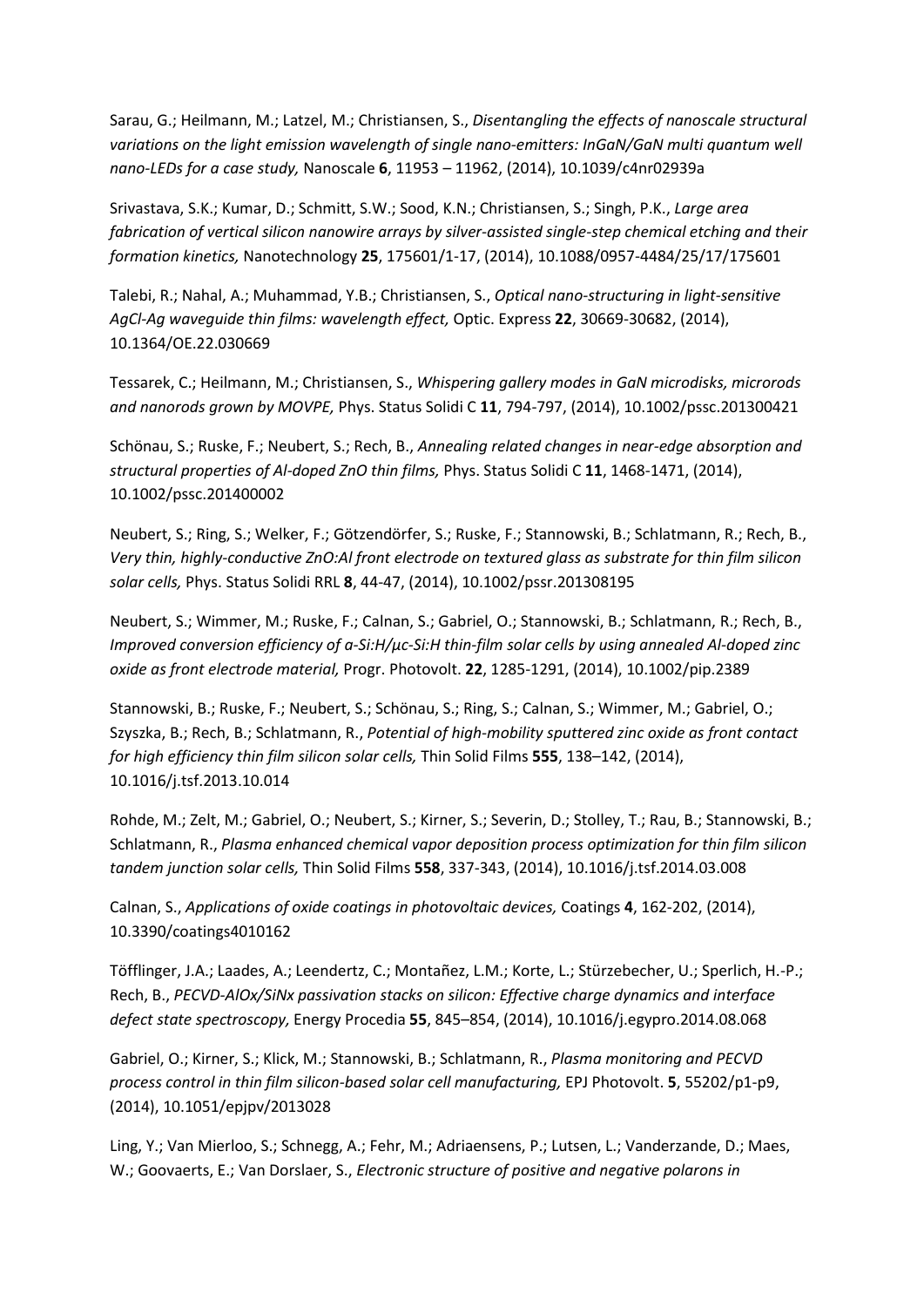*functionalized dithienylthiazolo[5,4-d]thiazoles: a combined EPR and DFT study, Phys. Chem. Chem.* Phys. **16**, 10032-10040, (2014), 10.1039/C3CP54635G

Fehr, M.; Schnegg, A.; Rech, B.; Asthakov, O.; Finger, F.; Bittl, R.; Teutloff, C.; Lips, K., *Metastable defect formation at microvoids identified as the origin of light-induced degradation in a-Si:H,* Phys. Rev. Lett. **112**, 066403/1-5, (2014), 10.1103/PhysRevLett.112.066403

Hofmann, A.; Janocha, E.; Kelleter, F.; Pettenkofer, C., *Composition at the CuInSe2/ZnO interface: copper-depletion induced by diethyl-zinc,* Phys. Status Solidi A **211**, 1966-1971, (2014), 10.1002/pssa.201330357

Brus, V.V.; Gluba, M.A.; Zhang, X.; Hinrichs, K.; Rappich, J.; Nickel, N. H., *Stability of graphene–silicon heterostructure solar cells,* Phys. Status Solidi A **211**, 843-847, (2014), 10.1002/pssa.201330265

MacQueen, R.W.; Cheng, Y.Y.; Danos, A.N.; Lips, K.; Schmidt, T.W., *Action spectrum experiment for the measurement of incoherent photon upconversion efficiency under sun-like excitation,* RSC Adv. **95**, 52749-52756, (2014), 10.1039/c4ra08706b

Zhang, X.; Rösicke, F.; Syritski, V.; Sun, G.; Reut, J.; Hinrichs, K.; Janietz, S.; Rappich, J., *Influence of the Para-Substitutent of Benzene Diazonium Salts and the Solvent on the Film Growth During Electrochemical Reduction,* Z. Phys. Chem. **228**, 557-573, (2014), 10.1515/zpch-2014-0450

Katz, Itai; Fehr, Matthias; Schnegg, Alexander; Lips, Klaus; Blank, Aharon, *High Resolution in-Operando Microimaging of Solar Cells with Pulsed Electrically-Detected Magnetic Resonance,* , , (2014),

Gerlach, D.; Wimmer, M.; Wilks, R.G.; Felix, R.; Kronast, F.; Ruske, F.; Baer, M., *The complex interface chemistry of thin-film silicon/zinc oxide solar cell structures,* Phys. Chem. Chem. Phys. **16**, 26266- 26272, (2014), 10.1039/c4cp03364g

Kegel, J.; Angermann, H.; Stürzebecher, U.; Conrad, E.; Mews, M.; Korte, L.; Stegemann, B., *Over 20% conversion efficiency on silicon heterojunction solar cells by IPA-free substrate texturization,* Appl. Surf. Sci. **301**, 56-62, (2014), 10.1016/j.apsusc.2014.01.183

Jurecka, S.; Angermann, H.; Kobayashi, H.; Takahash, M.; Pincik, E., *Multifractal analysis of textured silicon surfaces,* Appl. Surf. Sci. **301**, 46–50, (2014), 10.1016/j.apsusc.2014.02.102

Schaefer, S.; Albrecht, S.; Neher, D.; Schulze, T.; Conrad, E.; Korte, L.; Rech, B.; Wördenweber, J; Gordijn, A; Scherf, U; Dumsch, I, *Electric Field Distribution in Hybrid Solar Cells Containing Amorphous Silicon and Polymers,* Org. Photon. Photov. **2**, 44166, (2014), 10.2478/oph-2014-0004

Scherg-Kurmes, H.; Ring, S.; Calnan, S.; Stannowski, B.; Szyszka, B.; Schlatmann, R.; Rech, B., *Comparative study of backside reflectors on a-Si:H/mc-Si:H thin film solar cells,* Phys. Status Solidi A **211**, 2078-2081, (2014), 10.1002/pssa.201300628

Brus, V.V.; Gluba, M.A.; Zhang, X.; Hinrichs, K.; Rappich, J.; Nickel, N.H., *Temperature and light dependent electrical properties of Graphene/n-Si-CH3-terminated solar cells,* Sol. Energy **107**, 74-81, (2014), 10.1016/j.solener.2014.05.021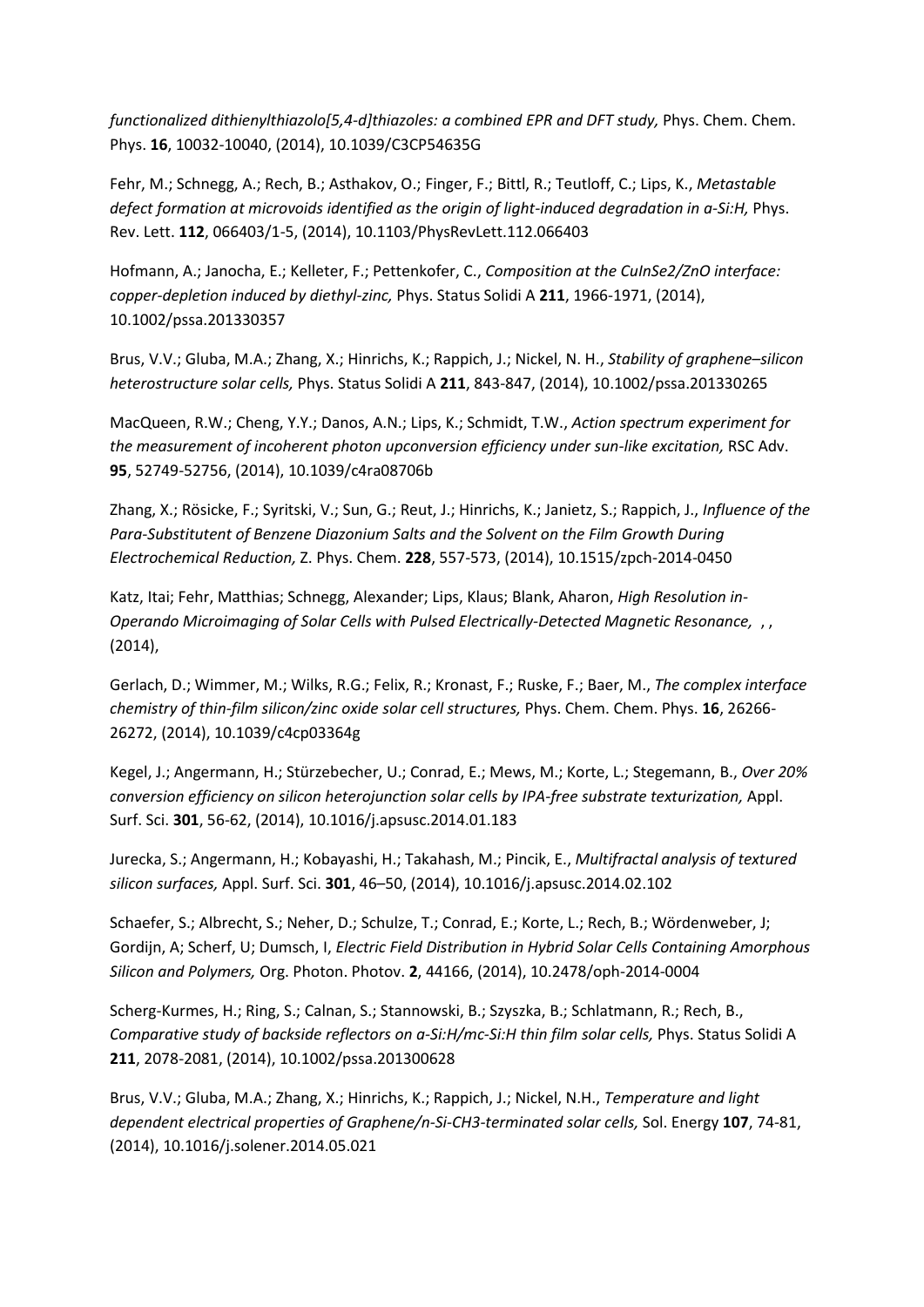Schulze, T.; Lips, K.; Schmidt, T., *Enhancing solar cells with photochemical upconversion : Triplettriplet annihilation in organic molecules increases the photocurrent of thin-film solar cells,* SPIE Newsr. **0**, 42064, (2014), 10.1117/2.1201403.005390

Hinrichs, K.; Furchner, A.; Sun, G.; Gensch, M.; Rappich, J.; Oates, T.W.H., *Infrared ellipsometry for improved laterally resolved analysis of thin films,* Thin Solid Films **571**, 648-652, (2014), 10.1016/j.tsf.2014.02.006

Chen, Y.-Y.; Hsin, P.-Y.; Leendertz, C.; Korte, L.; Rech, B.; Du, C.-H.; Gan, J.-Y., *Field-effect passivation and degradation analyzed with photoconductance decay measurements,* Appl. Phys. Lett. **104**, 193504/1-5, (2014), 10.1063/1.4876126

Klicpera, M.; Javorský, P.; Hoser, A., *Structural and electronic properties of RPd2 Al2xGax (R = Ce and La),* J. Alloy. Compd. **596**, 167-172, (2014), 10.1016/j.jallcom.2014.01.039

Jeyachandran, Y.L.; Meyer, F.; Nagarajan, S.; Benkert, A.; Bär, M.; Blum, M.; Yang, Y.; Reinert, F.; Heske, C.; Weinhardt, L.; Zharnikov, M., *Ion-solvation-induced molecular reorganization in liquid water probed by resonant inelastic soft x-ray scattering,* J. Phys. Chem. Lett. **5**, 4143-4148, (2014), 10.1021/jz502186a

Caballero, R.; Nichterwitz, M.; Steigert, A.; Eicke, A.; Lauermann, I.; Schock, H.W.; Kaufmann, C.A., *Impact of Na on MoSe2 formation at the CIGSe/Mo interface in thin-film solar cells on polyimide foil at low process temperatures,* Acta Mater. **63**, 54-62, (2014), 10.1016/j.actamat.2013.09.051

Mews, M.; Mader, C.; Traut, S.; Sontheimer, T.; Wunnicke, O.; Korte, L.; Rech, B., *Solution-processed amorphous silicon surface passivation layers,* Appl. Phys. Lett. **105**, 122113/1-5, (2014), 10.1063/1.4896687

Dimitrievska, M.; Xie, H.; Fairbrother, A.; Fontane, X.; Gurieva, G.; Saucedo, E.; Perez-Rodriguez, A.; Schorr, S.; Izquierdo-Roca, V., *Multiwavelength excitation Raman scattering of Cu2ZnSn(SxSe1-x)4 (0<=x<=1) polycrystalline thin films: Vibrational properties of sulfoselenide solid solutions,* Appl. Phys. Lett. **105**, 031913/1-5, (2014), 10.1063/1.4891333

Angermann, H., *Conditioning of Si-interfaces by wet-chemical oxidation: electronic interface properties study by surface photovoltage measurements,* Appl. Surf. Sci. **312**, 42430, (2014), 10.1016/j.apsusc.2014.05.087

Stegemann, B.; Kegel, J.; Mews, M.; Conrad, E.; Korte, L.; Stürzebecher, U.; Angermann, H., *Evolution of the charge carrier lifetime characteristics in crystalline silicon wafers during processing of heterojunction solar cells,* Energy Procedia **55**, 219–228, (2014), 10.1016/j.egypro.2014.08.027

Lu, W.; Leendertz, C.; Korte, L.; Töfflinger, J.A.; Angermann, H., *Passivation properties of subnanometer thin interfacial silicon oxide films,* Energy Procedia **55**, 805-812, (2014), 10.1016/j.egypro.2014.08.063

Amkreutz, D.; Haschke, J.; Kühnapfel, S.; Sonntag, P.; Rech, B., *Silicon thin film solar cells on glass with open circuit voltages above 620 mV formed by liquid phase crystallization,* IEEE J. Photovolt, **4**, 1496- 1501, (2014), 10.1109/JPHOTOV.2014.2358799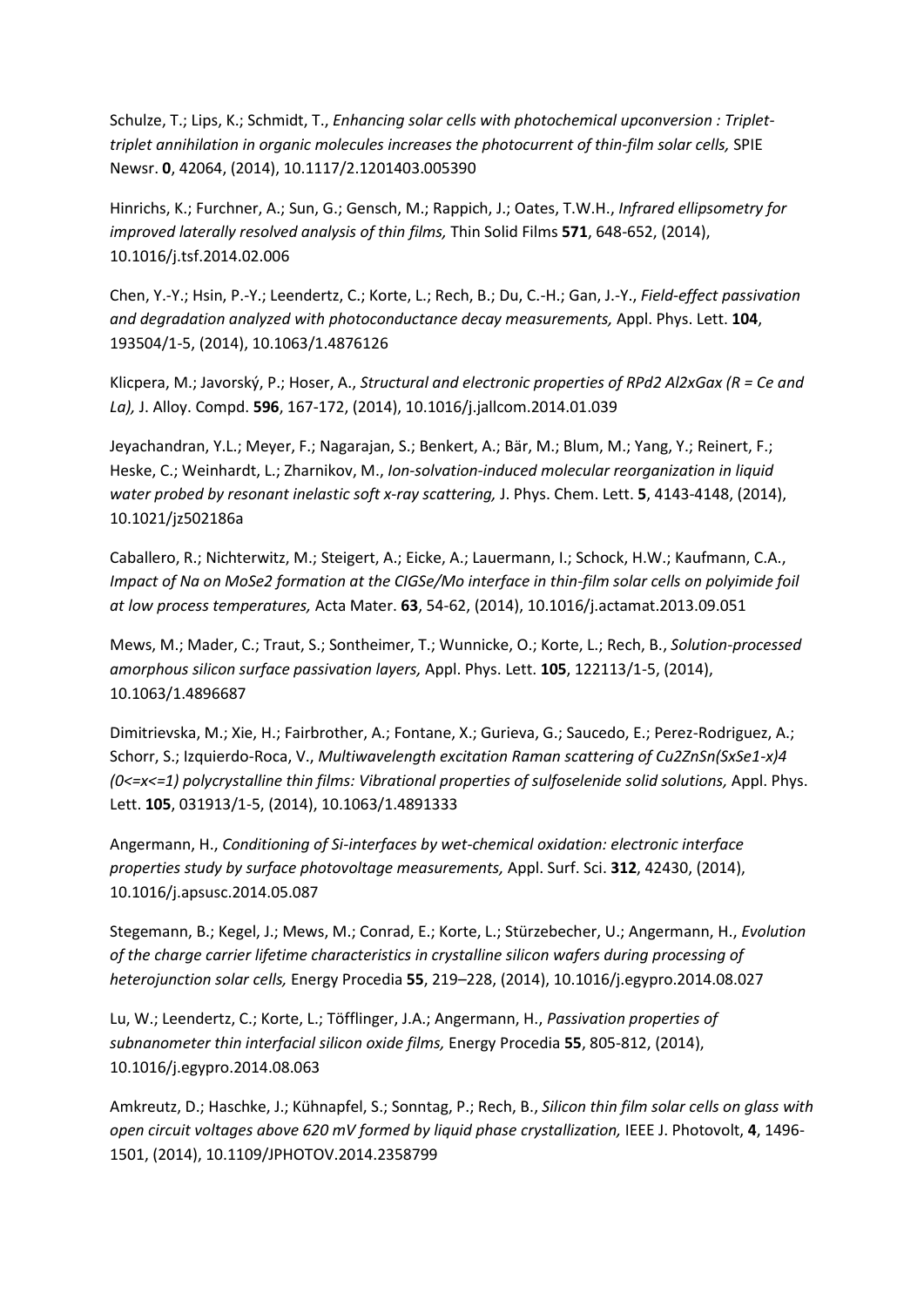Korte, L.; Rößler, R.; Pettenkofer, C., *Direct determination of the band offset in atomic layer deposited ZnO/hydrogenated amorphous silicon heterojunctions from X-ray photoelectroscopy valence band spectra,* J. Appl. Phys. **115**, 203715/1-7, (2014), 10.1063/1.4879915

Horsley, K.; Beal, R.J.; Wilks, R.G.; Blum, M.; Haeming, M.; Hanks, D.A.; Weir, M.G.; Hofmann, T.; Weinhardt, L.; Bär, M.; Potter, B.G.; Heske, C., *Impact of annealing on the chemical structure and morphology of the thin-film CdTe/ZnO interface,* J. Appl. Phys. **116**, 024312/1-12, (2014), 10.1063/1.4890235

Hrkac, V.; Lage, E.; Köppel, G.; Strobel, J.; McCord, J.; Quandt, E.; Meyners, D.; Kienle, L., *Amorphous FeCoSiB for exchange bias coupled and decoupled magnetoelectric multilayer systems: Real-structure and magnetic properties,* J. Appl. Phys. **116**, 134302/1-7, (2014), 10.1063/1.4896662

Kavalakkatt, J.; Abou-Ras, D.; Haarstrich, J.; Ronning, C.; Nichterwitz, M.; Caballero, R.; Rissom, T.; Unold, T.; Scheer, R.; Schock, H.-W., *Electron-beam-induced current at absorber back surfaces of Cu(In,Ga)Se2 thin-film solar cells,* J. Appl. Phys. **115**, 014504/1-10, (2014), 10.1063/1.4858393

Meyer, F.; Blum, M.; Benkert, A.; Hauschild, D.; Nagarajan, S.; Wilks, R.G.; Andersson, J.; Yang, W.; Zharnikov, M.; Bär, M.; Heske, C.; Reinert, F.; Weinhardt, L., *"Building-block picture" of the electronic structure of aqueous cysteine derived from resonant inelastic soft x-ray scattering,* J. Phys. Chem. B **118**, 13142-13150, (2014), 10.1021/jp5089417

Yin, G.; Manley, P.; Schmid, M., *Influence of substrate and its temperature on the optical constants of CuIn1-xGaxSe2 thin films,* J. Phys. D. Appl. Phys. **47**, 135101/1-6, (2014), 10.1088/0022- 3727/47/13/135101

Schmidt, S.S.; Dietrich, J.; Koch, C.T.; Schaffer, B.; Schaffer, M.; Klingsporn, M.; Merdes, S.; Abou-Ras, D., *Interfaces and Extended Structural Defects in Chalcopyrite Thin-Film Solar Cells Studied by Transmission Electron Microscopy,* Micro. Microanal. **20**, 530-531, (2014), 10.1017/S1431927614004371

Mainz, R.; Singh, A.; Levcenko, S.; Klaus, M.; Genzel, C.; Ryan, K.M.; Unold, T., *Phase-transition-driven growth of compound semiconductor crystals from ordered met-astable nanorods,* Nat. Commun. **5**, 3133, (2014), 10.1038/ncomms4133

Xavier, J.; Probst, J.; Back, F.; Wyss, P.; Eisenhauer, D.; Löchel, B.; Rudigier-Voigt, E.; Becker, C., *Quasicrystalline-structured light harvesting nanophotonic silicon films on nanoimprinted glass for ultra-thin photovoltaics,* Opt. Mat. Expr. **4**, 2290-2299, (2014), 10.1364/OME.4.002290

Ziegler, J.; Haschke, J.; Käsebier, T.; Korte, L.; Sprafke, A.N.; Wehrspohn, R.B., *Influence of black silicon surfaces on the performance of back-contacted back silicon heterojunction solar cells,* Optic. Express **22**, A1469-A1476, (2014), 10.1364/OE.22.0A1469

Yan, B.; Paul, A.K.; Kanungo, S.; Reehuis, M.; Hoser, A.; Többens, D.M.; Schnelle, W.; Williams, R.C.; Lancaster, T.; Xiao, F.; Moeller, J.S.; Blundell, S.J.; Hayes, W.; Felser, C.; Jansen, M., *Lattice-Site-Specific Spin Dynamics in Double Perovskite Sr2CoOsO6,* Phys. Rev. Lett. **112**, 147202/1-6, (2014), 10.1103/PhysRevLett.112.147202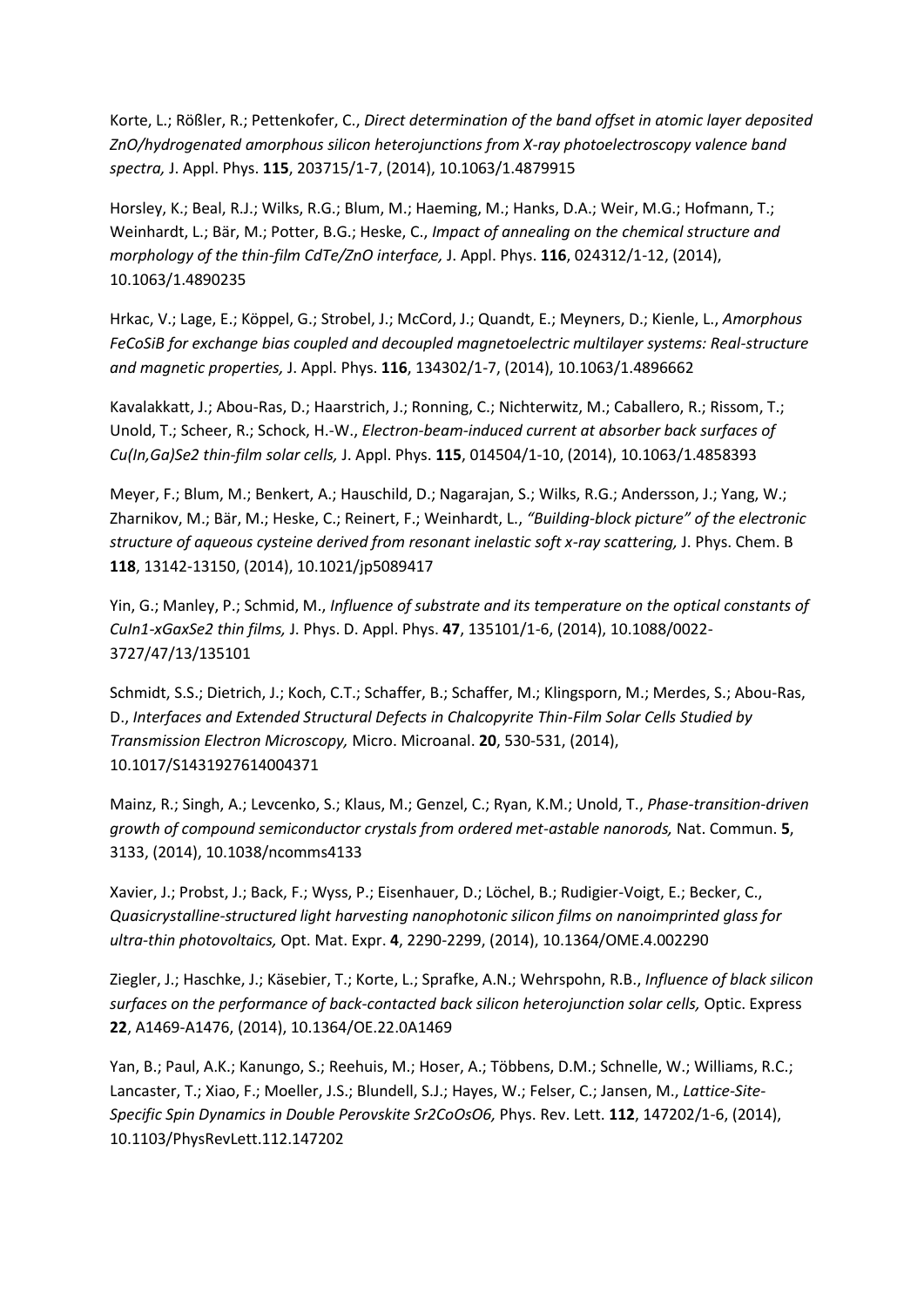Sikolenko, V.V.; Efimov, V.V.; Schorr, S.; Ritter, C.; Troyanchuk, I.O., *Neutron Diffraction Studies of the Structure of Substituted Complex Cobalt Oxides,* Phys. Solid State **56**, 77-80, (2014), 10.1134/S106378341401034X

Mews, M.; Leendertz, C.; Algasinger, M.; Koynov, S.; Korte, L., *Amorphous/crystalline silicon heterojunction solar cells with black silicon texture,* Phys. Status Solidi RRL **8**, 831-835, (2014), 10.1002/pssr.201409327

Klenk, R.; Steigert, A.; Rissom, T.; Greiner, D.; Kaufmann, C.A.; Unold, T.; Lux-Steiner, M.Ch., *Junction formation by Zn(O,S) sputtering yields CIGSe-based cells with efficiencies exceeding 18%,* Progr. Photovolt. **22**, 161-165, (2014), 10.1002/pip.2445

Benkert, A.; Blum, M.; Meyer, F.; Wilks, R.G.; Yang, W.; Bär, M.; Reinert, F.; Heske, C.; Weinhardt, L., *Setup for in situ investigation of gases and gas/solid interfaces by soft x-ray emission and absorption spectroscopy,* Rev. Sci. Instrum. **85**, 015119/1-5, (2014), 10.1063/1.4862059

Becker, C.; Wyss, P.; Eisenhauer, D.; Probst, J.; Preidel, V.; Hammerschmidt, M.; Burger, S., *5 x 5 cm2 silicon photonic crystal slabs on glass and plastic foil revealing broadband absorption and highintensity near-fields,* Sci. Rep. **4**, 1455865, (2014), 10.1038/srep05886

Haschke, J.; Amkreutz, D.; Korte, L.; Ruske, F.; Rech, B., *Towards wafer quality crystalline silicon thinfilm solar cells on glass,* Solar Energy Mat Solar Cells **128**, 190-197, (2014), 10.1016/j.solmat.2014.04.035

Bacewicz, R.; Antonowicz, J.; Podsiadlo, S.; Schorr, S., *Local structure in Cu2ZnSnS studied by the XAFS method,* Solid State Comm. **177**, 54-56, (2014), 10.1016/j.ssc.2013.10.001

Zachäus, C.; Becker, C.; Ruske, F.; Rech, B., *Crack formation and Zn diffusion in high-temperature processed poly-Si/ZnO:Al stacks,* Thin Solid Films **566**, 83-87, (2014), 10.1016/j.tsf.2014.07.025

Hüpkes, J.; Owen, J.I.; Wimmer, M.; Ruske, F.; Greiner, D.; Klenk, R.; Zastrow, U.; Hotovy, J., *Damp heat stable doped zinc oxide films,* Thin Solid Films **555**, 48-52, (2014), 10.1016/j.tsf.2013.08.011

Berg, Dominik M.; Arasimowicza, Monika; Djemour, Rabie; Gütay, Levent; Siebentritt, Susanne; Schorr, Susan; Fontane, Xavier; Izquierdo-Roca, Victor; Perez-Rodriguez, Alejandro; Dale, Phillip, *Discrimination and detection limits of secondary phases in Cu2ZnSnS4 using X-ray diffraction and Raman spectroscopy,* Thin Solid Films **569**, 113–123, (2014), 10.1016/j.tsf.2014.08.028

Gagor, A.; Zajdel, P.; Toebbens, D.M., *The phase transitions in CsFe(MoO4)2 triangular lattice antiferromagnet, neutron diffraction and high pressure studies,* J. Alloy. Compd. **607**, 104-109, (2014), 10.1016/j.jallcom.2014.04.049

Karpinsky, D.V.; Troyanchuk, I.O.; Tovar, M.; Sikolenko, V.; Efimov, V.; Efimova, E.; Shur, V.Ya.; Kholkin, A.L., *Temperature and Composition-Induced Structural Transitions in Bi1-xLa (Pr)xFeO3 Ceramics,* J. Am. Ceram. Soc. **97**, 2631-2638, (2014), 10.1111/jace.12978

Karpinsky, D.V.; Troyanchuk, I.O.; Sikolenko, V.; Efimov, V.; Efimova, E.; Willinger, M.; Salak, A.N.; Kholkin, A.L., *Phase coexistence in Bi1-xPrxFeO3 ceramics,* J. Mater. Sci. **49**, 6937-6943, (2014), 10.1007/s10853-014-8398-6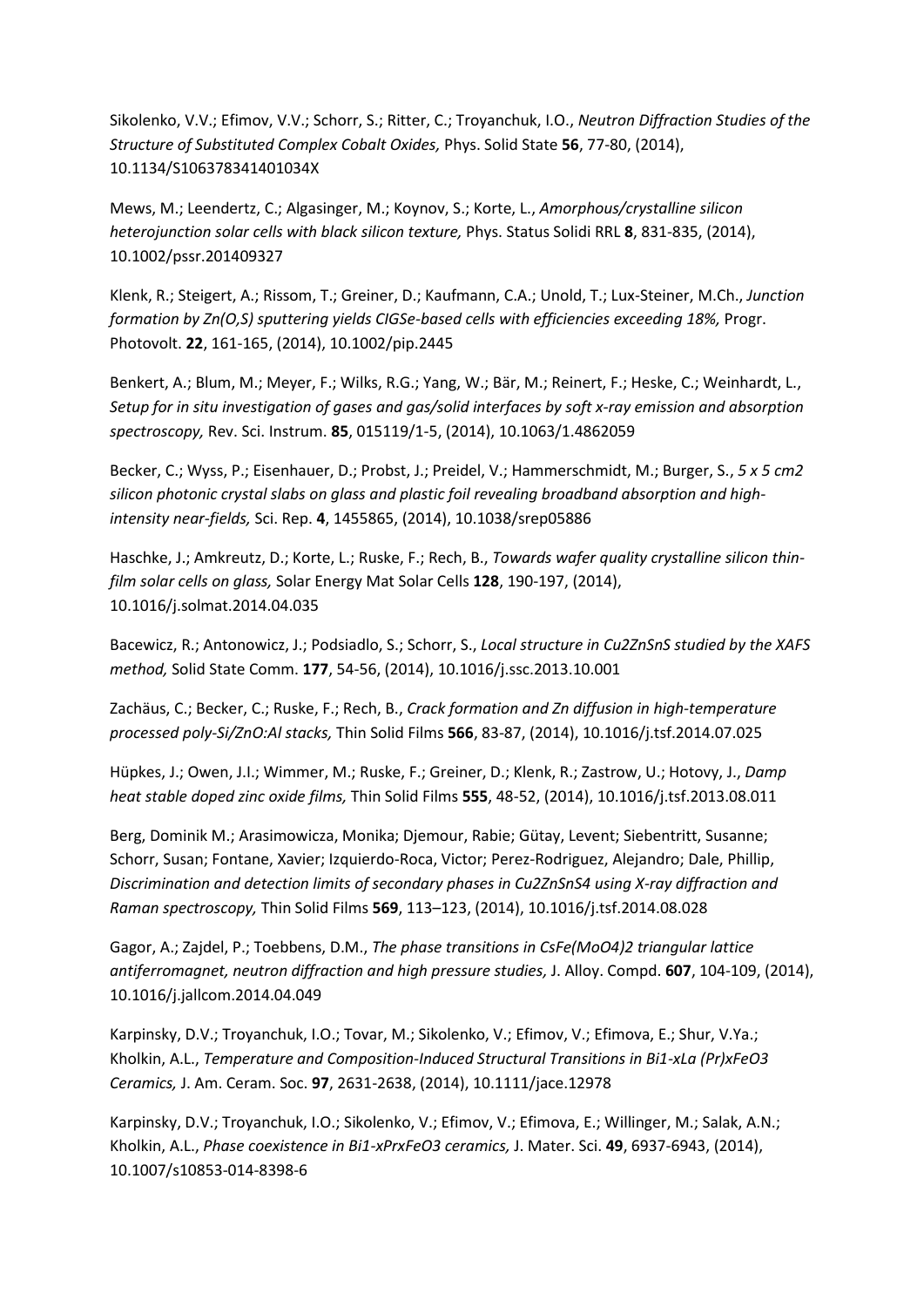Troyanchuk, I.; Troyanchuk, I.; Karpinsky, D.; Efimov, V.; Sikolenko, V.; Prokhnenko, O.; Bartkowiak, M., *Ferromagnetic interactions in Mn3+ based perovskites,* J. Phys.: Condens. Matter **26**, 396002/1-6, (2014), 10.1088/0953-8984/26/39/396002

Nakajima, T.; Mitsuda, S.; Inomoto, Y.; Prokes, K.; Sikolenko, V.; Gerischer, S.; Kobayashi, S., *Magnetic domain growth in geometrically frustrated Ising antiferromagnets Co1-xMgxNb2O6 (x=0 and 0.004) as seen via time-resolved neutron diffraction measurements,* Phys. Rev. B **90**, 064431/1-8, (2014), 10.1103/PhysRevB.90.064431

Gondek, L.; Kozlak, K.; Czub, J.; Przewoznik, J.; Kupczak, A.; Sikora, W.; Hoser, A.; Prokhnenko, O.; Tsapatsaris, N., *Do the RPdIn (R = rare earth) deuterides break the Switendick rule?,* Acta Mater. **81**, 161-172, (2014), 10.1016/j.actamat.2014.08.024

Szytula, A.; Penc, B.; Dyakonov, V.; Baran, S.; Hoser, A., *Neutron Diffraction Studies of Nanoparticle DyMnO3 Compound,* Acta Phys. Pol. A **125**, 65-66, (2014), 10.12693/APhysPolA.125.65

Bera, A.K.; Lake, B.; Stein, W.-D.; Zander, S., *Magnetic correlations of the quasi-one-dimensional halfinteger spin-chain antiferromagnets SrM2V2O8 (M = Co, Mn),* Phys. Rev. B **89**, 094402/1-13, (2014), 10.1103/PhysRevB.89.094402

Rayaprol, S.; Siruguri, V.; Hoser, A.; Ritter, C.; Sampathkumaran, E.V., *Microscopic evidence for magnetic-phase coexistence in the intermetallic compound Nd7Rh3,* Phys. Rev. B **90**, 134417/1-7, (2014), 10.1103/PhysRevB.90.134417

Kim, J.-H.; Jain, A.; Reehuis, M.; Khaliullin, G.; Peets, D.C.; Ulrich, C.; Park, J.T.; Faulhaber, E.; Hoser, A.; Walker, H.C.; Adroja, D.T.; Walters, A.C.; Inosov, D.S.; Maljuk, A.; Keimer, B., *Competing Exchange Interactions on the Verge of a Metal-Insulator Transition in the Two-Dimensional Spiral Magnet Sr3Fe2O7,* Phys. Rev. Lett. **113**, 147206/1-5, (2014), 10.1103/PhysRevLett.113.147206

Szytula, A.; Baran, S.; Kaczorowski, D.; Sikora, W.; Hoser, A., *Magnetic ordering in Tm5Ni2In4,* J. Alloy. Compd. **617**, 149-153, (2014), 10.1016/j.jallcom.2014.07.190

Naberezhnov, A.; Koroleva, E.; Rysiakiewicz-Pasek, E.; Fokin, A.; Sysoeva, A.; Franz, A.; Seregin, M.; Tovar, M., *Phase transitions in nanostructured potassium nitrate,* Phase Transit. **87**, 1148-1156, (2014), 10.1080/01411594.2014.953954

Penc, B.; Baran, S.; Hoser, A.; Romaka, L.P.; Szytula, A., *Neutron Diffraction Studies of NdNi5Sn Compound,* Acta Phys. Pol. A **126**, 772-773, (2014), 10.12693/APhysPolA.126.772

Kahlenberg, V.; Manninger, T.; Perfler, L.; Többens, D. M., *One-pot occurrence of two polymorphs of Rb2Sc[Si4O10]F and their structural, spectroscopic and computational characterization, J. Solid State* Chem. **220**, 79-90, (2014), 10.1016/j.jssc.2014.08.002

Karpinsky, D.V.; Troyanchuk, I.; Mantytskaja, O.; Efimov, V.; Sikolenko, V.; Mantytskaja, O.; Efimov, V.; Tovar, M., *Magnetic and Piezoelectric Properties of the Bi1–xLaxFeO3 System near the Transition from the Polar to Antipolar Phase,* Phys. Solid State **56**, 701-706, (2014), 10.1134/S106378341404012X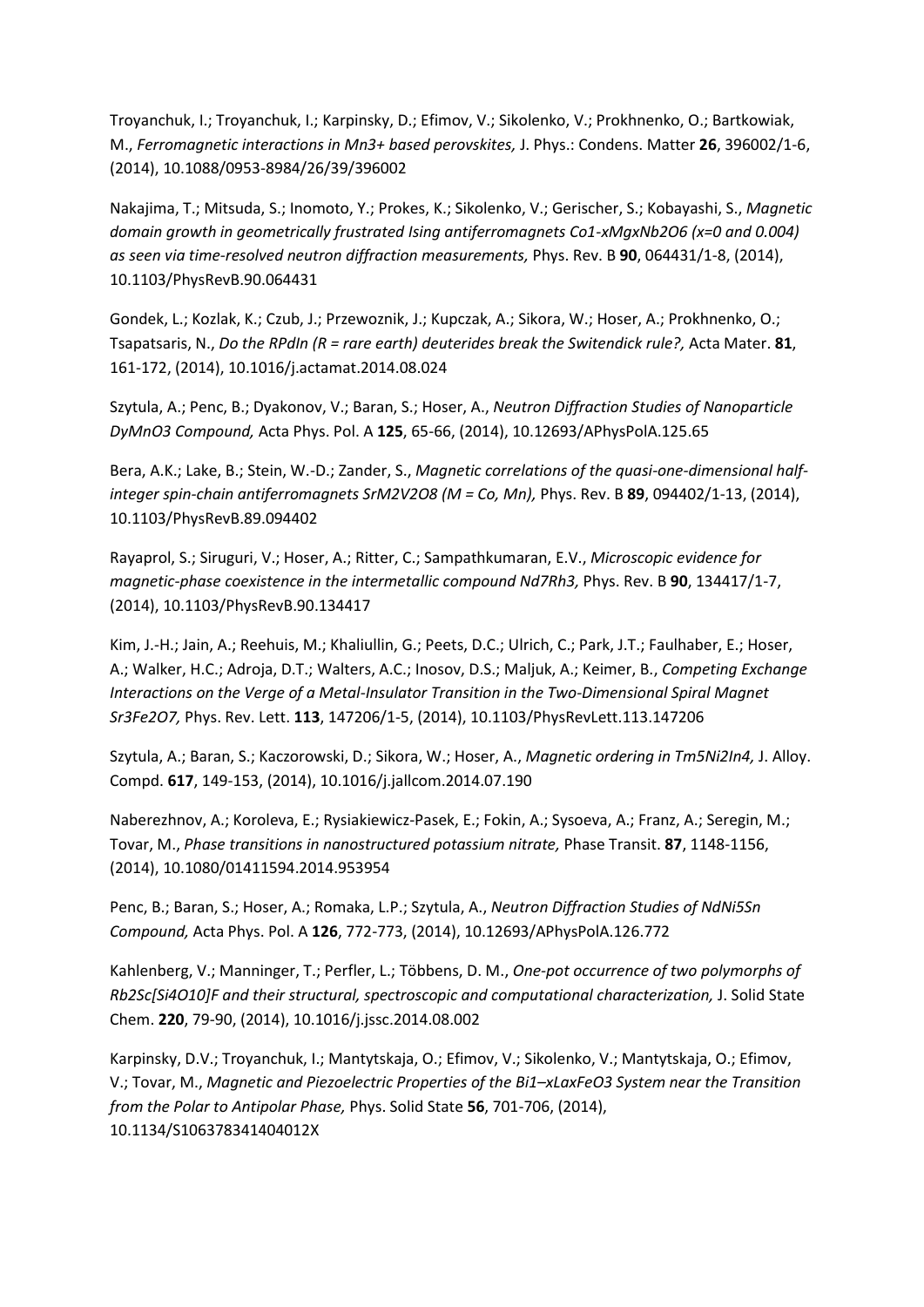Botta, C.; Kahlenberg, V.; Hejny, C.; Többens, D.M.; Bykov, M.; van Smaalen, S., *Structural investigations, high temperature behavior and phase transition of Na6Ca4(SO4)6F2,* Min. Petr. **108**, 487-501, (2014), 10.1007/s00710-013-0319-x

Iles, G.N.; Devred, F.; Henry, P.F.; Reinhart, G.; Hansen, T.C., *Neutron diffraction studies for realtime leaching of catalytic Ni,* J. Chem. Phys. **141**, 034201/1-6, (2014), 10.1063/1.4887358

Pérez-Estébanez, M.; Isasi-Marín, J.; Többens, D.M.; Rivera-Calzada, A.; León, C., *A systematic study of Nasicon-type Li1+xMxTi2-x(PO4)3 (M: Cr, Al, Fe) by neutron diffraction and impedance spectroscopy,* Solid State Ionics **266**, 42217, (2014), 10.1016/j.ssi.2014.07.018

Popov, V.A.; Prosviryakov, A.S.; Sagalova, T.B.; Többens, D.M.; Kiryukhantsev-Korneev, Ph.V., *Use of Mechanical Alloying for Production of Aluminium Matrix Composites with Non-Agglomerated Nanodiamond Reinforcing Particles,* Acta Phys. Pol. A **126**, 1008-1011, (2014), 10.12693/APhysPolA.126.1008

Bon, V.; Sekovska, I.; Wallacher, D.; Többens, D.; Zizak, I.; Feyerherm, R.; Mueller, U.; Kaskel, S., *In Situ Observation of Gating Phenomena in the Flexible Porous Coordination Polymer Zn2(BPnDC)2(bpy) (SNU-9) in a Combined Diffraction and Gas Adsorption Experiment,* Inorg. Chem. **53**, 1513-1520, (2014), 10.1021/ic4024844

Popov, V.; Többens, D.; Prosviryakov, A., *Identification of non-agglomerated nanodiamonds inside metal matrix composites by synchrotron radiation,* Phys. Status Solidi A **211**, 2353-2358, (2014), 10.1002/pssa.201330662

Silva, E.P.; Batista, L.F.; Callegari, B.; Ferrinho, V.; Buzolin, R.H.; Coelho, R.S.; Warchomicka, F.; Requena, G.C.; Ramirez, A.J.; Pinto, H., *Microstructure and Residual Stress Formation during Friction-Stir Welding of Semi-Solid ZK60 Magnesium Alloy,* Adv. Mater. Res. **922**, 688-693, (2014), 10.4028/www.scientific.net/AMR.922.688

Ramos-Moore, E.; Espinoza, C.; Coelho, R.S.; Pinto, H.; Brito, P.; Soldera, F.; Mücklich, F.; Garcia, J., *Investigations on Thermal Stresses of a Graded Ti(C,N) Coating Deposited on WC-Co Hardmetal, Adv.* Mater. Res. **996**, 848-854, (2014), 10.4028/www.scientific.net/AMR.996.848

Triolo, R.; Lo Celso, F.; Tisseyre, P.; Kardjilov, N.; Hilger, A.; Wieder, F.; Manke, I., *Neutron tomography of ancient lead artefacts,* Anal. Meth. **6**, 2390-2394, (2014), 10.1039/c3ay41967c

Griesche, A.; Dabah, E.; N., K.; Hilger, A.; Manke, I.; Kannengiesser, T., *Imaging of hydrogen in steels using neutrons,* Int. J. Mat. Res. **105**, 5, (2014), 10.3139/146.111043

Selin, M.; Fogelqvist, E.; Holmberg, A.; Guttmann, P.; Vogt, U.; Hertz, H.M., *3D simulation of the image formation in soft x-ray microscopes,* Optic. Express **22**, 30756-30768, (2014), 10.1364/OE.22.030756

Guo, Z.; Li, B.; Dzubiella, J.; Cheng, L.-T.; McCammon, J.A.; Che, J., *Heterogeneous Hydration of p53/MDM2 Complex,* J. Chem. Th. Comp. **10**, 1302-1313, (2014), 10.1021/ct400967m

Zhou, S.; Cheng, L.-T.; Dzubiella, J.; Li, B.; McCammon, J.A., *Variational Implicit Solvation with Poisson-Boltzmann Theory,* J. Chem. Th. Comp. **10**, 1454-1467, (2014), 10.1021/ct401058w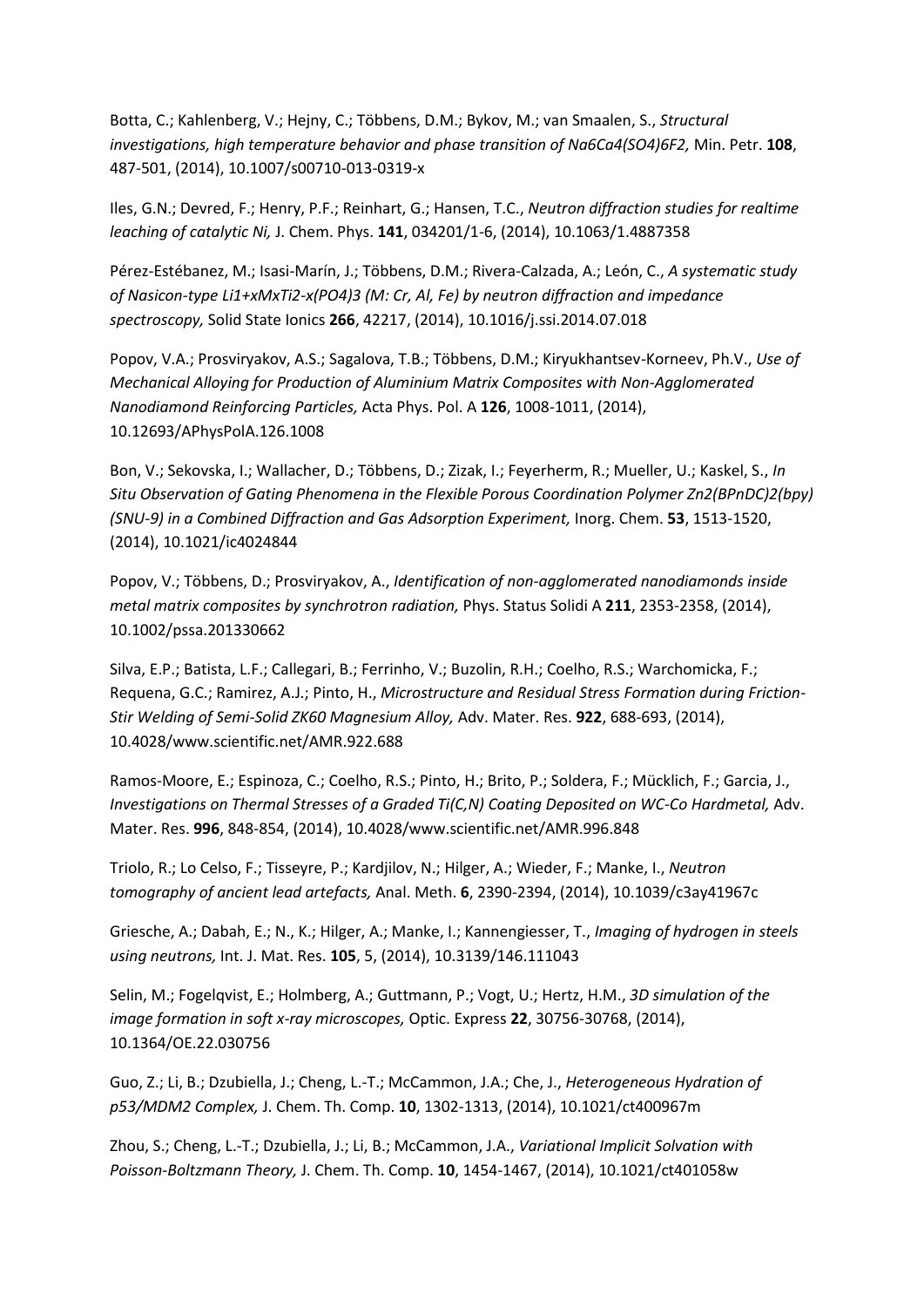Heyda, J.; Dzubiella, J., *Thermodynamic Description of Hofmeister Effects on the LCST of Thermosensitive Polymers,* J. Phys. Chem. B **118**, 10979-10988, (2014), 10.1021/jp5041635

Fognini, A.; Michlmayr, T.U.; Salvatella, G.; Wetli, C.; Ramsperger, U.; Baehler, T.; Sorgenfrei, F.; Beye, M.; Eschenlohr, A.; Pontius, N.; Stamm, C.; Hieke, F.; Dell'Angela, M.; de Jong, S.; Kukreja, R.; Gerasimova, N.; Rybnikov, V.; Al-Shemmary, A.; Re, *Ultrafast reduction of the total magnetization in iron,* Appl. Phys. Lett. **104**, 032402/1-3, (2014), 10.1063/1.4862476

Mertins, H.-Ch.; Legut, D.; Tesch, M.; Jansing, C.; Gilbert, M.; Gaupp, A; Oppeneer, P.M.; Bürgler, D.E.; Schneider, C.M.; Berges, U., *Detection of the Magneto-Crystalline Anisotropy in X-Ray Magnetic Linear Dichroism Reflection Spectra across the Fe 3p and 2p Edges,* IEEE Trans. Magn. **50**, 214704/1-4, (2014), 10.1109/TMAG.2014.2321632

Niekiel, F.; Lannoeye, J.; Reinsch, H.; Munn, A.S.; Heerwig, A.; Zizak, I.; Kaskel, S.; Walton, R.I.; de Vos, D.; Llewellyn, P.; Lieb, A.; Maurin, G.; Stock, N., *Conformation-Controlled Sorption Properties and Breathing of the Aliphatic Al-MOF [Al(OH)(CDC)],* Inorg. Chem. **53**, 4610-4620, (2014), 10.1021/ic500288w

Konyushenko, M.A.; Konashuk, A.S.; Sokolov, A.A.; Schäfers, F.; Filatova, E.O., *Effect of thermal annealing and Al2O3-interlayer on intermixing in the TiN/SiO2/Si structure,* J. Electr. Spectr. **196**, 117- 120, (2014), 10.1016/j.elspec.2013.12.001

Miedema, P.S.; Beye, M.; Könnecke, R.; Schiwietz, G.; Föhlisch, A., *Thermal evolution of the band edges of 6H-SiC: X-ray methods compared to the optical band gap,* J. Electr. Spectr. **197**, 37-42, (2014), 10.1016/j.elspec.2014.08.003

Filatova, E.O.; Baraban, A.P.; Konashuk, A.S.; Konyushenko, M.A.; Selivanov, A.A.; Sokolov, A.A.; Schäfers, F.; Drozd, V.E., *Transparent-conductive-oxide (TCO) buffer layer effect on the resistive switching process in metal/TCO/TiO2/metal assemblies,* New J. Phys. **16**, 113014/1-15, (2014), 10.1088/1367-2630/16/11/113014

Tesch, M.F.; Legut, D.; Mertins, H-Ch.; Gilbert, M.C.; Jansing, C.; Hamrle, J.; Rusz, J.; Oppeneer, P.M.; Bürgler, D.E.; Schneider, C.M.; Gaupp, A.; Berges, U., *Magnetocrystalline anisotropy in X-ray magnetic linear dichroism at the 3p edges of crystalline Fe thin films, Phys. Rev. B 89, 140404(R)/1-5,* (2014), 10.1103/PhysRevB.89.140404

Langenberg, A.; Hirsch, K.; Lawicki, A.; Zamudio-Bayer, V.; Niemeyer, M.; Chmiela, P.; Langbehn, B.; Terasaki, A.; von Issendorff, B.; Lau, J.T., *Spin and orbital magnetic moments of size-selected iron, cobalt, and nickel clusters,* Phys. Rev. B **90**, 184420/1-14, (2014), 10.1103/PhysRevB.90.184420

Malecki, P.H.; Vorgias, C.E.; Petoukhov, M.V.; Svergun, D.I.; Rypniewski, W., *Crystal structures of substrate-bound chitinase from the psychrophilic bacterium Moritella marina and its structure in solution,* Acta Crystallogr. D **70**, 676-684, (2014), 10.1107/S1399004713032264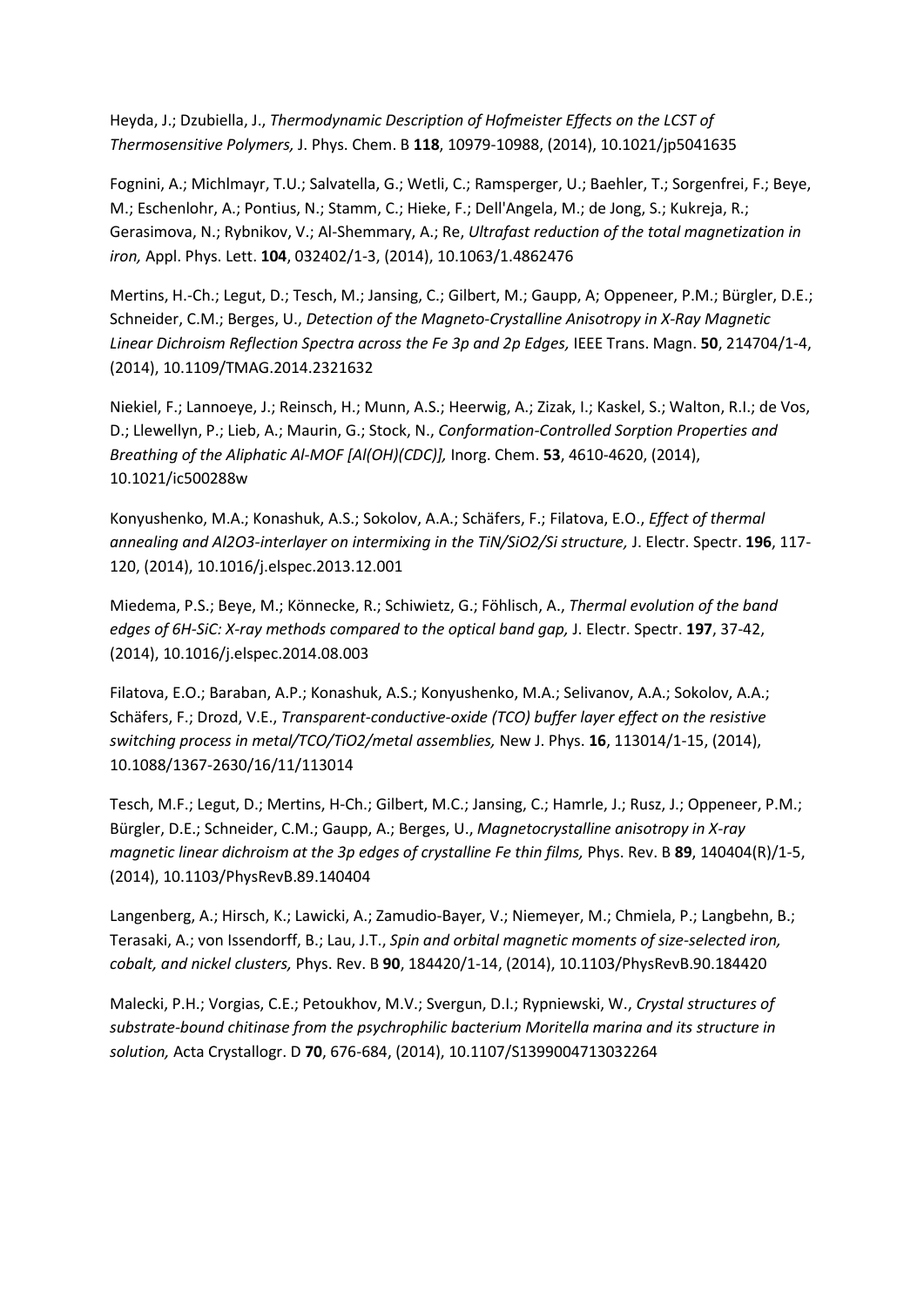### **ISI zitierte Publikationen**

#### <span id="page-17-0"></span>**Programm PNI**

Zielke, L.; Hutzenlaub, T.; Wheeler, D.R.; Manke, I.; Arlt, T.; Paust, N.; Zengerle, R.; Thiele, S., *A Combination of X-Ray Tomography and Carbon Binder Modeling: Reconstructing the Three Phases of LiCoO2 Li-Ion Battery Cathodes,* Adv. Energy Mater. **4**, 1301617/1-6, (2014), 10.1002/aenm.201301617

Wang, H.; Amsalem, P.; Heimel, G.; Salzmann, I.; Koch, N.; Oehzelt, M., *Band-Bending in Organic Semiconductors: the Role of Alkali-Halide Interlayers,* Adv. Mater. **26**, 925-930, (2014), 10.1002/adma.201303467

Heim, K.; Garcia-Moreno, F.; Vinod Kumar, G.S.; Rack, A.; Banhart, J., *The rupture of a single liquid aluminium alloy film,* Soft Matter **10**, 4711-4716, (2014), 10.1039/c4sm00487f

Garcia-Moreno, F.; Tobin, S.T.; Mukherjee, M.; Jiménez, C.; Solorzano, E.; Vinod-Kumar, G.S.; Hutzler, S.; Banhart, J., *Analysis of liquid metal foams through X-ray radioscopy and microgravity experiments,*  Soft Matter **10**, 6955-6962, (2014), 10.1039/c4sm00467a

Rocha, T.C.R.; Hävecker, M.; Knop-Gericke, A.; Schlögl, R., *Promoters in heterogeneous catalysis: The role of Cl on ethylene epoxidation over Ag,* J. Catal. **312**, 42705, (2014), 10.1016/j.jcat.2014.01.002

Naumann d'Alnoncourt, R.; Csepei, L.-I.; Hävecker, M.; Girgsdies, F.; Schuster, M.E.; Schlögl, R.; Trunschke, A., *The reaction network in propane oxidation over phase-pure MoVTeNb M1 oxide catalysts,* J. Catal. **311**, 369-385, (2014), 10.1016/j.jcat.2013.12.008

Abd El Bar, W.; Mongy, T.; Kardjilov, N., *Upgrading of the neutron radiography/tomography facility at research reactor,* Kernt. **79**, 70-74, (2014), 10.3139/124.110406

Liu, M.; Cizek, J.; Chang, C.S.T.; Banhart, J., *A positron study of early clustering in Al-Mg-Si alloys,*  Mater. Sci. Forum **0**, 33-38, (2014), 10.4028/www.scientific.net/MSF.794-796.33

Heim, K.; Vinod Kumar, G.S.; Garcia-Moreno, F.; Banhart, J., *Role of ambient oxygen in the stabilisation of single aluminium alloy films,* Proc. Mat. Sci. **4**, 251-256, (2014), 10.1016/j.mspro.2014.07.555

Solorzano, E.; Pardo-Alonso, S.; Kardjilov, N.; Manke, I.; Wieder, F.; Garcia-Moreno, F.; Rodriguez-Perez, M.A., *Comparison between neutron tomography and X-ray tomography: A study on polymer foams.,* Nucl. Instrum. Methods Phys. Res. Sect. B **324**, 29-34, (2014), 10.1016/j.nimb.2013.11.023

Griesche, A.; Dabah, E.; Kannengiesser, T.; Kardjilov, N.; Hilger, A.; Manke, I., *Three-dimensional imaging of hydrogen blister in iron with neutron tomography,* Acta Mater. **78**, 14-22, (2014), org/10.1016/j.actamat.2014.06.034

da Silva Neto, E.H.; Aynajian, P.; Frano, A.; Comin, R.; Schierle, E.; Weschke, E.; Gyenis, A.; Wen, J.; Schneeloch, J.; Xu, Z.; Ono, S.; Gu, G.; Le Tacon, M.; Yazdani, A., *Ubiquitous Interplay Between Charge Ordering and High-Temperature Superconductivity in Cuprates,* Science **343**, 393-396, (2014), 10.1126/science.1243479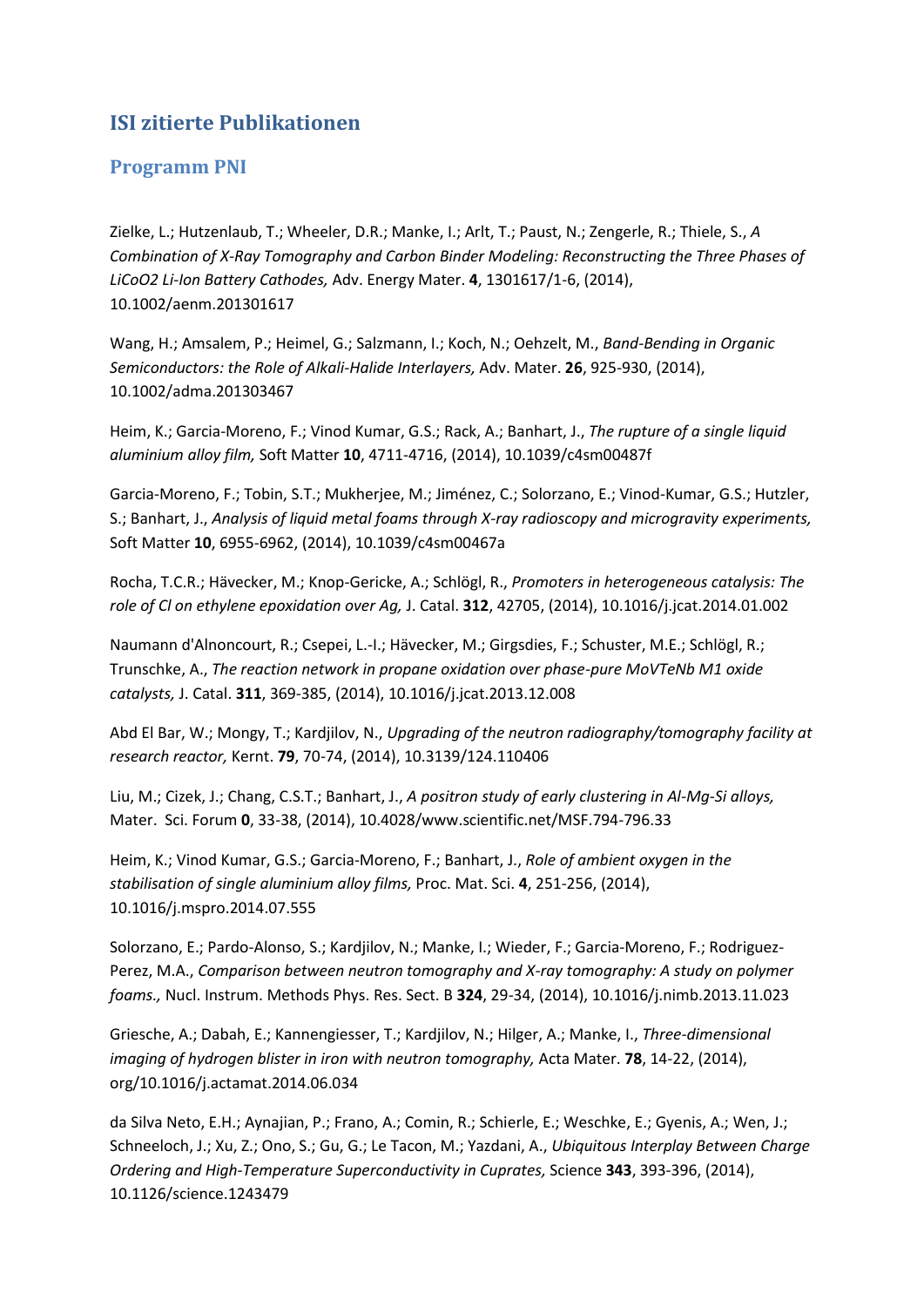Reiche, S.; Blume, R.; Zhao, X.; Su, D.; Kunkes, E.; Behrens, M.; Schlögl, R., *Reactivity of mesoporous carbon against water – An in-situ XPS study,* Carbon **77**, 175-183, (2014), 10.1016/j.carbon.2014.05.019

Kidambi, P.R.; Blume, R.; Kling, J.; Wagner, J.B.; Baehtz, C.; Weatherup, R.S:; Schlögl, R.; Bayer, B.C.; Hofmann, S., *In Situ Observations during Chemical Vapor Deposition of Hexagonal Boron Nitride on Polycrystalline Copper,* Chem. Mater. **26**, 6380-6392, (2014), 10.1021/cm502603n

Arrigo, R.; Schuster, M.E.; Abate, S.; Wrabetz, S.; Amakawa, K.; Teschner, D.; Freni, M.; Centi, G.; Perathoner, S.; Hävecker, M.; Schlögl, R., *Dynamics of Palladium on Nanocarbon in the Direct Synthesis of H2O2,* ChemSusChem **7**, 179-194, (2014), 10.1002/cssc.201300616

Froning, D.; Maier, W.; Groß, J.; Arlt, T.; Manke, I.; Lehnert, W., *Evaluation of the crack structure of HT-PEFC electrodes from in-situ synchrotron radiographs,* Int. J. Hydrogen Energ. **39**, 9447–9456, (2014), 10.1016/j.ijhydene.2014.04.059

Weatherup, R.S.; Amara, H.; Blume, R.; Dlubak, B.; Bayer, B.C.; Diarra, M.; Bahri, M.; Cabrero-Vilatela, A.; Caneva, S.; Kidambi, P.R.; Martin, M.-B.; Deranlot, C.; Seneor, P.; Schlögl, R.; Ducastelle, F.; Bichara, C.; Hofmann, S., *Interdependency of Subsurface Carbon Distribution and Graphene - Catalyst Interaction,* J. Am. Chem. Soc. **136**, 13698-13708, (2014), 10.1021/ja505454v

Platunov, M.S.; Varnakov, S.N.; Zharkov, S.M.; Bondarenko, G.V.; Weschke, E.; Schierle, E.; Ovchinnikov, S.G., *Analysis of the structure and magnetic properties of an interface in multilayered (Fe/Si)n nanostructures with the surface-sensitive XMCD method,* J. Lett. **99**, 706-711, (2014), 10.1134/S002136401412011X

Sun, L.L.; Hermann, K.E.; Noack, J.; Timpe, O.; Teschner, D.; Hävecker, M.; Trunschke, A.; Schlögl, R., *DFT Studies and Experiments on Biocatalytic Centers: Structure, Vibrations, and Core Excitations of the K[VO(O-2)Hheida] Complex,* J. Phys. Chem. C **118**, 24611-24622, (2014), 10.1021/jp5081719

Heine, C.; Hävecker, M.; Stotz, E.; Rosowski, F.; Knop-Gericke, A.; Trunschke, A.; Eichelbaum, M.; Schloegl, R., *Ambient-Pressure Soft X-ray Absorption Spectroscopy of a Catalyst Surface in Action: Closing the Pressure Gap in the Selective n-Butane Oxidation over Vanadyl Pyrophosphate,* J. Phys. Chem. C **118**, 20405-20412, (2014), 10.1021/jp506068x

Arlt, T.; Maier, W.; Tötzke, C.; Wannek, C.; Markötter, H.; Wieder, F.; Banhart, J.; Lehnert, W.; Manke, I., *Synchrotron X-ray radioscopic in situ study of high-temperature polymer electrolyte fuel cells - Effect of operation conditions on structure of membrane,* J. Power Sourc. **246**, 290-298, (2014), 10.1016/j.jpowsour.2013.07.094

Liu, M.; Marioara, C.D.; Holmestad, R.; Banhart, J., *Ageing Characteristics of Al-Mg-(Ge,Si)-Cu Alloys,*  Mater. Sci. Forum **0**, 971-976, (2014), 10.4028/www.scientific.net/MSF.794-796.971

Watanabe, T.; Ishikawa, T.; Hara, S.; Islam, A.T.M.N.; Wheeler, E.M.; Lake, B., *Multiple lattice instabilities resolved by magnetic-field and disorder sensitivities in MgV2O4,* Phys. Rev. B **90**, 100407/1-6, (2014), 10.1103/PhysRevB.90.100407

Frano, A.; Benckiser, E.; Lu, Y.; Wu, M.; Castro-Colin, M.; Reehuis, M.; Boris, A.V.; Detemple, E.; Sigle, W.; van Aken, P.; Cristiani, G.; Logvenov, G.; Habermeier, H.-U.; Wochner, P.; Keimer, B.; Hinkov, V.,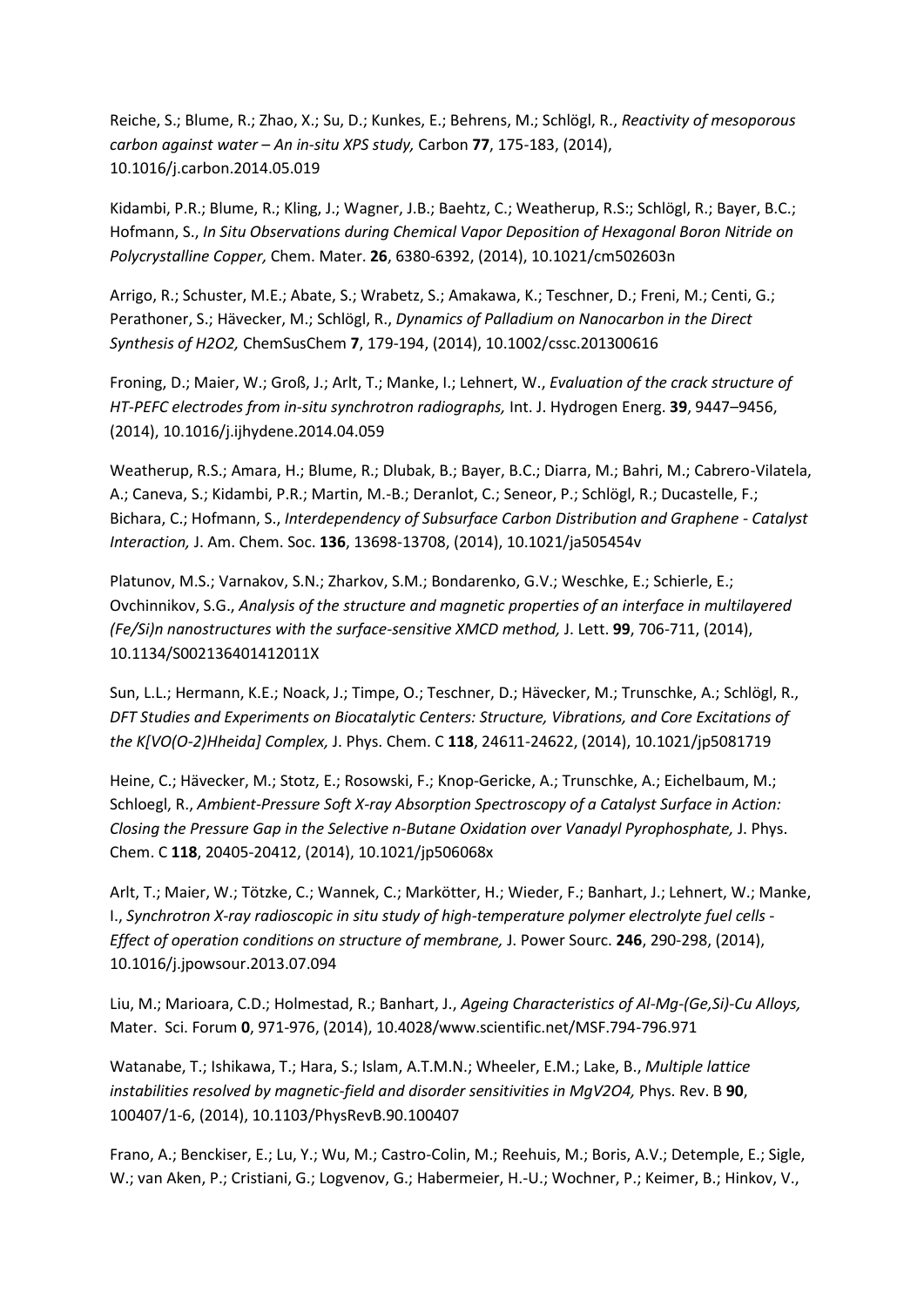*Layer Selective Control of the Lattice Structure in Oxide Superlattices,* Adv. Mater. **26**, 258-262, (2014), 10.1002/adma.201303483

Kinyanjui, M.K.; Lu, Y.; Gauquelin, N.; Wu, M.; Frano, A.; Wochner, P.; Reehuis, M.; Christiani, G.; Logvenov, G.; Habermeier, H.-U.; Botton, G. .; Kaiser, U.; Keimer, B.; Benckiser, E., *Lattice distortions and octahedral rotations in epitaxially strained LaNiO3/LaAlO3 superlattices,* Appl. Phys. Lett. **104**, 221909/1-4, (2014), 10.1063/1.4881557

Halder, M.; Bera, A.K.; Kumar, A.; Keller, L.; Yusuf, S.M., *Understanding the multiple magnetic structures of the intermetallic compound NdMn1.4Co0.6Si2,* J. Alloy. Compd. **592**, 86-91, (2014), 10.1016/j.jallcom.2013.12.247

Lüders, U.; Li, Q.-R.; Feyerherm, R.; Dudzik, E., *The evolution of octahedral rotations of orthorhombic LaVO3 in superlattices with cubic SrVO3,* J. Phys. Chem. Solids **75**, 1354-1360, (2014), 10.1016/j.jpcs.2014.07.007

Manna, K.; Samal, D.; Bera, A.K.; Elizabeth, S.; Yusuf, S.M.; Kumar, P.S.A., *Correspondence between neutron depolarization and higher order magnetic susceptibility to investigate ferromagnetic clusters in phase separated systems,* J. Phys.: Condens. Matter **26**, 016002/1-9, (2014), 10.1088/0953- 8984/26/1/016002

Prokes, K.; Petricek, V.; Ressouche, E.; Hartwig, S.; Ouladdiaf, B.; Mydosh, J.A.; Hoffmann, R.-D.; Huang, Y.-K.; Poettgen, R., *(3+1)-dimensional crystal and antiferromagnetic structures in CeRuSn,* J. Phys.: Condens. Matter **26**, 122201/1-6, (2014), 10.1088/0953-8984/26/12/122201

Bonilla, C.M.; Herrero-Albillos, J.; Figueroa, A.I.; Castan-Guerrero, C.; Bartolome, J.; Calvo-Almazan, I.; Schmitz, D.; Weschke, E.; Garcia, L.M.; Bartolome, F., *Parimagnetism in HoCo2 and TmCo2,* J. Phys.: Condens. Matter **26**, 156001/1-14, (2014), 10.1088/0953-8984/26/15/156001

Nakajima, T.; Mitsuda, S.; Okano, H.; Inomoto, Y.; Kobayashi, S.; Prokes, K.; Gerischer, S.; Smeibidl, P., *Nonmagnetic Impurity Effect on Magnetic Phase Transitions in an Isosceles Triangular Lattice Ising Chain Antiferromagnet CoNb2O6,* J. the Phys. Soc. Jpn. **83**, 094723/1-7, (2014), 10.7566/JPSJ.83.094723

Triolo, R.; Giambona, G.; Lo Celso, F.; Ruffo, I.; Kardjilov, N.; Hilger, A.; Paulke, A.; Manke, I., *Investigation of Wood Materials by Combined Application of X-ray and Neutron Imaging Techniques = Charakterisierung von Holz mit komplementären Röntgen- und Neutronenbildgebungsverfahren,*  Mater. Test. **56**, 224-229, (2014), 10.3139/120.110553

Feyerherm, R.; Dudzik, E.; Prokes, K.; Mydosh, J. A.; Huang, Y. -K.; Poettgen, R., *Valence modulations in CeRuSn,* Phys. Rev. B **90**, 041104(R)/1-4, (2014), 10.1103/PhysRevB.90.041104

Lange, A.; Hentschel, M.P.; Kupsch, A.; Hilger, A.; Manke, I.; Lück, S.; Schmidt, V.; Grothausmann, R., *Reduzierung von Missing-Wedge-Artefakten der CT mit DIRECTT,* Mater. Test. **56**, 716-721, (2014), 10.3139/120.110612

Balz, C.; Lake, B.; Luetkens, H.; Baines, C.; Guidi, T.; Abdel-Hafiez, M.; Wolter, A. U. B.; Buechner, B.; Morozov, I.V.; Deeva, E.B.; Volkova, O.S.; Vasiliev, A.N., *Quantum spin chain as a potential realization of the Nersesyan-Tsvelik model,* Phys. Rev. B **90**, 060409/1-5, (2014), 10.1103/PhysRevB.90.060409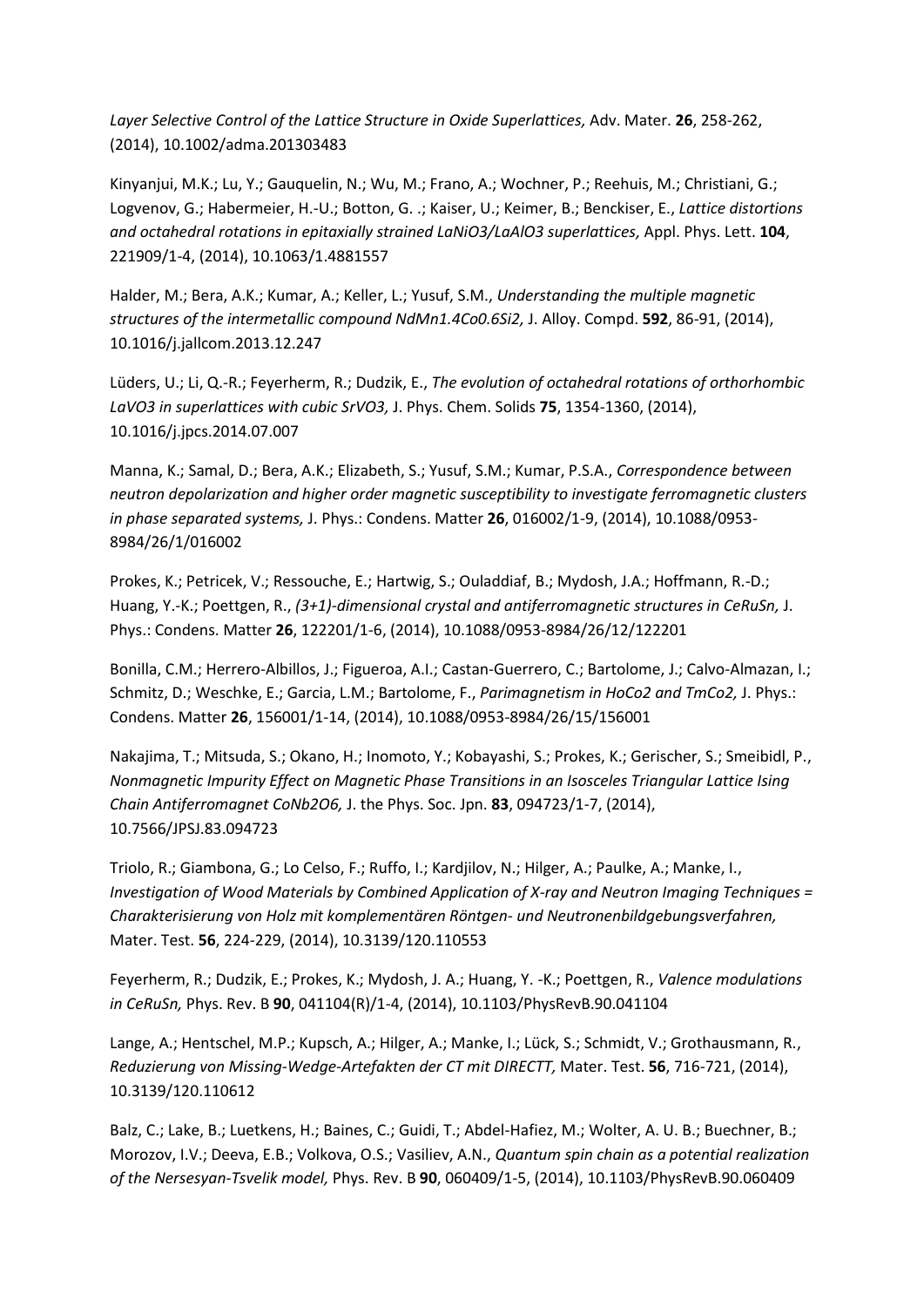Hies, A.; Schneidewind, A.; Stockert, O.; Fisk, Z., *Signature of superconductivity in UBe13 as seen by neutron scattering: Superconducting and magnetic energy scales ,* Phys. Rev. B **89**, 235118/1-7, (2014), 10.1103/PhysRevB.89.235118

Kobayashi, S.; Hosaka, S.; Tamatsukuri, H.; Nakajima, T.; Mitsuda, S.; Prokes, K.; Kiefer, K., *Uniaxialpressure control of geometrical spin frustration in an Ising antiferromagnet CoNb2O6 via anisotropic deformation of the isosceles lattice,* Phys. Rev. B **90**, 060412/1-5, (2014), 10.1103/PhysRevB.90.060412

Ueland, B.G.; Kreyssig, A.; Prokes, K.; Lynn, J.W.; Harriger, L.W.; Pratt, D.K.; Singh, D.K.; Heitmann, T.W.; Sauerbrei, S.; Saunders, S.M.; Mun, E.D.; Budko, S.L.; McQueeney, R.J.; Canfield, P.C.; Goldman, A.I., *Fragile antiferromagnetism in the heavy-fermion compound YbBiPt,* Phys. Rev. B **89**, 180403/1-5, (2014), 10.1103/PhysRevB.89.180403

Khalid, M.; Weschke, E.; Skorupa, W.; Helm, M.; Shengqiang, Z., *Ferromagnetism and impurity band in a magnetic semiconductor: InMnP,* Phys. Rev. B **89**, 121301/1-5, (2014), 10.1103/PhysRevB.89.121301

Hepting, M.; Minola, M.; Frano, A.; Cristiani, G.; Logvenov, G.; Schierle, E.; Wu, M.; Bluschke, M.; Weschke, E.; Habermeier, H.-U.; Benckiser, E.; Le Tacon, M.; Keimer, B., *Tunable Charge and Spin Order in PrNiO3 Thin Films and Superlattices,* Phys. Rev. Lett. **113**, 227206/1-5, (2014), 10.1103/PhysRevLett.113.227206

Bertinshaw, J.; Ulrich, C.; Günther, A.; Schrettle, F.; Wohlauer, M.; Krohns, S.; Reehuis, M.; Studer, A.J.; Avdeev, M.; Quach, D.V.; Groza, J.R.; Tsurkan, V.; Loidl, A.; Deisenhofer, J., *FeCr2S4 in magnetic fields: possible evidence for a multiferroic ground state,* Sci. Rep. **4**, 1526358, (2014), 10.1038/srep06079

Schmitz, D.; Schmitz-Antoniak, C.; Warland, A.; Darbandi, M.; Haldar, S.; Bhandary, S.; Erksson, O.; Sanyal, B.; Wende, H., *The dipole moment of the spin density as a local indicator for phase transitions,*  Sci. Rep. **4**, 1409859, (2014), 10.1038/srep05760

Comin, R.; Frano, A.; Yee, M. M.; Yoshida, Y.; Eisaki, H.; Schierle, E.; Weschke, E.; Sutarto, R.; He, F.; Soumyanarayanan, A.; He, Yang; Le Tacon, M.; Elfimov, I. S.; Hoffman, Jennifer E.; Sawatzky, G. A.; Keimer, B.; Damascelli, A., *Charge Order Driven by Fermi-Arc Instability in Bi2Sr2-xLaxCuO6+delta,*  Science **343**, 390-392, (2014), 10.1126/science.1242996

Tabis, W.; Li, Y.; Le Tacon, M.; Braicovich, L.; Kreyssig, A.; Minola, M.; Dellea, G.; Weschke, E.; Veit, M.J.; Ramazanoglu, M.; Goldman, A.; Schmitt, T.; Ghiringhelli, G.; Barišic, N.; Chan, M.K.; Dorow, C.J.; Yu, G.; Zhao, X.; Keimer, B.; Greven, M., *Charge order and its connection with Fermi-liquid charge transport in a pristine high-Tc cuprate,* Nat. Commun. **5**, 1451846, (2014), 10.1038/ncomms6875

Sakai, F.; Yang, G.; Weiss, M.S.; Liu, Y.; Chen, G.; Jiang, M., *Protein crystalline frameworks with controllable interpenetration directed by dual supramolecular interactions,* Nat. Commun. **5**, 998582, (2014), 10.1038/ncomms5634

Klee, A.; Prevost, S.; Gradzielski, M., *Self-Assembly of Imidazolium-Based Surfactants in Magnetic Room-Temperature Ionic Liquids: Binary Mixtures,* ChemPhysChem **15**, 4032-4041, (2014), 10.1002/cphc.201402548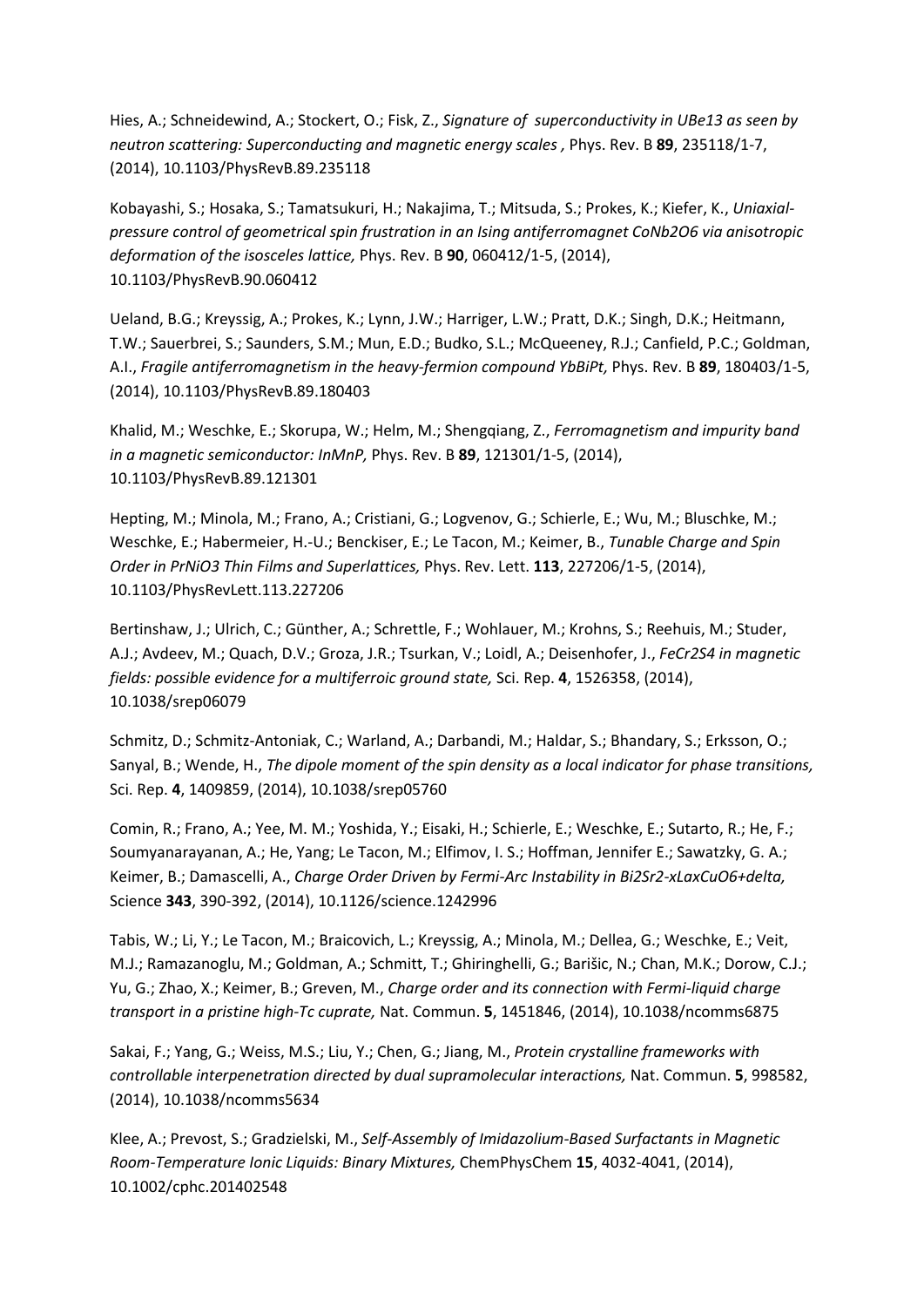Wojciechowski, K.; Orczyk, M.; Marcinkowski, K.; Kobiela, T.; Kobiel, T.; Trapp, M.; Gutberlet, T.; Geue, T., *Effect of hydration of sugar groups on adsorption of Quillaja bark saponin at air/water and Si/water interfaces,* Colloids Surf. B: Biointerfaces **117**, 60-67, (2014), 10.1016/j.colsurfb.2014.02.010

Pallo, A.; Olah, J; Graczer, É.; Merli, A.; Zavodszky, P.; Weiss, M.S.; Vas, M., *Structural and energetic basis of isopropylmalate dehydrogenase enzyme catalysis,* FEBS J. **281**, 5063–5076, (2014), 10.1111/febs.13044

Kent, B.; Hunt, T.; Darwish, T.A.; Hauß, T.; Garvey, C.J.; Bryant, G., *Localization of trehalose in partially hydrated DOPC bilayers: insights into cryoprotective mechanisms,* Int. **11**, 20140069/1-5, (2014), 10.1098/rsif.2014.0069

Vogtt, K.; Siebenbürger, M.; Clemens, D.; Rabe, C.; Lindner, P.; Russina, M.; Fromme, M.; Mezei, F.; Ballauff, M., *A new time-of-flight small-angle scattering instrument at the Helmholtz-Zentrum Berlin: V16/VSANS,* J. Appl. Crystallogr. **47**, 237-244, (2014), 10.1107/S1600576713030227

Günther, A.; Bick, J.-P.; Szary, P.; Honecker, D.; Dewhurst, C.D.; Keiderling, U.; Feoktystov, A.V.; Tschoepe, A.; Birringer, R.; Michels, A., *Magnetic field dependent small-angle neutron scattering on a Co nanorod array: evidence for intraparticle spin misalignment,* J. Appl. Crystallogr. **47**, 992-998, (2014), 10.1107/S1600576714008413

Bergner, F.; Ulbricht, A.; Lindner, P.; Keiderling, U.; Malerba, L., *Post-irradiation annealing behavior of neutron-irradiated FeCu, FeMnNi and FeMnNiCu model alloys investigated by means of small-angle neutron scattering,* J. Nuclear Mater. **454**, 22-27, (2014), 10.1016/j.jnucmat.2014.07.038

Jerliu, B.; Hüger, E.; Dörrer, L.; Seidlhofer, B.-K.; Steitz, R.; Oberst, V.; Geckle, U.; Bruns, M.; Schmidt, H., *Volume Expansion during Lithiation of Amorphous Silicon Thin Film Electrodes Studied by In-Operando Neutron Reflectometry,* J. Phys. Chem. C **118**, 9395-9399, (2014), 10.1021/jp502261t

Tötzke, C.; Gaiselmann, G.; Osenberg, M.; Bohner, J.; Arlt, T.; Markötter, H.; Hilger, A.; Wieder, F.; Kupsch, A.; Müller, B.R.; Hentschel, M.P.; Banhart, J.; Schmidt, V.; Lehnert, W.; Manke, I., *Threedimensional Study of Compressed Gas Diffusion Layers using Synchrotron X-ray Imaging,* J. Power Sourc. **253**, 123-131, (2014), 10.1016/j.jpowsour.2013.12.062

Werner, S.; Rehbein, S.; Guttmann, P.; Schneider, G., *Three-dimensional structured on-chip stacked zone plates for nanoscale X-ray imaging with high efficiency,* Nano Res. **7**, 528-535, (2014), 10.1007/s12274-014-0419-x

Cruz-Adalia, A.; Ramirez-Santiago, G.; Calabia-Linares, C.; Torres-Torresano, M.; Feo, L.; Galan-Diez, M.; Fernandez-Ruiz, E.; Pereiro, E.; Guttmann, P.; Chiappi, M.; Schneider, G.; Lopez Carrascosa, J.; Javier Chichon, F.; Martinez del Hoyo, G.; Sanchez-, *T Cells Kill Bacteria Captured by Transinfection from Dendritic Cells and Confer Protection in Mice,* Cell Host Micr. **15**, 611-622, (2014), 10.1016/j.chom.2014.04.006

Metje, J.; Borgwardt, M.; Moguilevski, A.; Kothe, A.; Engel, N.; Wilke, M.; Al-Obaidi, R.; Tolksdorf, D.; Firsov, A.; Brzhezinskaya, M.; Erko, A.; Kiyan, I.Yu.; Aziz, E.F., *Monochromatization of femtosecond XUV light pulses with the use of reflection zone plates,* Optic. Express **22**, 10747-10760, (2014), 10.1364/OE.22.010747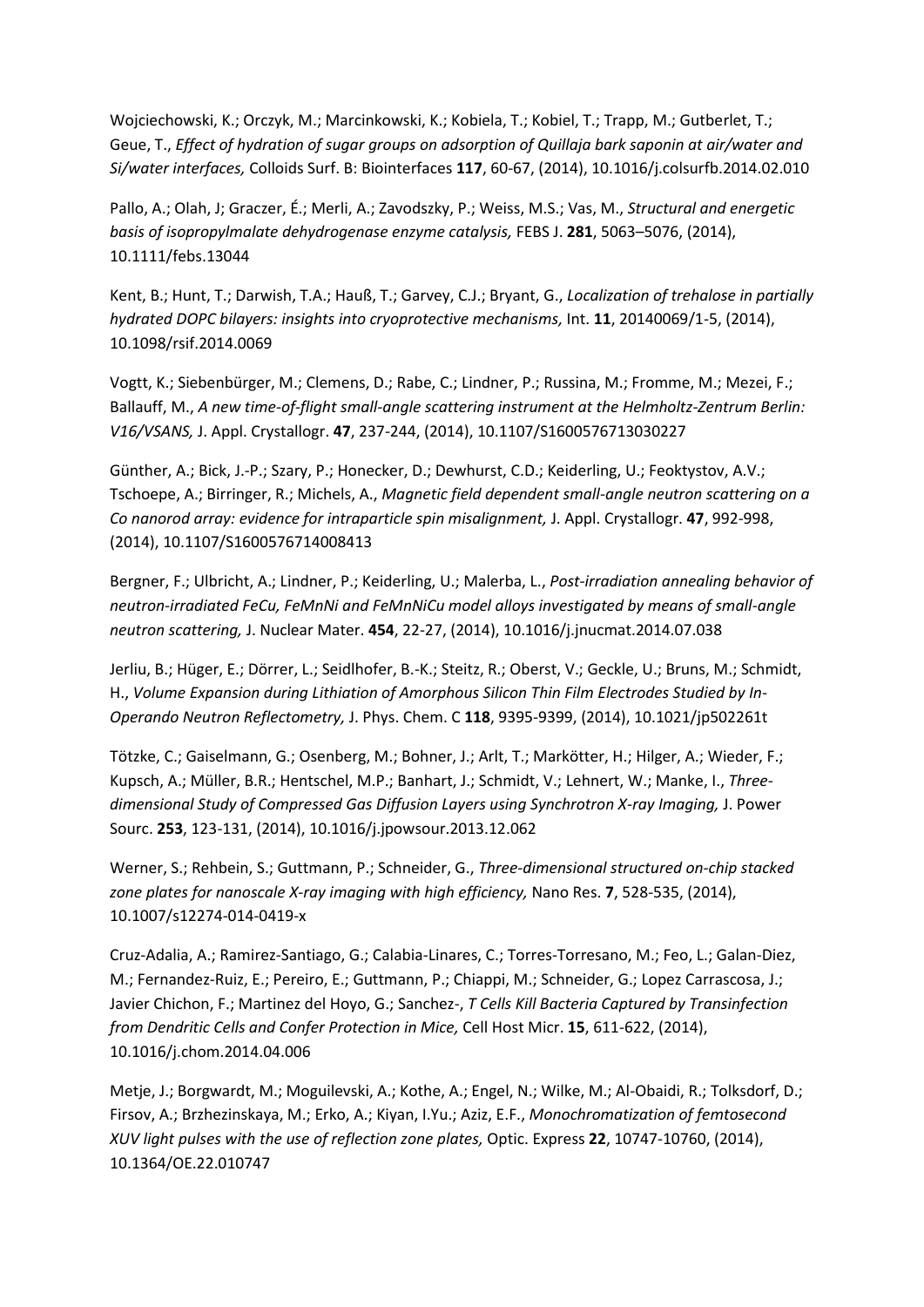Brandenburg, T.; Agaker, M.; Atak, K.; Pflüger, M.; Schwanke, C.; Petit, T.; Lange, K.M.; Rubensson, J.- E.; Aziz, E.F., *The electronic structure of perfluorodecalin studied by soft X-ray spectroscopy and electronic structure calculations,* Phys. Chem. Chem. Phys. **0**, 23379-23385, (2014), 10.1039/C4CP03153A

Lo Vecchio, I.; Autore, M.; D'Apuzzo, F.; Giorgianni, F.; Perucchi, A.; Schade, U.; Andreev, V.N.; Klimov, V.A.; Lupi, S., *Optical conductivity of V4O7 across its metal-insulator transition,* Phys. Rev. B **90**, 115149/1-5, (2014), 10.1103/PhysRevB.90.115149

Menendez, E.; Dias, T.; Geshev, J.; Lopez-Barbera, J.F.; Nogues, J.; Steitz, R.; Kirby, B.J.; Borchers, J.A.; Pereira, L.M.C.; Vantomme, A.; Temst, K., *Interdependence between training and magnetization reversal in granular Co-CoO exchange bias systems,* Phys. Rev. B **89**, 144407/1-9, (2014), 10.1103/PhysRevB.89.144407

Wilke, M.; Al-Obaidi, R.; Moguilevski, A.; Kothe, A.; Engel, N.; Metje, J.; Kiyan, I.; Aziz, E.F., *Laserassisted electron scattering in strong- field ionization of dense water vapor by few-cycle laser pulses,*  Phys. Rev. Lett. **16**, 08303271-11, (2014), 10.1088/1367-2630/16/8/083032

Baglioni, M.; Raudino, M.; Berti, D.; Keiderling, U.; Bordes, R.; Holmberg, K.; Baglioni, P., *Nanostructured fluids from degradable nonionic surfactants for the cleaning of works of art from polymer contaminants,* Soft Matter **10**, 6798-9809, (2014), 10.1039/c4sm01084a

Batko, I.; Batkova, M.; Tran, V.H.; Keiderling, U.; Filipov, V.B., *Evidence for magnetic phase separation in colossal magnetoresistance compound EuB5.99C0.01,* Solid State Comm. **190**, 23 - 27, (2014), 10.1016/j.ssc.2014.04.007

Duke, E.M.H.; Razi, M.; Weston, A.; Guttmann, P.; Werner, S.; Henzler, K.; Schneider, G.; Tooze, S.A.; Collinson, L.M., *Imaging endosomes and autophagosomes in whole mammalian cells using correlative cryo-fluorescence and cryo-soft X-ray microscopy (cryo-CLXM),* Ultramicroscopy **143**, 77- 87, (2014), 10.1016/j.ultramic.2013.10.006

Hagen, C.; Werner, S.; Carregal-Romero, S.; Malhas, A.N.; Klupp, B.G.; Guttmann, P.; Rehbein, S.; Henzler, K.; Mettenleiter, T.C.; Vaux, D.J.; Parak, W.J.; Schneider, G.; Grünewald, K., *Multimodal nanoparticles as alignment and correlation markers in fluorescence/soft X-ray cryomicroscopy/tomography of nucleoplasmic reticulum and apoptosis in mammalian cells,*  Ultramicroscopy **146**, 46-54, (2014), 10.1016/j.ultramic.2014.05.009

Risse, S.; Angioletti-Uberti, S.; Dzubiella, J.; Ballauff, M., *Capacity fading in lithium/sulfur batteries: A linear four-state model,* J. Power Sourc. **267**, 648-654, (2014), 10.1016/j.jpowsour.2014.05.076

Palivec, V.; Pluharova, E.; Unger, I.; Winter, B.; Jungwirth, P., *DNA Lesion Can Facilitate Base Ionization: Vertical Ionization Energies of Aqueous 8-Oxoguanine and its Nucleoside and Nucleotide,* J. Phys. Chem. B **118**, 13833–13837, (2014), 10.1021/jp5111086

Valiska, M.; Pospisil, J.; Nenert, G.; Stunault, A.; Prokes, K.; Sechovsky, V., *Magnetism in UCo0.88R0.12Ge Studied by Polarized Neutrons,* Acta Phys. Pol. A **126**, 330-331, (2014), 10.12693/APhysPolA.126.330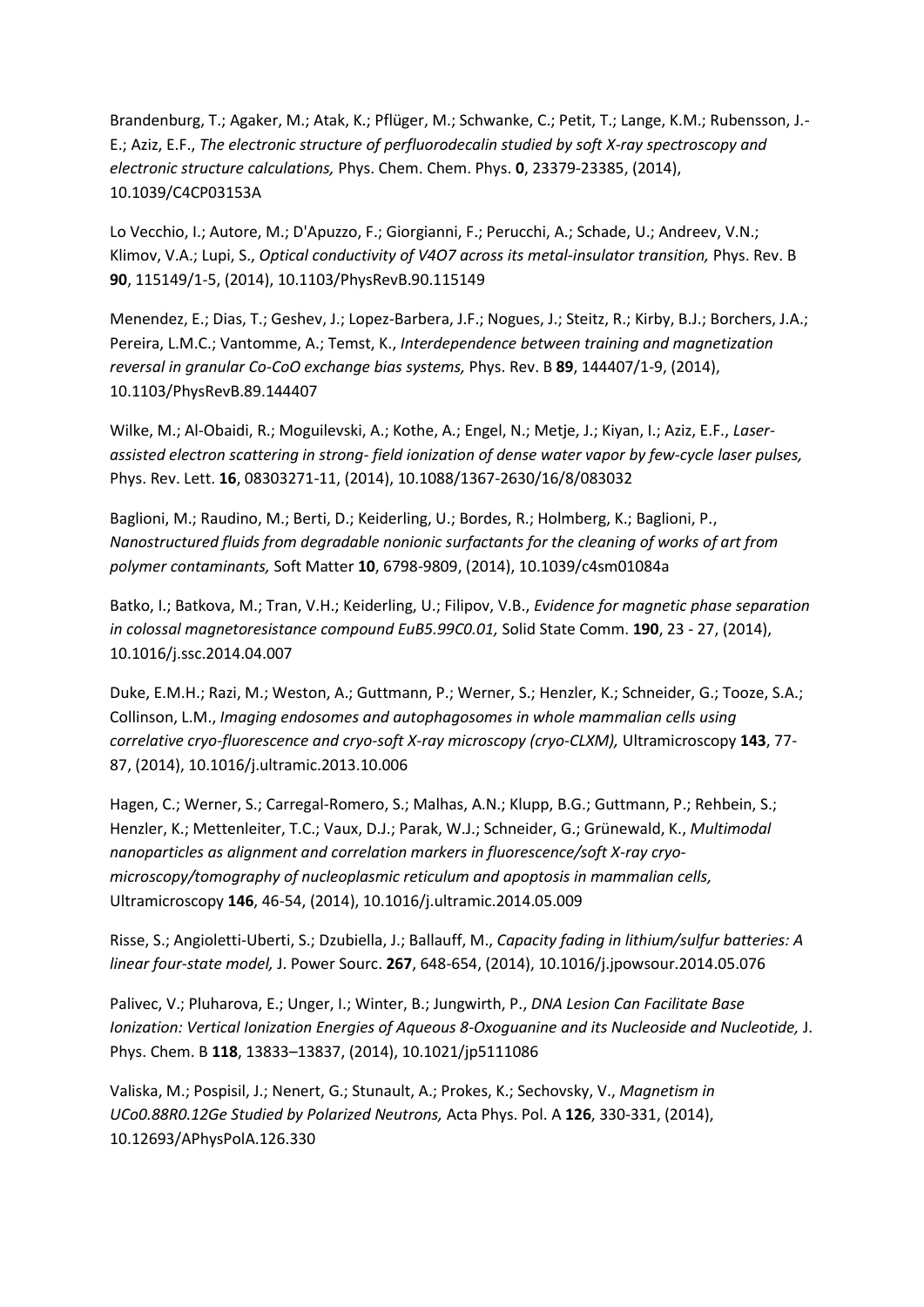Wieder, F.; Kallfaß, C.; Tötzke, C.; Schier, H.; Graf, K.; Hilger, A.; Banhart, J.; Manke, I.; Hoch, C., *Röntgentomografische Untersuchung eines kommerziellen Lithium-Ionen-Kondensators,* Mater. Test. **56**, 211-218, (2014), 10.3139/120.110611

Mitsch, T.; Krämer, Y.; Feinauer, J.; Gaiselmann, G.; Markötter, H.; Manke, I.; Hintennach, A.; Schmidt, V., *Preparation and Characterization of Li-Ion Graphite Anodes Using Synchrotron Tomography,* Materials **7**, 4455-4472, (2014), 10.3390/ma7064455

Kardjilov, N.; Hilger, A.; Manke, I.; Banhart, J., *CONRAD-2 — The neutron imaging instrument at HZB,*  Neutron News **25**, 23-26, (2014), 10.1080/10448632.2014.902700

Blume, R.; Kidambi, P.; Bayer, B.; Weatherup, R.; Wang, Z.-J.; Weinberg, G.; Willinger, M.-G.; Greiner, M.; Hofmann, S.; Knop-Gericke, A.; Schlögl, R., *The influence of intercalated oxygen on the properties of graphene on polycrystalline Cu under various environmental conditions,* Phys. Chem. Chem. Phys. **16**, 25989-26003, (2014), 10.1039/c4cp04025b

Klyushin, A.Yu.; Rocha, T.C.R.; Hävecker, M.; Knop-Gericke, A.; Schlögl, R., *A near ambient pressure XPS study of Au oxidation,* Phys. Chem. Chem. Phys. **16**, 7881-7886, (2014), 10.1039/c4cp00308j

Arlt, T.; Schröder, D.; Krewer, U.; Manke, I., *In operando monitoring of the state of charge and species distribution in zinc air batteries using X-ray tomography and model-based simulations,* Phys. Chem. Chem. Phys. **40**, 22273-22280, (2014), 10.1039/c4cp02878c

Blanco-Canosa, S.; Frano, A.; Schierle, E.; Porras, J.; Loew, T.; Minola, M.; Bluschke, M.; Weschke, E.; Keimer, B., *Resonant x-ray scattering study of charge-density wave correlations in YBa2Cu3O6+x,*  Phys. Rev. B **90**, 054513/1-13, (2014), 10.1103/PhysRevB.90.054513

Atak, K.; Golnak, R.; Xiao, J.; Suljoti, E.; Pflüger, M.; Brandenburg, T.; Winter, B.; Aziz, E.F., *Electronic Structure of Hemin in Solution Studied by Resonant X-ray Emission Spectroscopy and Electronic Structure Calculations,* J. Phys. Chem. B **118**, 9938-9943, (2014), 10.1021/jp505129m

Grünker, R.; Bon, V.; Müller, P.; Stoeck, U.; Krause, S.; Müller, U.; Senkovska, I.; Kaskel, S., *A new metal-organic framework with ultra-high surface area,* Chem. Comm. **50**, 3450-3452, (2014), 10.1039/c4cc00113c

Yepes, D.; Seidel, R.; Winter, B.; Blumberger, J.; Jaque, P., *Photoemission Spectra and Density Functional Theory Calculations of 3d Transition Metal-Aqua Complexes (Ti-Cu) in Aqueous Solution,* J. Phys. Chem. B **118**, 6850-6863, (2014), 10.1021/jp5012389

Wojciechowski, K.; Orczyk, M.; Gutberlet, T.; Trapp, M.; Marcinkowski, K.; Kobiela, T.; Geue, T., *Unusual penetration of phospholipid mono- and bilayers by Quillaja bark saponin biosurfactant,*  Biochim. Biophys. Acta Biomembr. **1838**, 1931-1940, (2014), 10.1016/j.bbamem.2014.04.008

Björneholm, O.; Werner, J.; Ottosson, N.; Öhrwall, G.; Ekholm, V.; Winter, B.; Unger, I.; Söderström, J., *Deeper Insight into Depth-Profiling of Aqueous Solutions Using Photoelectron Spectroscopy, J. Phys.* Chem. C **118**, 29333–29339, (2014), 10.1021/jp505569c

De la Torre-López, M.J.; Dominguez-Vidal, A.; Campos-Suñol, M.J.; Rubio-Domene, R.; Schade, U.; Ayora-Cañada, M.J., *Gold in the Alhambra: Study of materials, technologies, and decay processes on decorative gilded plasterwork,* J. Raman Spectrosc. **45**, 1052–1058, (2014), 10.1002/jrs.4454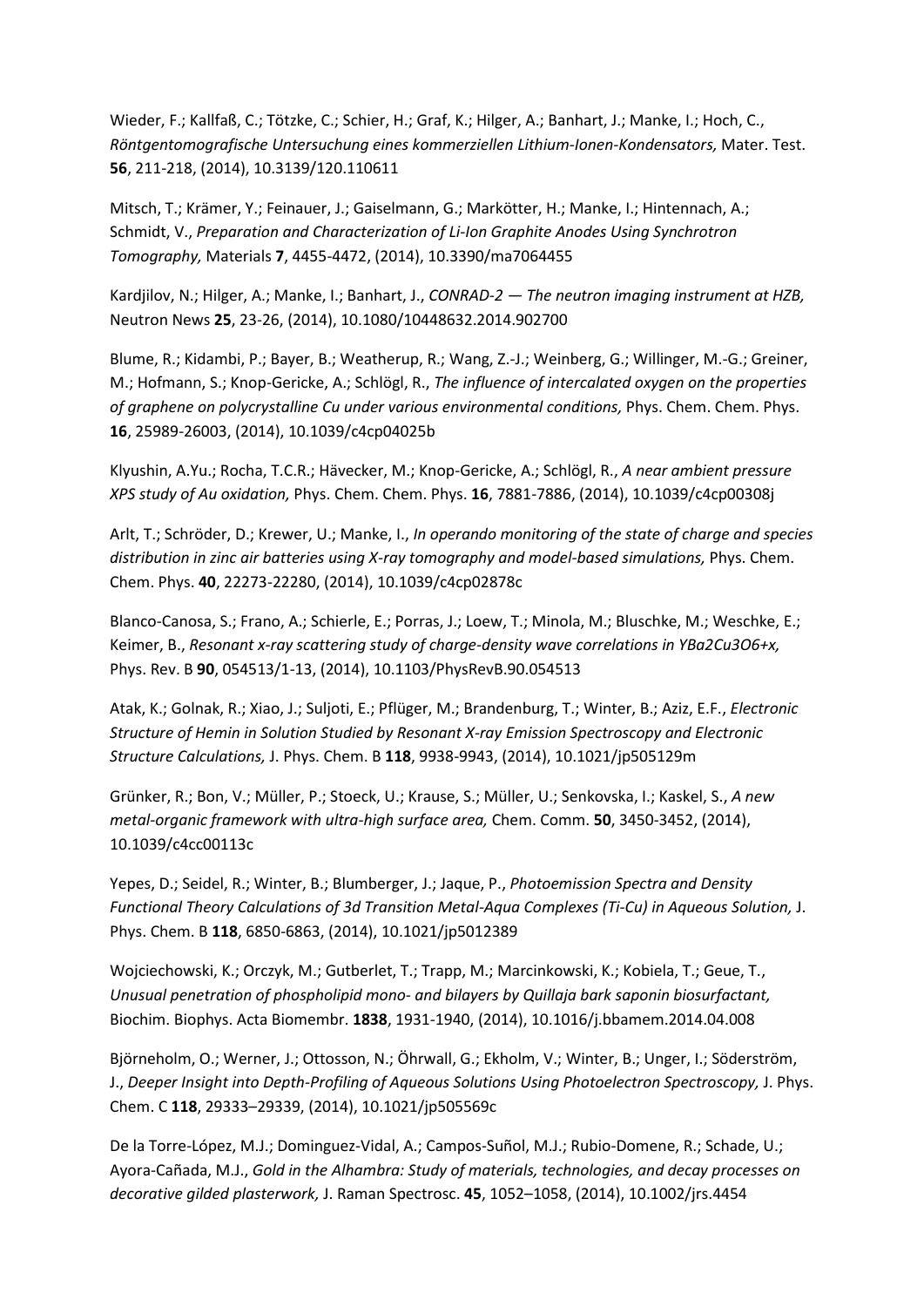Autore, M.; Di Pietro, P.; Calvani, P.; Schade, U.; Pyon, S.; Takayama, T.; Takagi, H.; Lupi, S., *Phase diagram and optical conductivity of La1.8-xEu0.2SrxCuO4,* Phys. Rev. B **90**, 035102/1-6, (2014), 10.1103/PhysRevB.90.035102

Wiesinger, R.; Schade, U.; Kleber, Ch.; Schreiner, M., *An experimental set-up to apply polarization modulation to infrared reflection absorption spectroscopy for improved in situ studies of atmospheric corrosion processes,* Rev. Sci. Instrum. **85**, ARTN 064102, (2014), 10.1063/1.4880458

Bawagan, A.D.O.; Hamrock, S.; Schaberg, M.; Yousef, I.; Ritter, E.; Schade, U., *Far-infrared studies on Nafion and perfluoroimide acid (PFIA) and their alkali salts,* Vib. Spectros. **75**, 213-217, (2014), 10.1016/j.vibspec.2014.05.010

Schade, U.; Ritter, E.; Hegemann, P.; Aziz, E.F.; Hofmann, K.P., *Concept for a single-shot mid-infrared spectrometer using synchrotron radiation,* Vib. Spectros. **75**, 190-195, (2014), 10.1016/j.vibspec.2014.07.004

Perrine, K.A.; Margarella, A.M.; Van Spyk, M.H.C.; Winter, B.; Faubel, M.; Bluhm, H.; Hemminger, J.C., *Characterization of the Acetonitrile Aqueous Solution/Vapor Interface by Liquid-Jet X-ray Photoelectron Spectroscopy,* J. Phys. Chem. C **118**, 29378–29388, (2014), 10.1021/jp505947h

Liao, Z.; Gall, M.; Yeap, K.B.; Sander, C.; Aubel, O.; Mühle, U.; Gluch, J.; Niese, S.; Standke, Y.; Rosenkranz, R.; Löffler, M.; Vogel, N.; Beyer, A.; Engelmann, H.-J.; Guttmann, P.; Schneider, G.; Zschech, E., *A New In Situ Microscopy Approach to Study the Degradation and Failure Mechanisms of Time-Dependent Dielectric Breakdown: Set-Up and Opportunities,* Adv. Eng. Mater. **16**, 486-493, (2014), 10.1002/adem.201400088

Yan, Y.; Liang, Z.; Banhart, J., *Influence of pre-straining and pre-ageing on the age hardening response of Al-Mg-Si alloys,* Mater. Sci. Forum **0**, 903-908, (2014), 10.4028/www.scientific.net/MSF.794- 796.903

Xiao, J.; Golnak, R.; Atak, K.; Pflüger, M.; Pohl, M.; Suljoti, E.; Winter, B.; Aziz, E., *Assistance of the Iron Porphyrin Ligands to the Binding Interaction between the Fe Center and Small Molecules in Solution,*  J. Phys. Chem. B **118**, 9371-9377, (2014), 10.1021/jp5023339

Mena, M.; Perry, R.s.; Perring, T.G.; Le, M.D.; Guerrero, S.; Storni, M.; Adroja, D.T.; Rüegg, Ch.; McMorrow, D.F., *Spin-Wave Spectrum of the Quantum Ferromagnet on the Pyrochlore Lattice Lu2V2O7,* Phys. Rev. Lett. **113**, 047202/1-5, (2014), 10.1103/PhysRevLett.113.047202

Boin, Mirko; Wimpory, Robert C.; Randau, Christian, *Improving Beamtime Efficiency for Residual Stress Neutron Experiments,* Mater. Sci. Forum **777**, 42315, (2014), 10.4028/www.scientific.net/MSF.777.7

Boin, M.; Wimpory, R., *Upgrade Activities on the E3 Residual Stress Neutron Diffractometer,* Mater. Sci. Forum **0**, 31-35, (2014), 10.4028/www.scientific.net/MSF.768-769.31

Dittrich, M.; Schumacher, G., *Evolution of crystallite size, lattice parameter and internal strain in Al precipitates during high energy ball milling of partly amorphous Al87Ni8La5 alloy,* Mater. Sci. Eng. A **604**, 27-33, (2014), 10.1016/j.msea.2014.03.004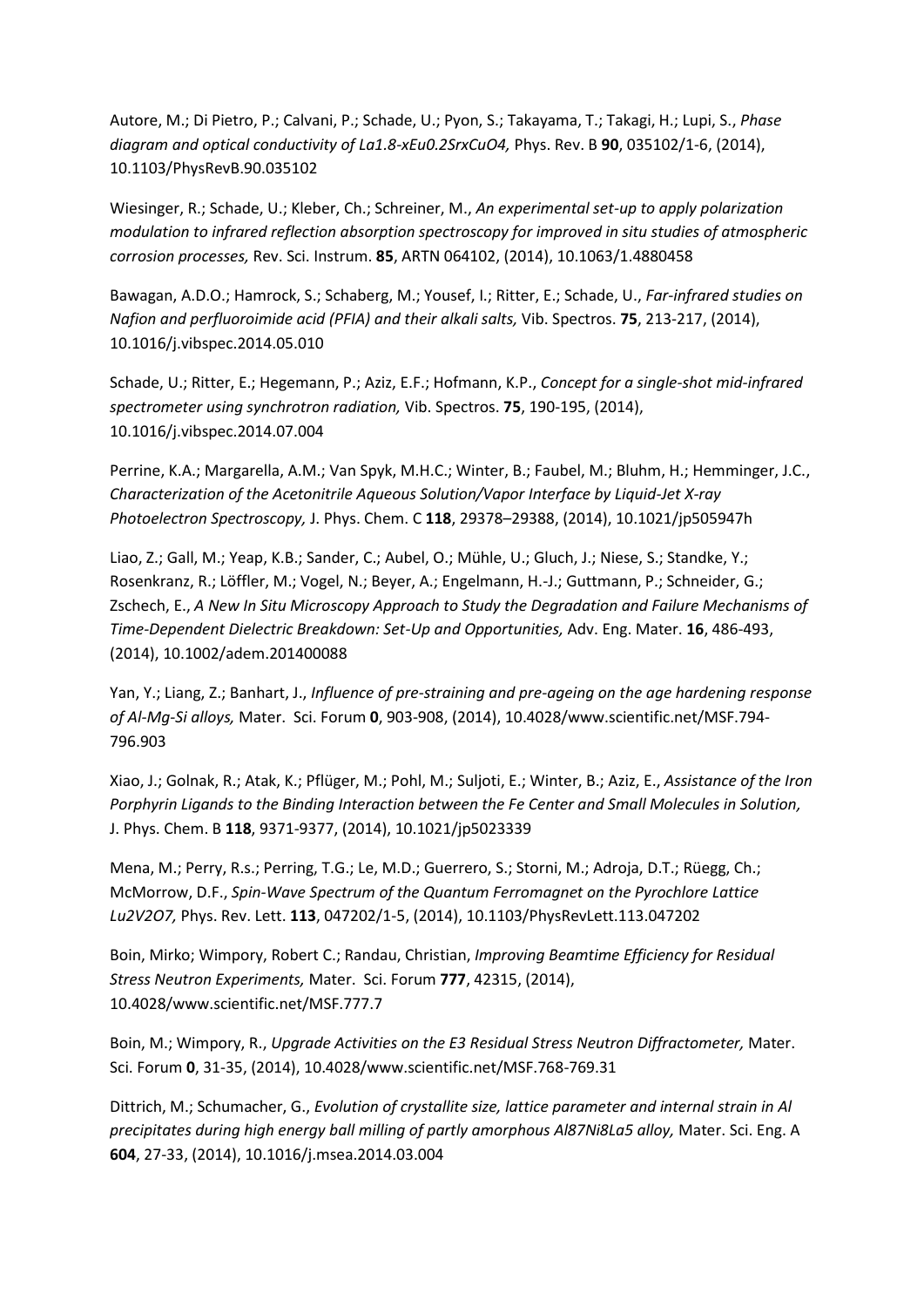Nekrassov, D.; Trapp, M.; Lieutenant, K.; Moulin, J.-F.; Strobl, M.; Steitz, R., *Design of a horizontal neutron reflectometer for the European Spallation Source,* Nucl. Instrum. Methods Phys. Res. Sect. A **755**, 85-96, (2014), 10.1016/j.nima.2014.04.003

Schulz, J.; Ott, F.; Krist, Th., *An improved prism energy analyzer for neutrons,* Nucl. Instrum. Methods Phys. Res. Sect. A **744**, 69-72, (2014), 10.1016/j.nima.2014.01.049

Stüßer, N.; Bartkowiak, M.; Hofmann, T., *Neutron guide geometries for homogeneous phase space volume transformation,* Nucl. Instrum. Methods Phys. Res. Sect. A **748**, 39-45, (2014), 10.1016/j.nima.2014.02.028

Prokhnenko, O.; Lieutenant, K.; Cussen, L.D.; Stein, W.-D.; Zendler, C.; Prokes, K., *Probing static and dynamic correlations in matter under extreme conditions: Concept of multi-purpose instrument at the European Spallation Source,* Nucl. Instrum. Methods Phys. Res. Sect. A **764**, 30-41, (2014), 10.1016/j.nima.2014.07.013

Wang, Z.; Kamenskyi, D.; Cepas, O.; Schmidt, M.; Quintero-Castro, D.L.; Islam, A.T.M.N.; Lake, B.; Aczel, A.A.; Dabkowska, H.A.; Dabkowski, A.B.; Luke, G.M.; Wan, Y.; Loidl, A.; Ozerov, M.; Wosnitza, J.; Zvyagin, S.A.; Deisenhofer, J., *High-field electron spin resonance spectroscopy of singlet-triplet transitions in the spin-dimer systems Sr3Cr2O8 and Ba3Cr2O8,* Phys. Rev. B **89**, 174406/1-6, (2014), 10.1103/PhysRevB.89.174406

Silva, E.P.; Batista, L.F.; Callegari, B.; Feierabend, I.; Buzolin, R.H.; Coelho, R.S.; Warchomicka, F.; Requena, G.C.; Pinto, H., *Casting in the Semi-Solid State of ZK60 Magnesium Alloy Modified with Rare Earth Addition,* Adv. Mater. Res. **922**, 694-699, (2014), 10.4028/www.scientific.net/AMR.922.694

Fritsch, K.; Kermarrec, E.; Ross, K.A.; Qiu, Y.; Copley, J.R.D.; Pomaranski, D.; Kycia, J.B.; Dabkowska, H.A.; Gaulin, B.D., *Temperature and magnetic field dependence of spin-ice correlations in the pyrochlore magnet Tb2Ti2O7,* Phys. Rev. B **90**, 014429/1-9, (2014), 10.1103/PhysRevB.90.014429

Kittelmann, T.; Stefanescu, I.; Kanaki, K.; Boin, M.; Hall-Wilton, R.; Zeitelhack, K., *Geant4 based simulations for novel neutron detector development,* J. Phys. Conf. **513**, 022017/1-5, (2014), 10.1088/1742-6596/513/2/022017

Arakawa, Y.; Jiménez, C.; García-Moreno, F.; Banhart, J.; Rack, A.; Kobashi, M.; Kanetake, N., *Combustion foaming of Al-Ti intermetallics studied in situ by fast X-ray radioscopy,* Proc. Mat. Sci. **4**, 268-272, (2014), 10.1016/j.mspro.2014.07.558

Boin, M.; Wimpory, R.C.; Woracek, R., *Optimizing Experiment Performance by Realistic Sample Simulations,* Adv. Mater. Res. **996**, 197-202, (2014), 10.4028/www.scientific.net/AMR.996.197

Wagner, J.N.; Hofmann, M.; Wimpory, R.C.; Krempaszky, C.; Stockinger, M., *Microstructure and temperature dependence of intergranular strains on diffractometric macroscopic residual stress analysis,* Mater. Sci. Eng. A **618**, 271–279, (2014), 10.1016/j.msea.2014.09.033

Raghuwanshi, V.S.; Harizanova, R.; Haas, S.; Tatchev, D.; Gugov, I.; Dewhurst, C.; Rüssel, C.; Hoell, A., *Magnetic nanocrystals embedded in silicate glasses studied by polarized SANS,* J. Non-Cryst. Solids **385**, 24-29, (2014), 10.1016/j.jnoncrysol.2013.10.007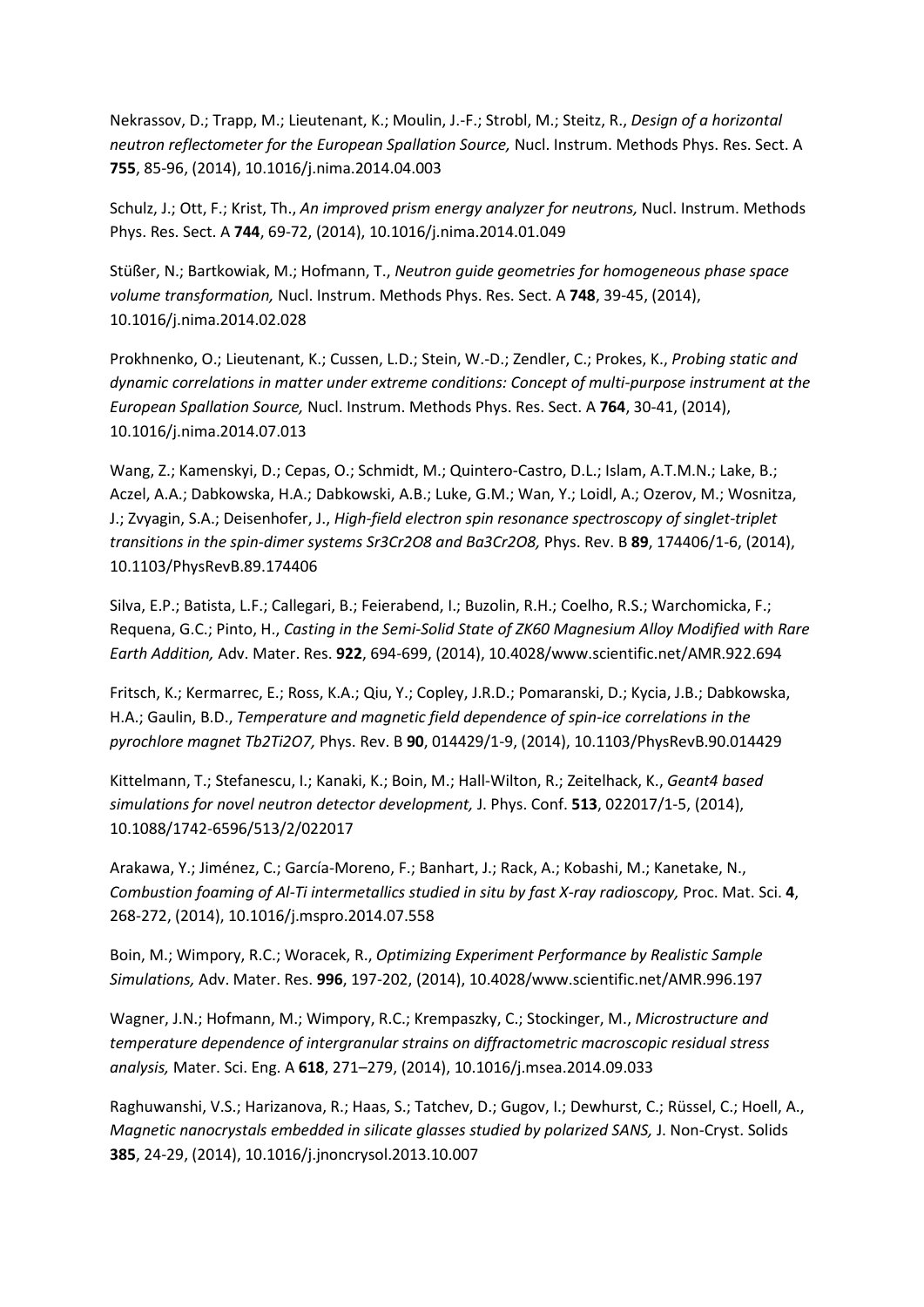Lechner, R.T.; Popovski, G.F.; Yarema, M.; Heiss, W.; Hoell, A.; Schülli, T.U.; Primetzhofer, D.; Eibelhuber, M.; Paris, O., *Crystal Phase Transitions in the Shell of PbS/CdS Core/Shell*

*Nanocrystals Influences Photoluminescence Intensity,* Chem. Mater. **26**, 5914-5922, (2014), 10.1021/cm502521q

Fuß, T.; Meixner, M.; Klaus, M.; Genzel, Ch., *Residual Stress Analysis by Energy-Dispersive Synchrotron Diffraction: Concepts for High Resolution Depth Profiling in Real Space,* Mater. Sci. Forum **0**, 44-51, (2014),

Raghuwanshi, V.S.; Rüssel, C.; Hoell, A., *Crystallization of ZrTiO4 Nanocrystals in Lithium-Alumino-Silicate Glass Ceramics: Anomalous Small-Angle X‑ray Scattering Investigation,* Cryst. Growth Design **14**, 2838-2845, (2014), 10.1021/cg5001232

Liehr, A.; Klaus, M.; Zinn, W.; Genzel, Ch.; Scholtes, B., *Energy-Dispersive Residual Stress Analysis under Laboratory Conditions: Concept for a New Type of Diffractometer,* Adv. Mater. Res. **996**, 192- 196, (2014), 10.4028/www.scientific.net/AMR.996.192

Gabani, S.; Pristas, G.; Takacova, I.; Flachbart, K.; Filipov, V.; Shitsevalova, N.; Siemensmeyer, K., *Magnetic Phase Diagram of TmB4 under High Pressure,* Acta Phys. Pol. A **126**, 356-357, (2014), 10.12693/APhysPolA.126.356

Jensen, J.; Quintero-Castro, D. L.; Islam, A. T. M. N.; Rule, K.C.; Mansson, M.; Lake, B., *Lineshape of the singlet-triplet excitations in the dimer system Sr3Cr2O8 to first order in the high-density 1/z expansion,* Phys. Rev. B **89**, 134407/1-6, (2014), 10.1103/PhysRevB.89.134407

Nekrassov, D.; Zendler, C.; Lieutenant, K., *The dependence of the gravity effect in elliptic neutron guides on the source size,* J. Phys. Conf. **528**, 012008/1-9, (2014), 10.1088/1742-6596/528/1/012008

Dostert, K.-H.; O'Brien, C.P.; Riedel, W.; Savara, A.; Liu, W.; Oehzelt, M.; Tkatchenko, A.; Schauermann, S., *Interaction of Isophorone with Pd(111): A Combination of Infrared Reflection-Absorption Spectroscopy, Near-Edge X-ray Absorption Fine Structure, and Density Functional Theory Studies,* J. Phys. Chem. C **118**, 27833-27842, (2014), 10.1021/jp506637v

Grzanna, J.; Lewerenz, H.-J., *Analogy between electrochemical oscillations and quantum physical processes,* J. Phys. Conf. **490**, 012119/1-4, (2014), 10.1088/1742-6596/490/1/012119

Oehzelt, M.; Koch, N.; Heimel, G., *Organic semiconductor density of states controls the energy level alignment at electrode interfaces,* Nat. Commun. **5**, 830571, (2014), 10.1038/ncomms5174

Haghdadi, N.; Zarei-Hanzakia, A.; Abou-Ras, D.; Maghsoudia, M.H.; Ghorbania, A.; Kawasaki, M., *An investigation into the homogeneity of microstructure, strain pattern and hardness of pure aluminum processed by accumulative*

*back extrusion,* Mater. Sci. Eng. A **595**, 179-187, (2014), 10.1016/j.msea.2013.11.077

Mews, M.; Conrad, E.; Kirner, S.; Mingirulli, N.; Korte, L., *Hydrogen plasma treatments of amorphous/crystalline silicon-heterojunctions,* Energy Procedia **55**, 827-833, (2014), 10.1016/j.egypro.2014.08.066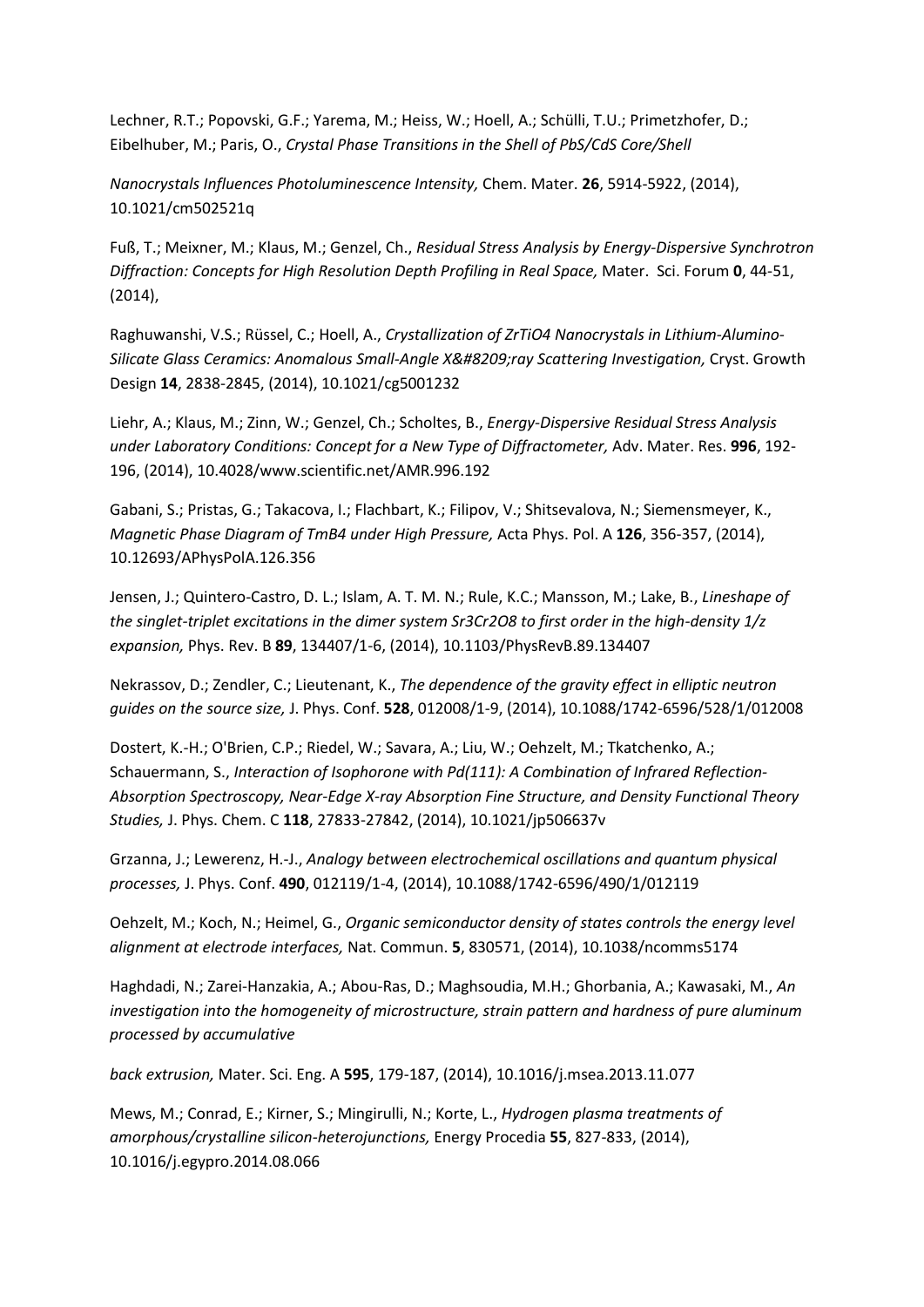Manley, P.; Yin, G.; Schmid, M., *A method for calculating the complex refractive index of inhomogeneous thin films,* J. Phys. D. Appl. Phys. **47**, 205301/1-8, (2014), 10.1088/0022- 3727/47/20/205301

Wimpory, R.C.; Boin, M., *Looking Towards the Future of Strain Scanning Using Neutron Diffraction,*  Adv. Mater. Res. **996**, 187- 191, (2014), 10.4028/www.scientific.net/AMR.996.187

Zendler, C.; Nekrassov, D.; Lieutenant, K., *An improved elliptic guide concept for a homogeneous neutron beam without direct line of sight,* Nucl. Instrum. Methods Phys. Res. Sect. A **746**, 39-46, (2014), 10.1016/j.nima.2014.01.044

Krist, Th.; Tennant, A., *Guide and Instrument Upgrade at Helmholtz-Zentrum Berlin,* Neutron News **25**, 42189, (2014), 10.1080/10448632.2014.902673

Lahiri, D.; Sharma, S.; Verma, A.; Vishwanadh, B.; Dey, G.; Schumacher, G.; Scherb, T.; Riesemeier, H.; Reinholz, U.; Radtke, M.; Banerjee, S., *Investigation of short-range structural order in*

*Zr69.5Cu12Ni11Al7.5 and Zr41.5Ti41.5Ni17 glasses, using X-ray absorption spectroscopy and ab initio molecular dynamics simulations,* J. Synchrot. Radiat. **21**, 1296-1304, (2014), 10.1107/S1600577514017792

Nakamura, M.; Kambara, W.; Krist, Th.; Shinohara, T.; Ikeuchi, K.; Arai, M.; Kajimoto, R.; Nakajima, K.; Tanaka, H.; Suzuki, J.; Harada, M.; Oikawa, K.; Maekawa, F., *Feasibility demonstration of a new Fermi chopper with supermirror-coated slit package,* Nucl. Instrum. Methods Phys. Res. Sect. A **737**, 142- 147, (2014), 10.1016/j.nima.2013.11.019

Rana, J.; Glatthaar, S.; Gesswein, H.; Sharma, N.; Binder, J.R.; Chernikov, R.; Schumacher, G.; Banhart, J., *Local structural changes in LiMn1.5Ni0.5O4 spinel cathode material for lithium ion batteries,* J. Power Sourc. **255**, 439-449, (2014), 10.1016/j.jpowsour.2014.01.037

Woracek, R.; Penumadu, D.; Kardjilov, N.; Hilger, A.; Boin, M.; Banhart, J.; Manke, I., *3D Mapping of Crystallographic Phase Distribution using Energy-Selective Neutron Tomography,* Adv. Mater. **26**, 4069–4073, (2014), 10.1002/adma.201400192

Le, M.D.; Skoulatos, M.; Quintero-Castro, D.L.; Toft-Petersen, R.; Groitl, F.; Rule, K.C.; Habicht, K., *The upgraded cold neutron three-axis spectrometer FLEXX at BER II at HZB,* Neutron News **25**, 19-22, (2014), 10.1080/10448632.2014.902699

Rana, J.; Stan, M.; Kloepsch, R.; Li, J.; Schumacher, G.; Welter, E.; Zizak, I.; Banhart, J.; Winter, M., *Structural Changes in Li2MnO3 Cathode Material for Li-Ion Batteries,* Adv. Energy Mater. **4**, 1300998/1-12, (2014), 10.1002/aenm.201300998

Mukherji, D.; Gilles, R.; Karge, L.; Strunz, P.; Beran, P.; Eckerlebe, H.; Stark, A.; Szentmiklosi, L.; Macsik, Z.; Schumacher, G.; Zizak, I.; Hofmann, M.; Hoelzel, M.; Rösler, J., *Neutron and synchrotron probes in the development of Co-Re based alloys for next generation gas turbines with an emphasis on the influence of boron additives,* J. Appl. Crystallogr. **47**, 1417-1430, (2014), 10.1107/S1600567714013624

Liu, Y.; Schumacher, G.; Riesemeier, H.; Banhart, J., *Change in atomic coordination in a heavily deformed metallic glass,* J. Appl. Phys. **115**, 203510/1-8, (2014), 10.1063/1.4879682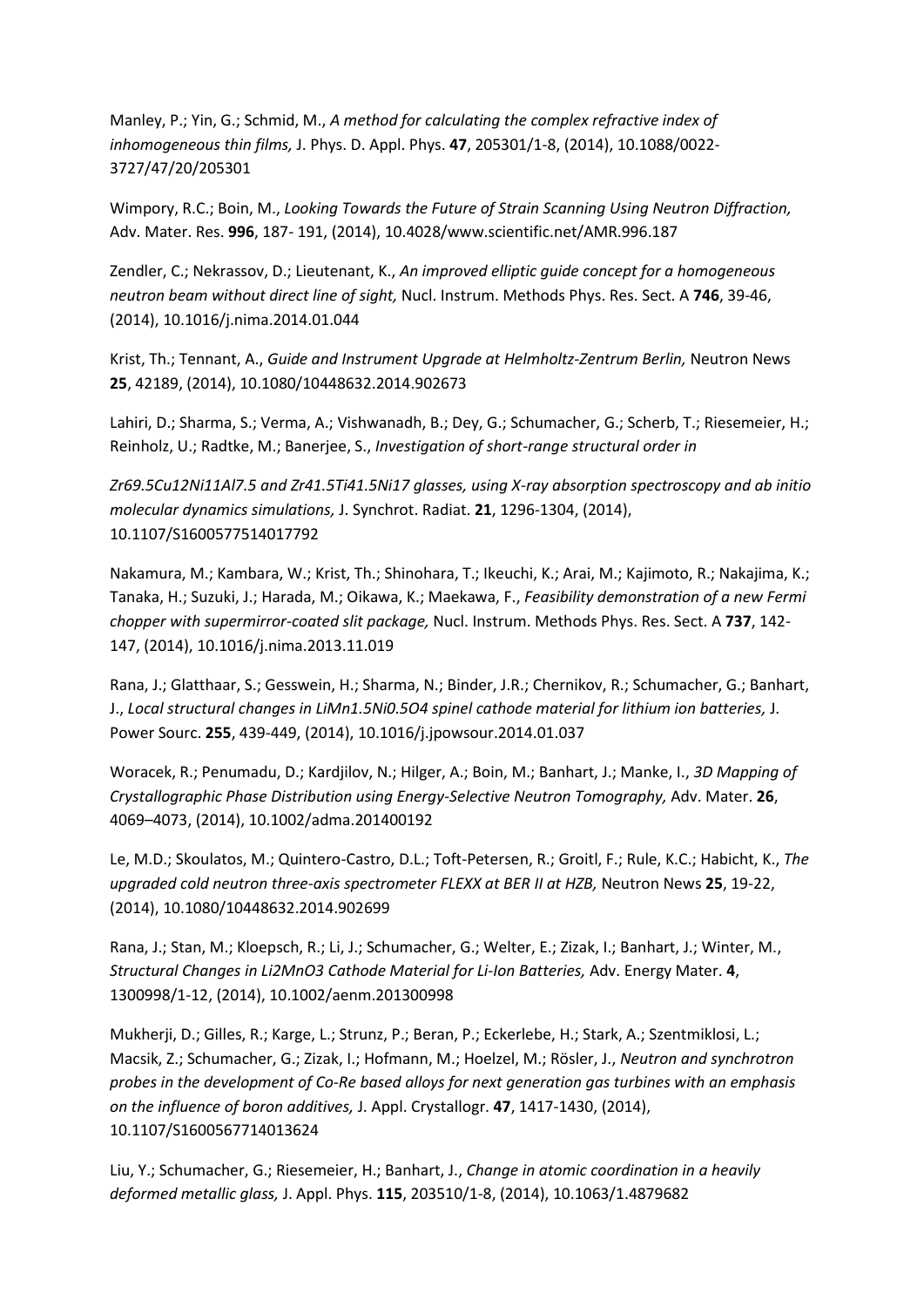Kojda, D.; Wallacher, D.; Baudoin, S.; Hansen, T.; Huber, P.; Hofmann, T., *Solid phases of spatially nanoconfined oxygen: A neutron scattering study,* J. Chem. Phys. **140**, 024705/1-9, (2014), 10.1063/1.4860555

Rana, J.; Klöpsch, R.; Li, J.; Scherb, T.; Schumacher, G.; Winter, M.; Banhart, J., *On the structural integrity and electrochemical activity of a 0.5Li2MnO3\*0.5LiCoO2 cathode material for lithium-ion batteries,* J. Mater. Chem. A **2**, 9099-9110, (2014), 10.1039/C4TA01161A

Lieutenant, K.; Zendler, C.; Manoshin, S.; Fromme, M.; Houben, A.; Nekrassov, D., *VITESS 2.10 - Virtual Instrumentation Tool for the European Spallation Source,* J. Neutron Research **17**, 45 - 51, (2014), 10.3233/JNR-130005

Dong, J.; Epp, J.; da Silva Rocha, A.; Nunes, R. M.; Zoch, H.-W.; Wimpory, R., *Zerstörungsfreie Eigenspannungsanalyse von Stahlwellen nach unterschiedlichen Prozessschritten vom Drahtziehen zum Induktionshärten,* HTM **69**, 348-359, (2014), 10.3139/105.110244

Zendler, C.; Lieutenant, K.; Nekrassov, D.; Fromme, M., *VITESS 3-Virtual Instrumentation Tool for the European Spallation Source,* J. Phys. Conf. **528**, 012036/1-9, (2014), 10.1088/1742- 6596/528/1/012036

Turishchev, S.; Parinova, E.; Kronast, F.; Ovsyannikov, R.; Malashchenok, N.; Streltsov, E.; Ivanov, D.; Fedotov, A., *Photoemission electron microscopy of arrays of submicron nickel rods in a silicon dioxide matrix,* Phys. Solid State **56**, 1916-1921, (2014), 10.1134/S1063783414090297

Cherifi, R.O.; Ivanovskaya, V.; Phillips, L.C.; Zobelli, A.; Infante, I.; Jacquet, E.; Garcia, V.; Fusil, S.; Briddon, P.R.; Guiblin, N.; Mougin, A.; Ünal, A.A.; Kronast, F.; Valencia, S.; Dkhil, B.; Barthélémy, A.; Bibes, M., *Electric-field control of magnetic order above room temperature,* Nat. Mater. **13**, 345-351, (2014), 10.1038/nmat3870

Östman, E.; Arnalds, U.B.; Melander, E.; Kapaklis, V.; Palsson, G.K.; Saw, A.Y.; Verschuuren, M.A.; Kronast, F.; Papaioannou, E.Th.; Fadley, C.S.; Hjorvarsson, B., *Hysteresis-free switching between vortex and collinear magnetic states,* New J. Phys. **16**, 053002/1-9, (2014), 10.1088/1367- 2630/16/5/053002

Sánchez-Barriga, J.; Scholz, M.R.; Golias, E.; Rienks, E.; Marchenko, D.; Varykhalov, A.; Yashina, L.V.; Rader, O., *Anisotropic effect of warping on the lifetime broadening of topological surface states in angle-resolved photoemission from Bi2Te3,* Phys. Rev. B **90**, 195413/1-11, (2014), 10.1103/PhysRevB.90.195413

Castan-Guerrero, C.; Herrero-Albillos, J.; Bartolome, J.; Bartolome, F.; Rodriguez, L. A.; Magen, C.; Kronast, F.; Gawronski, P.; Chubykalo-Fesenko, O.; Merazzo, K. J.; Vavassori, P.; Strichovanec, P.; Sese, J.; Garcia, L. M., *Magnetic antidot to dot crossover in Co and Py nanopatterned thin films, Phys.* Rev. B **89**, 144405/1-10, (2014), 10.1103/PhysRevB.89.144405

Lee, J.H.; Chu, K.; Ünal, A.A.; Valencia, S.; Kronast, F.; Kowarik, S.; Seidel, J.; Yang, C.-H., *Phase separation and electrical switching between two isosymmetric multiferroic phases in tensile strained BiFeO3 thin films,* Phys. Rev. B **89**, 140101/1-6, (2014), 10.1103/PhysRevB.89.140101

Shikin, A.M.; Klimovskikh, I.I.; Eremeev, S.V.; Rybkina, A.A.; Rusinova, M.V.; Rybkin, A.G.; Zhizhin, E.V.; Sánchez-Barriga, J.; Varykhalov, A.; Rusinov, I.P.; Chulkov, E.V.; Kokh, K.A.; Golyashov, V.A.;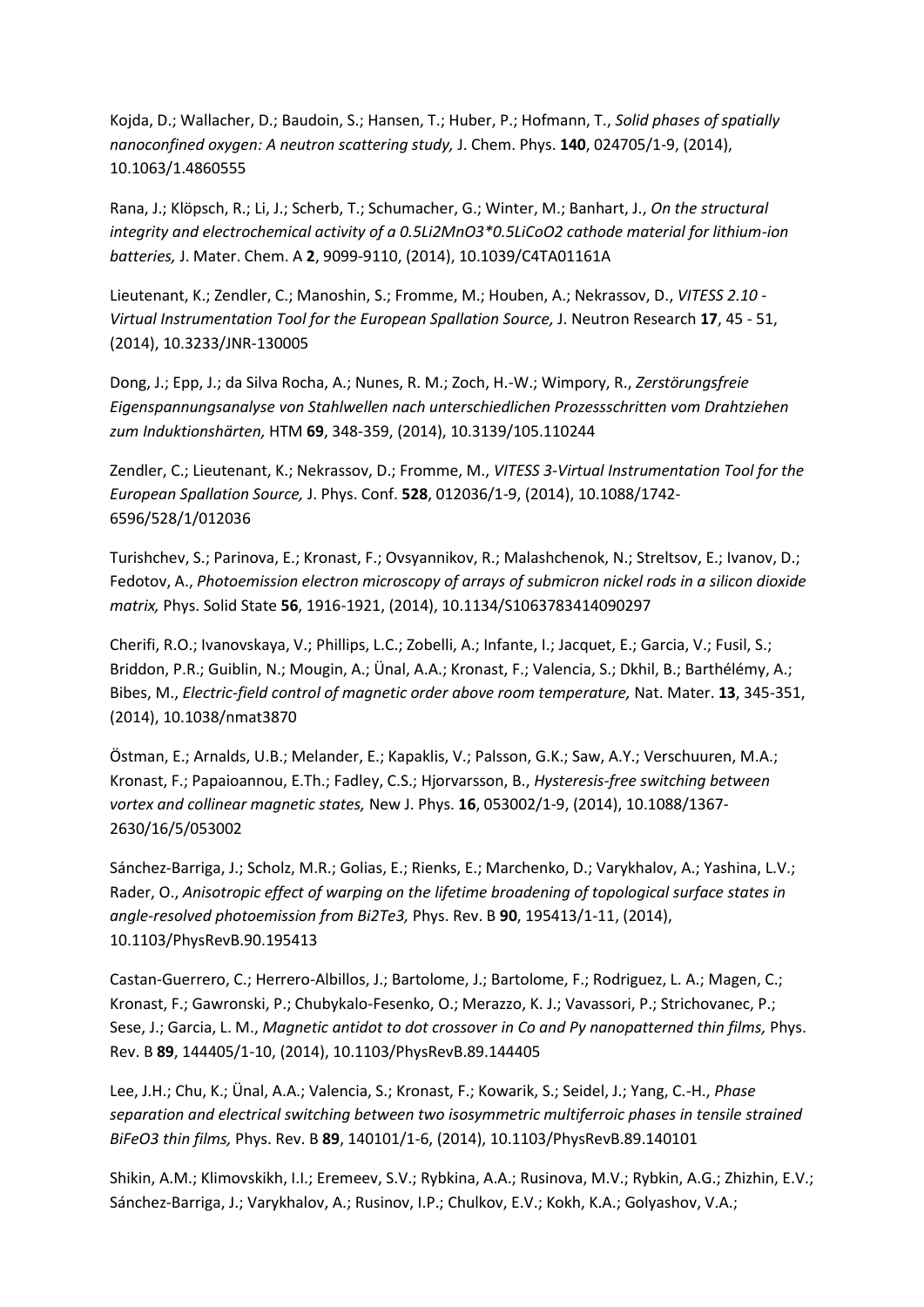Kamyshlov, V.; Tereshchenko, O.E., *Electronic and spin structure of the topological insulator Bi2Te2.4Se0.6,* Phys. Rev. B **89**, 125416/1-8, (2014), 10.1103/PhysRevB.89.125416

Balz, C.; Lake, B.; Luetkens, H.; Baines, C.; Guidi, T.; Abdel-Hafiez, M.; Wolter, A.U.B.; Buechner, B.; Morozov, I.V.; Deeva, E.B.; Volkova, O.S.; Vasiliev, A.N., *Publisher's Note: Quantum spin chain as a potential realization of the Nersesyan-Tsvelik model,* Phys. Rev. B **90**, 099901/1-1, (2014), 10.1103/PhysRevB.90.099901

Pedro, S.S.; Tedesco, J.C.G.; Yokaichiya, F.; Brandao, P.; Gomes, A.M.; Landsgesell, S.; Pires, M.J.M.; Sosman, L.P.; Mansanares, A.M.; Reis, M.S.; Bordallo, H.N., *Cs2NaAl1-xCrxF6: A family of compounds presenting magnetocaloric effect,* Phys. Rev. B **90**, 064407/1-6, (2014), 10.1103/PhysRevB90.064407

Raghuwanshi, V.S.; Ochmann, M.; Polzer, F.; Hoell, A.; Rademann, K., *Self-assembly of gold nanoparticles on deep eutectic solvent (DES) surfaces,* Chem. Comm. **50**, 8693-8696, (2014), 10.1039/c4cc02588a

Zhang, P.; Richard, P.; Qian, T.; Shi, X.; Ma, J.; Zeng, L.-K.; Wang, X.-P.; Rienks, E.; Zhang, C.-L.; Dai, P.; You, Y.-Z.; Weng, Z.-Y.; Wu, X.-X.; Hu, J.P.; Ding, H., *Observation of Momentum-Confined In-Gap Impurity State in Ba0.6K0.4Fe2As2: Evidence for Antiphase s(+/-) Pairing, Phys. Rev. X 4, 031001/1-8,* (2014), 10.1103/PhysRevX.4.031001

Streubel, R.; Han, L.; Kronast, F.; Ünal, A.A.; Schmidt, O.G.; Makarov, D., *Imaging of Buried 3D Magnetic Rolled-up Nanonnembranes,* Nano Lett. **14**, 3981–3986, (2014), 10.1021/nl501333h

Fang, H.; Battaglia, C.; Carraro, C.; Nemsak, S.; Ozdol, B.; Kang, J.S.; Bechtel, H.A.; Desai, S.B.; Kronast, F.; Unal, A.A.; Conti, G.; Conlon, C.; Palsson, G.K.; Martin, M.C.; Minor, A.M.; Fadley, C.S.; Yablonovitch, E.; Maboudian, R.; Javey, A., *Strong interlayer coupling in van der Waals heterostructures built from single-layer chalcogenides,* Proc. Nat. Acad. Sci. USA **111**, 6198–6202, (2014), 10.1073/pnas.1405435111

Wang, Z.; Zhong, Z.; Hao, X.; Gerhold, S.; Stöger, B.; Schmid, M.; Sánchez-Barriga, J.; Varykhalov, A.; Franchini, C.; Held, K.; Diebold, U., *Anisotropic two-dimensional electron gas at SrTiO3(110),* Proc. Nat. Acad. Sci. USA **111**, 3933-3937, (2014), 10.1073/pnas.1318304111

Seemann, K.M.; Kronast, F.; Horner, A.; Valencia, S.; Wixforth, A.; Chaplik, A.V.; Fischer, P., *Attenuation of surface acoustic waves by spin-wave excitations in Co60Fe20B20,* Spin **4**, 1440005/1-5, (2014), 10.1142/S2010324714400050

Landsgesell, S.; Prokes, K.; Hansen, T.; Frontzek, M., *An unexpected gap: Magnetic structures of*  La2O3(Fe1-xMnx)2Se2 investigated by neutron diffraction and physical property measurements, Acta Mater. **66**, 232–240, (2014), 10.1016/j.actamat.2013.11.072

Bon, V.; Senkovska, I.; Wallacher, D.; Heerwig, A.; Klein, N.; Zizak, I.; Feyerherm, R.; Dudzik, E.; Kaskel, S., *In situ monitoring of structural changes during the adsorption on flexible porous coordination polymers by X-ray powder diffraction: Instrumentation and experimental results,* Microporous Mesoporous Mater. **188**, 190-195, (2014), 10.1016/j.micromeso.2013.12.024

Adler, P.; Ksenofontov, V.; Paul, A.K.; Reehuis, M.; Yan, B.; Jansen, M.; Felser, C., *Magnetic phase transitions and iron valence in the double perovskite Sr2FeOsO6,* Hyperf. Interact. **226**, 289-297, (2014), 10.1007/s10751-013-0922-6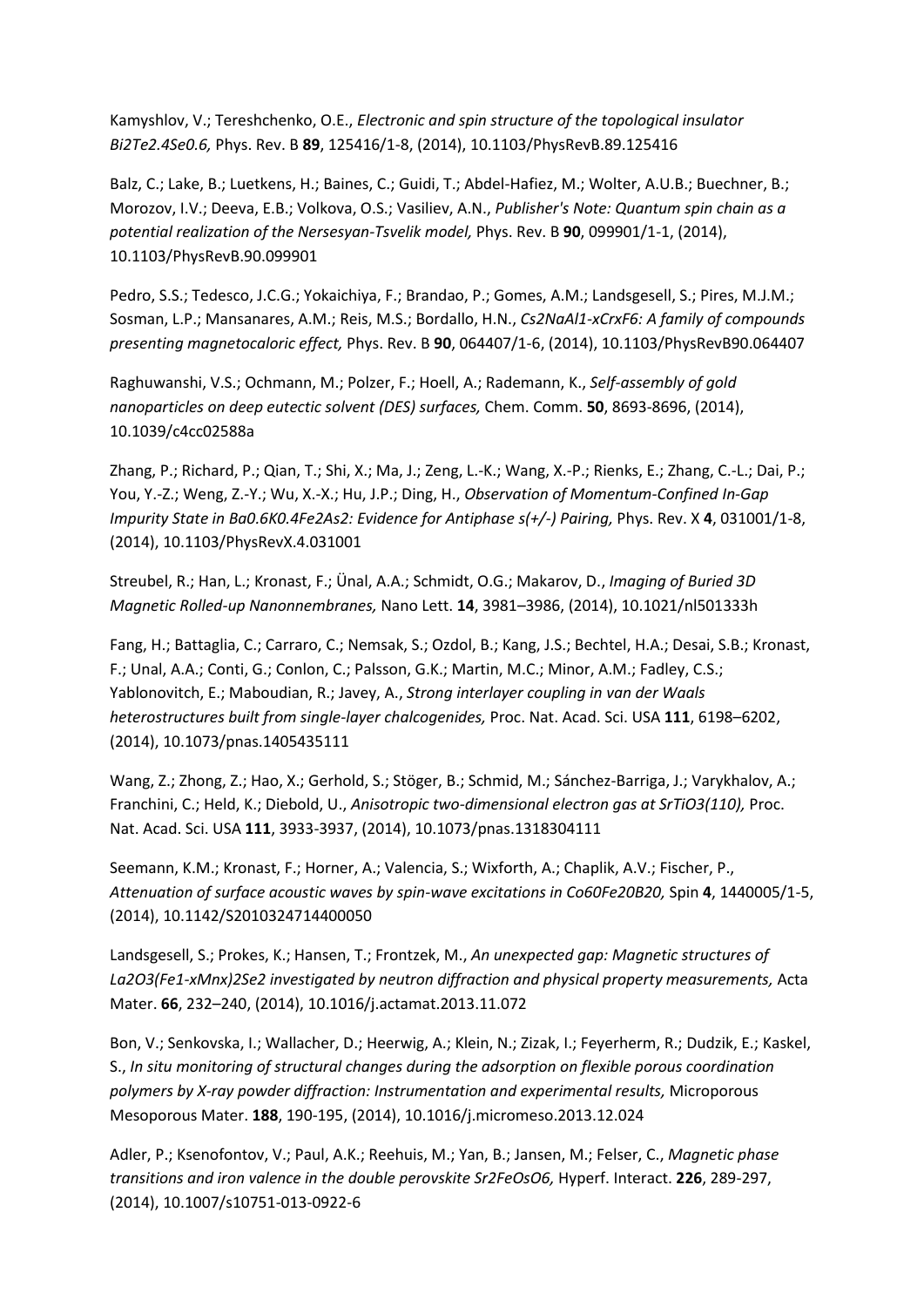Prokes, K.; Kimber, S. A. J.; Mydosh, J. A.; Poettgen, R., *Crystal structure transformation in CeRuSn seen via the atomic pair distribution function,* Phys. Rev. B **89**, 064106/1-6, (2014), 10.1103/PhysRevB.89.064106

Jauch, W.; Reehuis, M., *Reassessment of the electron density in Cu2O using gamma-ray diffraction,*  Acta Crystallogr. B **70**, 983-988, (2014), 10.1107/S2052520614021866

Einspahr, H.; Weiss, M.S.; Hunter, W.N., *Crystals on the cover 2014,* Acta Crystallogr. F **70**, 1, (2014), 10.1107/S2053230X13034249

Sánchez-Barriga, J.; Varykhalov, A.; Braun, J.; Xu, S.-Y.; Alidoust, N.; Kornilov, O.; Minar, J.; Hummer, K.; Springholz, G.; Bauer, G.; Schumann, R.; Yashina, L.V.; Ebert, H.; Hasan, M.Z.; Rader, O., *Photoemission of Bi2Se3 with Circularly Polarized Light: Probe of Spin Polarization or Means for Spin Manipulation?,* Phys. Rev. X **4**, 011046/1-10, (2014), 10.1103/PhysRevX.4.011046

Shi, Y.-B.; Huang, Y.-B.; Wang, X.-P.; Shi, X.; Roekeghem, A-V.; Zhang, W.-L.; Xu, N.; Richard, P.; Qian, T.; Rienks, E.; Thirupathaiah, S.; Zhao, K.; Jin, C.-Q.; Shi, M.; Ding, H., *Observation of Strong-Coupling Pairing with Weakened Fermi-Surface Nesting at Optimal Hole Doping in Ca0.33Na0.67Fe2As2,* Chin. Phys. Lett. **31**, 067403/1-4, (2014), 10.1088/0256-307X/31/6/067403

Hoell, A.; Varga, Z.; Raghuwanshi, V.S.; Krumrey, M.; Bocker, C.; Rüssel, C., *ASAXS study of CaF2 nanoparticles embedded in a silicate glass matrix,* J. Appl. Crystallogr. **47**, 60 - 66, (2014), 10.1107/S1600576713030100

Apel, D.; Klaus, M.; Genzel, M.; Genzel, Ch., *Rietveld-based energy-dispersive residual stress evaluation: analysis of complex stress fields sigma\_ij(z),* J. Appl. Crystallogr. **47**, 511-526, (2014), 10.1107/S1600576713034158

Karimi, F.; Pranzas, P.K.; Hoell, A.; Vainio, U.; Welter, E.; Raghuwanshi, V.S.; Pistidda, C.; Dornheim, M.; Klassen, T.; Schreyer, A., *Structural analysis of calcium reactive hydride composite for solid state hydrogen storage,* J. Appl. Crystallogr. **47**, 67 - 75, (2014), 10.1107/S1600576713031567

Coelho, R.S.; Klaus, M.; Genzel, Ch., *Analysis of Texture Depth Distribution by Energy-Dispersive Diffraction,* Mater. Sci. Forum **0**, 36-43, (2014), 10.4028/www.scientific.net/MSF.768-769.36

Genzel, Ch.; Apel, D.; Klaus, M.; Genzel, M.; Balzar, D., *Residual Stress Gradient Analysis by Multiple Diffraction Line Methods,* Mater. Sci. Forum **0**, 43160, (2014),

Raatz, S.; Kaack, M.; Staron, P.; Schell, N.; Schreyer, A.; Klaus, M.; Genzel, C.; Theis-Bröhl, K., *Comparison of synchrotron radiation diffraction and micromagnetic stress analysis in straightened Steel pipes,* Mater. Sci. Forum **777**, 225-230, (2014), 10.4028/www.scientific.net/MSF.777.225

Wernecke, J.; Krumrey, M.; Hoell, A.; Kline, R.J.; Liu, H.-K.; Wu, W.-L., *Traceable GISAXS measurements for pitch determination of a 25 nm self-assembled polymer grating,* J. Appl. Crystallogr. **47**, 1912-1920, (2014), 10.1107/S1600576714021050

Valencia, S.; Peña, L.; Konstantinovic, Z.; Balcells, L.; Galceran, R.; Schmitz, D.; Sandiumenge, F.; Casanove, M.; Martinez, B., *Intrinsic antiferromagnetic/insulating phase at manganite surfaces and interfaces,* J. Phys.: Condens. Matter **26**, 166001/1-8, (2014), 10.1088/0953-8984/26/16/166001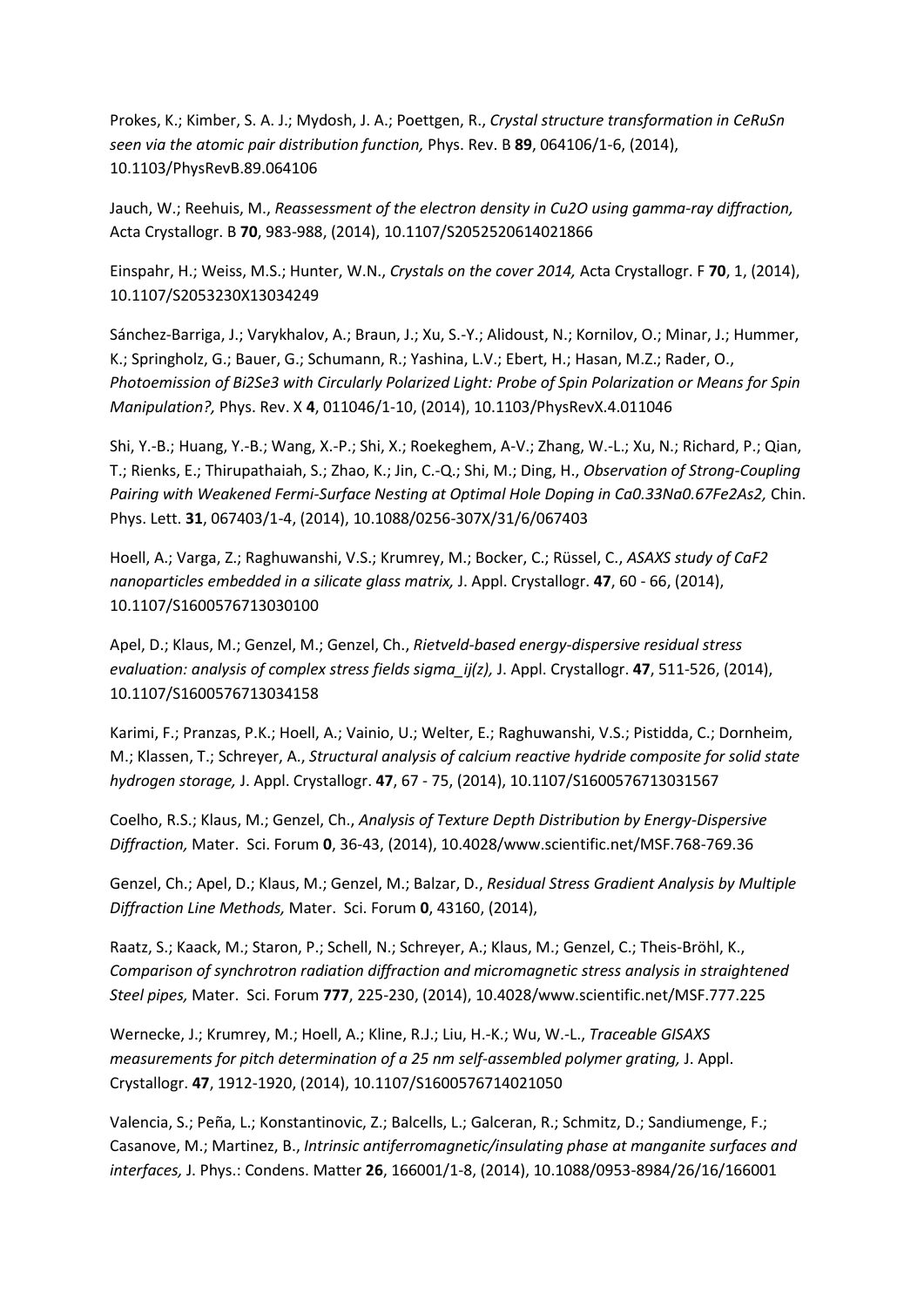Ryll, H.; Kiefer, K.; Rüegg, C.; Ward, S.; Krämer, K.; Biner, D.; Bouillot, P.; Coira, E.; Giamarchi, T.; Kollath, C., *Magnetic entropy landscape and Grüneisen parameter of a quantum spin ladder,* Phys. Rev. B **89**, 144416/1-5, (2014), 10.1103/PhysRevB.89.144416

Neupane, M.; Richardella, A.; Sánchez-Barriga, J.; Xu, S.Y.; Alidoust, N.; Belopolski, I.; Liu, C.; Bian, G.; Zhang, D.; Marchenko, D.; Varykhalov, A.; Rader, O.; Leandersson, M.; Balasubramanian, T.; Chang, T.-R.; Jeng, H.-T.; Basak, S.; Lin, H.; Bansil,, *Observation of quantum-tunnelling-modulated spin texture in ultrathin topological insulator Bi2Se3 films,* Nat. Commun. **5**, 708944, (2014), 10.1038/ncomms4841

Bruno, F.Y.; Valencia, S.; Abrudan, R.; Dumont, Y.; Carrétéro, C.; Bibes, M.; Barthélémy, A., *Probing the metal-insulator transition in nickelates using soft x-ray absorption spectroscopy,* Appl. Phys. Lett. **104**, 021920/1-4, (2014), 10.1063/1.4861132

Chaika, A.; Molodtsova, O.; Zakharov, A.; Marchenko, D.; Sánchez-Barriga, J.; Varykhalov, A.; Babenkov, S.; Portail, M.; Zielinski, M.; Murphy, B.; Krasnikov, S.; Lübben, O.; Shvets, I.; Aristov, V., *Rotated domain network in graphene on cubic-SiC(001),* Nanotechnology **25**, 135605/1-8, (2014), 10.1088/0957-4484/25/13/135605

Martins, M.L.; Saeki, M.J.; Telling, M.T.F.; Parra, J.P.R.L.L.; Landsgesell, S.; Smith, R.I.; Bordallo, H.N., *Development and characterization of a new bio-nanocomposite (bio-NCP) for diagnosis and treatment of breast cancer,* J. Alloy. Compd. **584**, 514-519, (2014), 10.1016/j.jallcom.2013.09.128

Baldasseroni, C.; Palsson, G.K.; Bordel, C.; Valencia, S.; Ünal, A.A.; Kronast, F.; Nemsak, S.; Fadley, C.S.; Borchers, J.A.; Maranville, B.B.; Hellman, F., *Effect of capping material on interfacial ferromagnetism in FeRh thin films,* J. Appl. Phys. **115**, 043919/1-9, (2014), 10.1063/1.4862961

Mix, C.; Finizio, S.; Buzzi, M.; Kronast, F.; Nolting, F.; Jakob, G.; Kläui, M., *Direct observation of temperature dependent magnetic domain structure of the multiferroic La0.66Sr0.34MnO3/BiFeO3 bilayer system by x-ray linear dichroism- and x-ray magnetic circular dichroism-photoemission electron microscopy,* J. Appl. Phys. **115**, 193901/1-4, (2014), 10.1063/1.4876300

Benemanskaya, G.V.; Timoshnev, S.N.; Ivanov, S.V.; Frank-Kamenetskaya, G.E.; Marchenko, D.E.; Iluridze, G.N., *Modification of the Electronic Structure and Formation of an Accumulation Layer in Ultrathin Ba/n-GaN and Ba/n-AlGaN Interfaces,* J. Exp. Theor. Phys. **118**, 600-610, (2014), 10.1134/S1063776114040098

Bendt, G.; Zastrow, S.; Nielsch, K.; Mandal, P.S.; Sánchez-Barriga, J.; Rader, O.; Schulz, S., *Deposition of topological insulator Sb2Te3 films by an MOCVD process,* J. Mater. Chem. A **2**, 8215-8222, (2014), 10.1039/c4ta00707g

Skaugen, A.; Shukla, D.K.; Feyerherm, R.; Dudzik, E.; Islam, Z.; Strempfer, J., *Magnetic order in GdMnO3 in magnetic fields,* J. Phys. Conf. **519**, 012007/1-4, (2014), 10.1088/1742- 6596/519/1/012007

Finizio, S.; Foerster, M.; Krüger, B.; Vaz, C.A.F.; Miyawaki, T.; Mawass, M.A.; Pena, L.; Mechin, L.; Hühn, S.; Moshnyaga, V.; Büttner, F.; Bisig, A.; Le Guyader, L.; El Moussaoui, S.; Valencia, S.; Kronast, F.; Eisebitt, S.; Kläui, M., *Domain wall transformations and hopping in La0.7Sr0.3MnO3*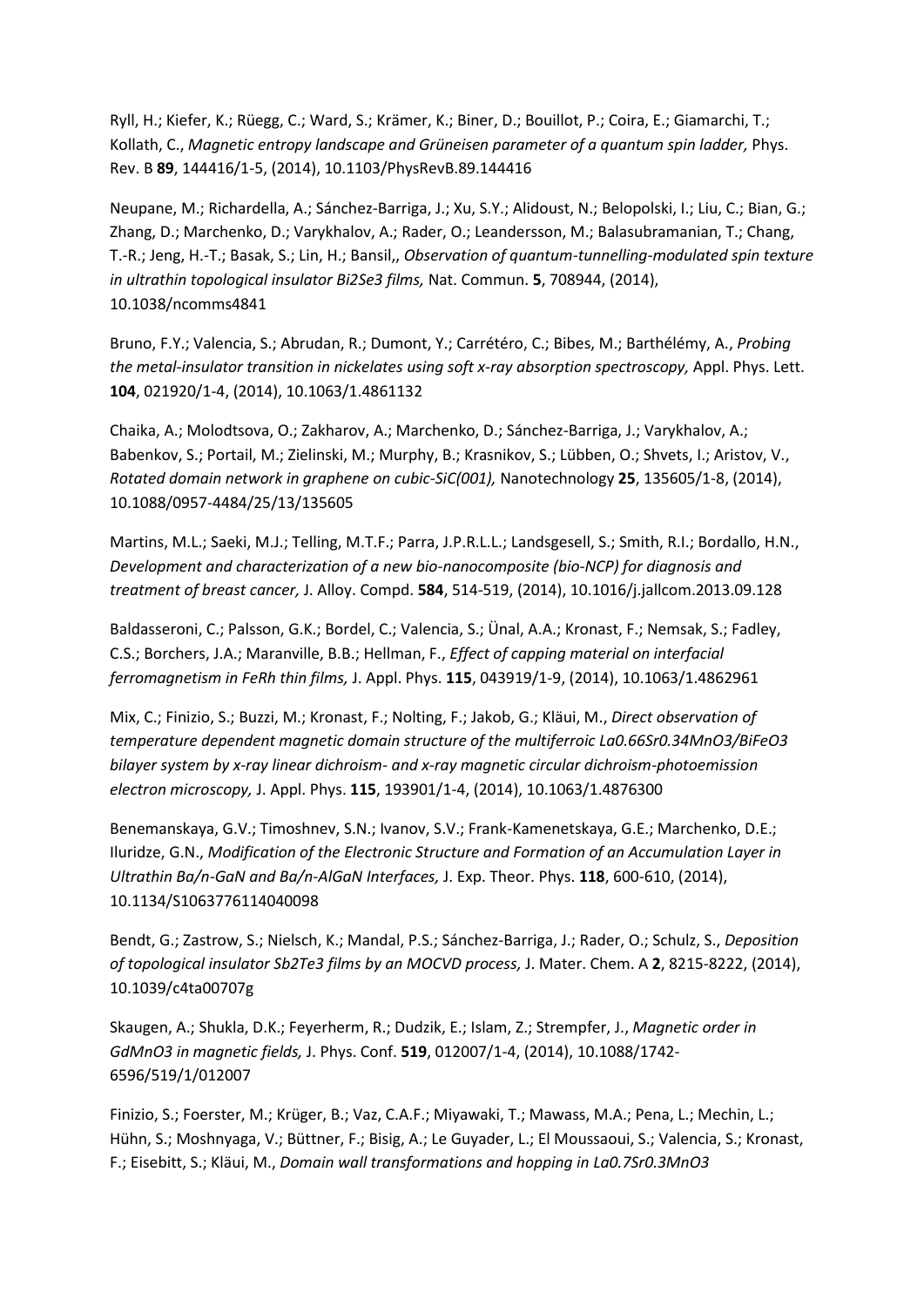*nanostructures imaged with high resolution x-ray magnetic microscopy,* J. Phys.: Condens. Matter **26**, 456003/1-6, (2014), 10.1088/0953-8984/26/45/456003

Bali, R.; Wintz, S.; Meutzner, F.; Hubner, R.; Boucher, R.; Ünal, A.A.; Valencia, S.; Neudert, A.; Potzger, K.; Bauch, J.; Kronast, F.; Facsko, S.; Lindner, J.; Fassbender, J., *Printing Nearly-Discrete Magnetic Patterns Using Chemical Disorder Induced Ferromagnetism,* Nano Lett. **14**, 435-441, (2014), 10.1021/nl404521c

Tarasenko, R.; Orendacova, A.; Cizmar, E.; Matas, S.; Orendac, M.; Zelenak, V.; Pavlik, V.; Siemensmeyer, K.; Zvyagin, S.; Wosnitza, J.; Feher, A., *Neutron and EPR Study of Cu(tn)Cl-2 - a Two-Dimensional Spatially Anisotropic Triangular-Lattice Antiferromagnet,* Acta Phys. Pol. A **126**, 232-233, (2014), 10.12693/APhysPolA.126.232

Rienks, E.D.L.; Ärrälä, M.; Lindroos, M.; Roth, F.; Tabis, W.; Yu, G.; Greven, M.; Fink, J., *High-Energy Anomaly in the Angle-Resolved Photoemission Spectra of Nd2-xCexCuO4: Evidence for a Matrix Element Effect,* Phys. Rev. Lett. **113**, 137001/1-5, (2014), 10.1103/PhysRevLett.113.137001

Fischer, S.; Papageorgiou, A.C.; Lloyd, J.; Oh, S.C.; Diller, K.; Allegretti, F.; Klappenberger, F.; Seitsonen, A.P.; Reichert, J.; Barth, J.V., *Self-Assembly and Chemical Modifications of Bisphenol A on Cu(111): Interplay Between Ordering and Thermally Activated Stepwise Deprotonation,* ACS Nano **8**, 207-215, (2014), 10.1021/nn4030493

Nietzold, C.; Dietrich, P.; Ivanov-Pankov, S.; Lippitz, A.; Gross, T.; Weigel, W.; Unger, W., *Functional group quantification on epoxy surfaces by chemical derivatization (CD)-XPS,* Surf. Interf. Anal. **46**, 668-672, (2014), 10.1002/sia.5433

Troebs, L.; Thi, Y.N.; Rump, D.; Emmerling, F., *Crystallization Behavior of Carbamazepine,* Z. Phys. Chem. **228**, 493-501, (2014), 10.1515/zpch-2013-0452

Grünker, R.; Bon, V.; Müller, P.; Stoeck, U.; Krause, S.; Mueller, U.; Senkovska, I.; Kaskel, S., *A new metal-organic framework with ultra-high surface area,* Chem. Comm. **50**, 3450-3452, (2014), 10.1039/C4CC00113C

Wowsnick, G.; Teschner, D.; Armbrüster, M.; Kasatkin, I.; Girgsdies, F.; Grin, Y.; Schlögl, R.; Behrens, M., *Surface dynamics of the intermetallic catalyst Pd2Ga, Part II - Reactivity and stability in liquidphase hydrogenation of phenylacetylene,* J. Catal. **309**, 221-230, (2014), 10.1016/j.jcat.2013.09.018

Wowsnick, G.; Teschner, D.; Kasatkin, I.; Girgsdies, F.; Armbrüster, M.; Zhang, A.; Grin, Y.; Schlögl, R.; Behrens, M., *Surface dynamics of the intermetallic catalyst Pd2Ga, Part i - Structural stability in UHV and different gas atmospheres,* J. Catal. **309**, 209-220, (2014), 10.1016/j.jcat.2013.09.019

Mayr, L.; Lorenz, H.; Armbrüster, M.; Villaseca, S.A.; Luo, Y.; Cardoso, R.; Burkhardt, U.; Zemlyanov, D.; Haevecker, M.; Blume, R.; Knop-Gericke, A.; Klötzer, B.; Penner, S., *The catalytic properties of thin film Pd-rich GaPd2 in methanol steam reforming,* J. Catal. **309**, 231-240, (2014), 10.1016/j.jcat.2013.10.002

Makarova, A.A.; Grachova, E.V.; Krupenya, D.V.; Vilkov, O.; Fedorov, A.; Usachov, D.; Generalov, A.; Koshevoy, I.O.; Tunik, S.P.; Rühl, E.; Laubschat, C.; Vyalikh, D.V., *Insight into the Electronic Structure of the Insight into the electronic structure of the supramolecular "rods-in-belt" Au(I)-Cu(I) and Au(I)-Ag(I)*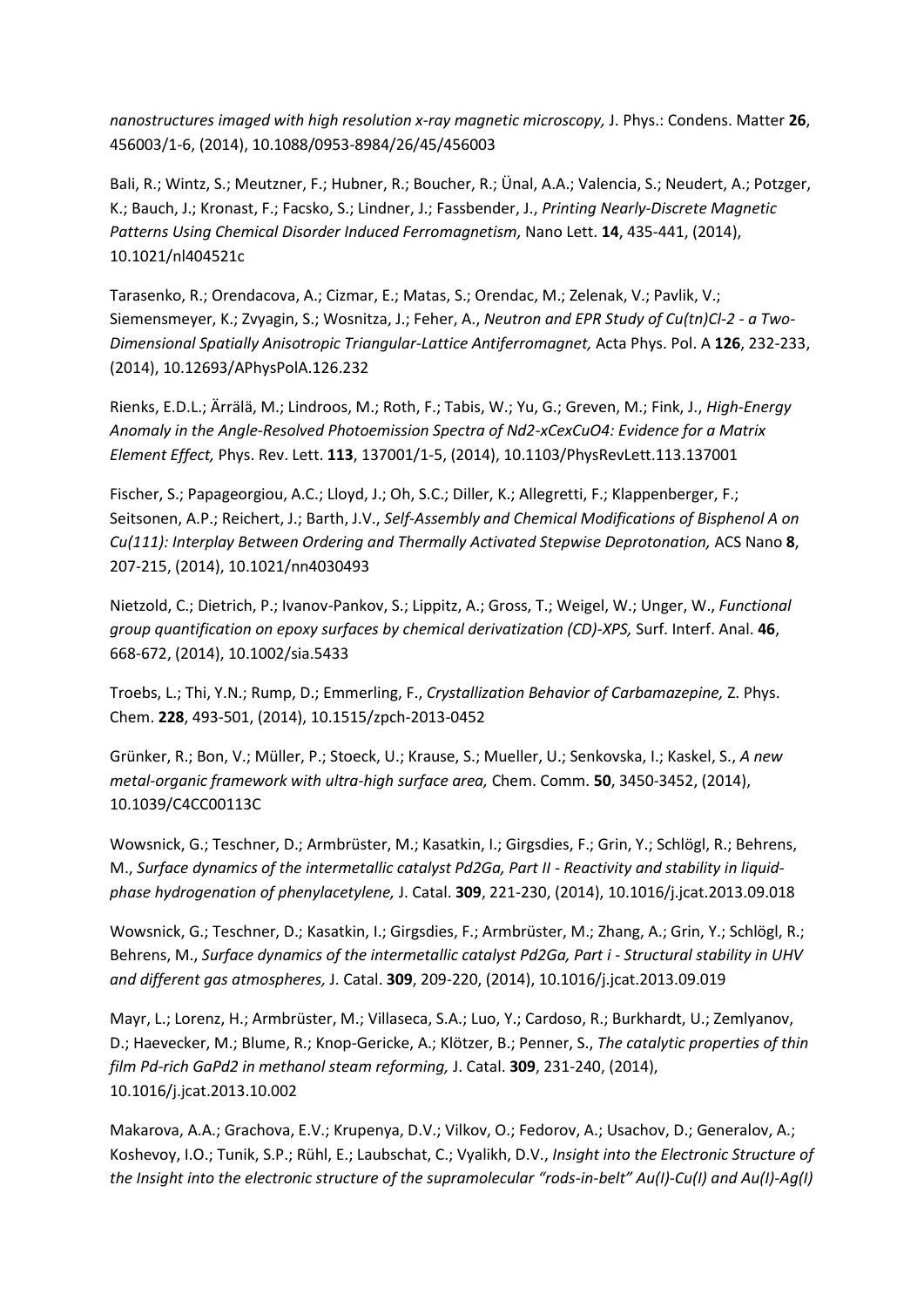*self-assembled complexes from X-ray photoelectron and absorption spectroscopy,* J. Electr. Spectr. **192**, 26–34, (2014), 10.1016/j.elspec.2014.01.004

Richter, R.; Wolter, D.; Zimmermann, T.; Landt, L.; Knecht, A.; Heidrich, C.; Merli, A.; Dopfer, O.; Reiss, P.; Ehresmann, A.; Petersen, J.; Dahl, J.E.; Carlson, R.M.K.; Bostedt, C.; Möller, T.; Mitric, R.; Rander, T., *Size and shape dependent photoluminescence and excited state decay rates of diamondoids,* Phys. Chem. Chem. Phys. **16**, 3070-3076, (2014), 10.1039/c3cp54570a

Suhre, M.H.; Gertz, M.; Steegborn, C.; Scheibel, T., *Structural and functional features of a collagenbinding matrix protein from the mussel byssus,* Nat. Commun. **5**, 544954, (2014), 10.1038/ncomms4392

Amende, M.; Gleichweit, C.; Werner, K.; Schernich, S.; Zhao, W.; Lorenz, M.P.A.; Hofert, O.; Papp, C.; Koch, M.; Wasserscheid, P.; Laurin, M.; Steinruck, H.-P.; Libuda, J., *Model catalytic studies of liquid organic hydrogen carriers: Dehydrogenation and decomposition mechanisms of dodecahydro-Nethylcarbazole on Pt(111),* ACS Catal **4**, 657-665, (2014), 10.1021/cs400946x

Saxe, F.; Eder, M.; Benecke, G.; Aichmayer, B.; Fratzl, P.; Burgert, I.; Rüggeberg, M., *Measuring the distribution of cellulose microfibril angles in primary cell walls by small angle X-ray scattering,* Plant Meth. **10**, 39472, (2014), 10.1186/1746-4811-10-25

Huth, M.; Chiang, C.-T.; Trützschler, A.; Schumann, F.O.; Kirschner, J.; Widdra, W., *Electron pair emission detected by time-of-flight spectrometers: Recent progress,* Appl. Phys. Lett. **104**, 061602/1- 4, (2014), 10.1063/1.4864274

Klingan, K.; Ringleb, F.; Zaharieva, I.; Heidkamp, J.; Chernev, P.; Gonzalez-Flores, D.; Risch, M.; Fischer, A.; Dau, H., *Water Oxidation by Amorphous Cobalt-Based Oxides: Volume Activity and Proton Transfer to Electrolyte Bases,* ChemSusChem **7**, 1301-1310, (2014), 10.1002/cssc.201301019

Gollwitzer, C.; Krumrey, M., *A diffraction effect in X-ray area detectors,* J. Appl. Crystallogr. **47**, 378- 383, (2014), 10.1107/S1600576713031981

Knut, R.; Lindblad, R.; Grachev, S.; Faou, J.-Y.; Gorgoi, M.; Rensmo, H.; Søndergård, E.; Olof, K., *Reactive ZnO/Ti/ZnO interfaces studied by hard x-ray photoelectron spectroscopy,* J. Appl. Phys. **115**, 043714/1-7, (2014), 10.1063/1.4854636

Klues, M.; Hermann, K.; Witte, G., *Analysis of the near-edge X-ray-absorption fine-structure of anthracene: A combined theoretical and experimental study,* J. Chem. Phys. **140**, 014302/1-9, (2014), 10.1063/1.4855215

Marschall, M.; Reichert, J.; Diller, K.; Klyatskaya, S.; Ruben, M.; Nefedov, A.; Woll, C.; Kantorovich, L.N.; Klappenberger, F.; Barth, J.V., *Meta-Positioning of Carbonitrile Functional Groups Induces Interfacial Edge-On Phase of Oligophenyl Derivatives,* J. Phys. Chem. C **118**, 2622-2633, (2014), 10.1021/jp4118584

Lindblad, R.; Bi, D.; Park, B.-W.; Oscarsson, J.; Gorgoi, M.; Siegbahn, H.; Odelius, M.; Johansson, E.M.J.; Rensmo, H., *Electronic Structure of TiO2/CH3NH3PbI3 Perovskite Solar Cell Interfaces,* J. Phys. Chem. Lett. **5**, 648-653, (2014), 10.1021/jz402749f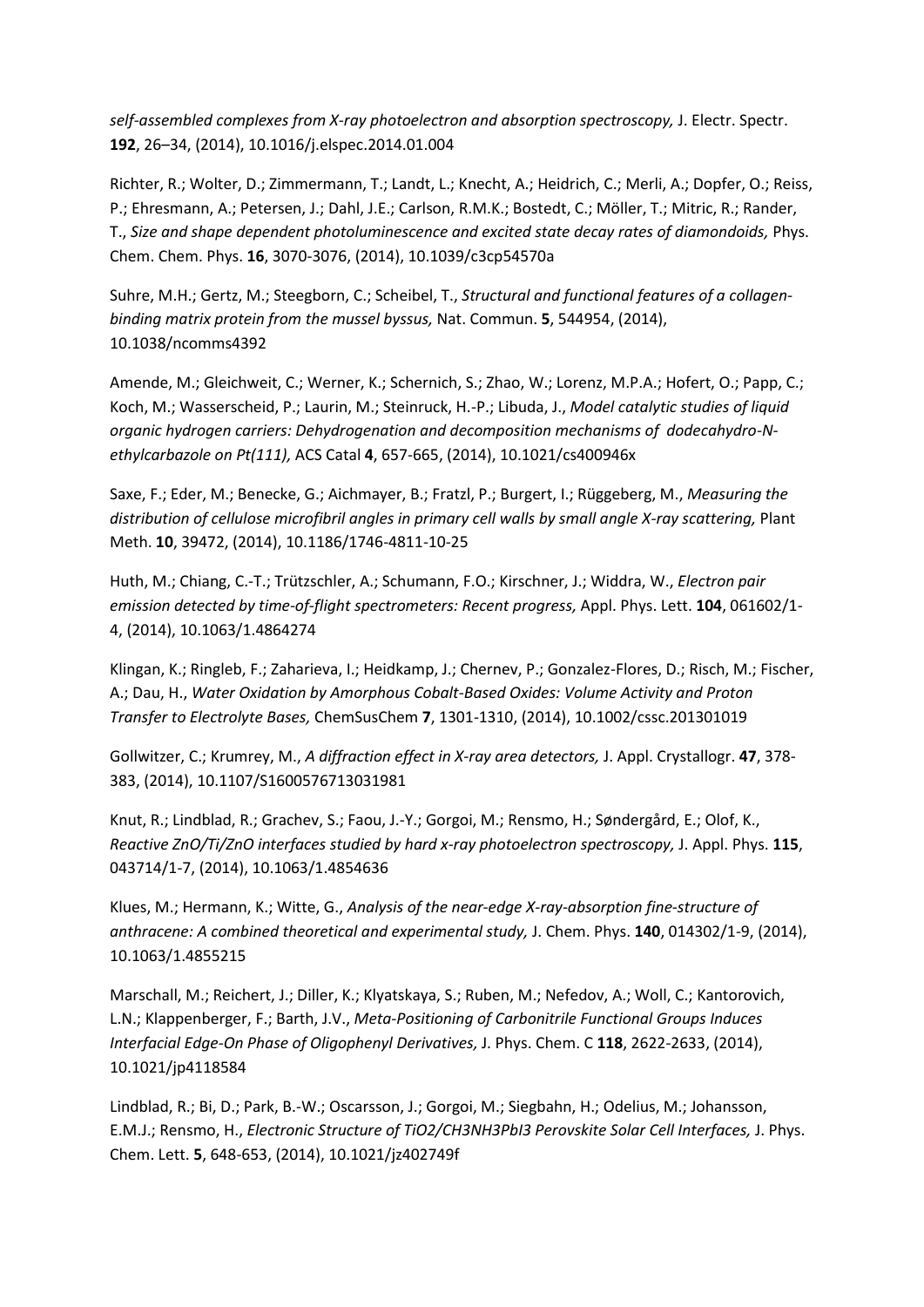Gaiselmann, G.; Tötzke, C.; Manke, I.; Lehnert, W.; Schmidt, V., *3D microstructure modeling of compressed fiber-based materials,* J. Power Sourc. **257**, 52-64, (2014), 10.1016/j.jpowsour.2014.01.095

Schreck, S.; Beye, M.; Sellberg, J.A.; McQueen, T.; Laksmono, H.; Kennedy, B.; Eckert, S.; Schlesinger, D.; Nordlund, D.; Ogasawara, H.; Sierra, R.G.; Segtnan, V.H.; Kubicek, K.; Schlotter, W.F.; Dakovski, G.L.; Moeller, S.P.; Bergmann, U.; Techert, S.; P, *Reabsorption of Soft X-Ray Emission at High X-Ray Free-Electron Laser Fluences,* Phys. Rev. Lett. **113**, 153002/1-6, (2014), 10.1103/PhysRevLett.113.153002

Cheng, L.; Yin, C.; Mehmood, F.; Liu, B.; Greeley, J.; Lee, S.; Lee, B.; Seifert, S.; Winans, R.E.; Teschner, D.; Schloegl, R.; Vajda, S.; Curtiss, L.A., *Reaction Mechanism for Direct Propylene Epoxidation by Alumina-Supported Silver Aggregates: The Role of the Particle/Support Interface,* ACS Catal **4**, 32-39, (2014), 10.1021/cs4009368

Engel, N.; Bokarev, S.I.; Suljoti, E.; Garcia-Diez, R.; Lange, K.M.; Atak, K.; Golnak, R.; Kothe, A.; Dantz, M.; Kühn, O.; Aziz, E.F., *Chemical Bonding in Aqueous Ferrocyanide: Experimental and Theoretical Xray Spectroscopic Study,* J. Phys. Chem. B **118**, 1555-1563, (2014), 10.1021/jp411782y

Zhao, Q.; Dunlop, J.W.C.; Qiu, X.; Huang, F.; Zhang, Z.; Heyda, J.; Dzubiella, J.; Antonietti, M.; Yuan, J., *An instant multi-responsive porous polymer actuator driven by solvent molecule sorption,* Nat. Commun. **5**, 874035, (2014), 10.1038/ncomms5293

Dietrich, P.M.; Hennig, A.; Holzweber, M.; Thiele, T.; Borcherding, H.; Lippitz, A.; Schedler, U.; Resch-Genger, U.; Unger, W.E.S., *Surface Analytical Study of Poly(acrylic acid)-Grafted Microparticles (Beads): Characterization, Chemical Derivatization, and Quantification of Surface Carboxyl Groups,* J. Phys. Chem. C **118**, 20393-20404, (2014), 10.1021/jp505519g

Bejger, M.; Imiolczyk, B.; Clavel, D.; Gilski, M.; Pajak, A.; Marsolais, F.; Jaskolski, M., *Na+/K+ exchange switches the catalytic apparatus of potassium-dependent plant L-asparaginase,* Acta Crystallogr. D **70**, 1854-1872, (2014), 10.1107/S1399004714008700

Neznansky, A.; Opatowsky, Y., *Expression, purification and crystallization of the phosphate-binding PstS protein from Pseudomonas aeruginosa,* Acta Crystallogr. F **70**, 906-910, (2014), 10.1107/S2053230X14010279

Sproll, M.; Noske, M.; Bauer, H.; Kammerer, M.; Gangwar, A.; Dieterle, G.; Weigand, M.; Stoll, H.; Woltersdorf, G.; Back, C.H.; Schütz, G., *Low-amplitude magnetic vortex core reversal by non-linear interaction between azimuthal spin waves and the vortex gyromode,* Appl. Phys. Lett. **104**, 012409/1- 4, (2014), 10.1063/1.4861779

Johansson, E.M.J.; Lindblad, R.; Siegbahn, H.; Hagfeldt, A.; Rensmo, H., *Atomic and Electronic Structures of Interfaces in Dye-Sensitized, Nanostructured Solar Cells,* ChemPhysChem **15**, 1006-1017, (2014), 10.1002/cphc.201301074

Fischer, F.; Scholz, G.; Benemann, S.; Rademann, K.; Emmerling, F., *Evaluation of the formation pathways of cocrystal polymorphs in liquid-assisted syntheses,* CRYSTENGCOMM **16**, 8272-8278, (2014), 10.1039/c4ce00472h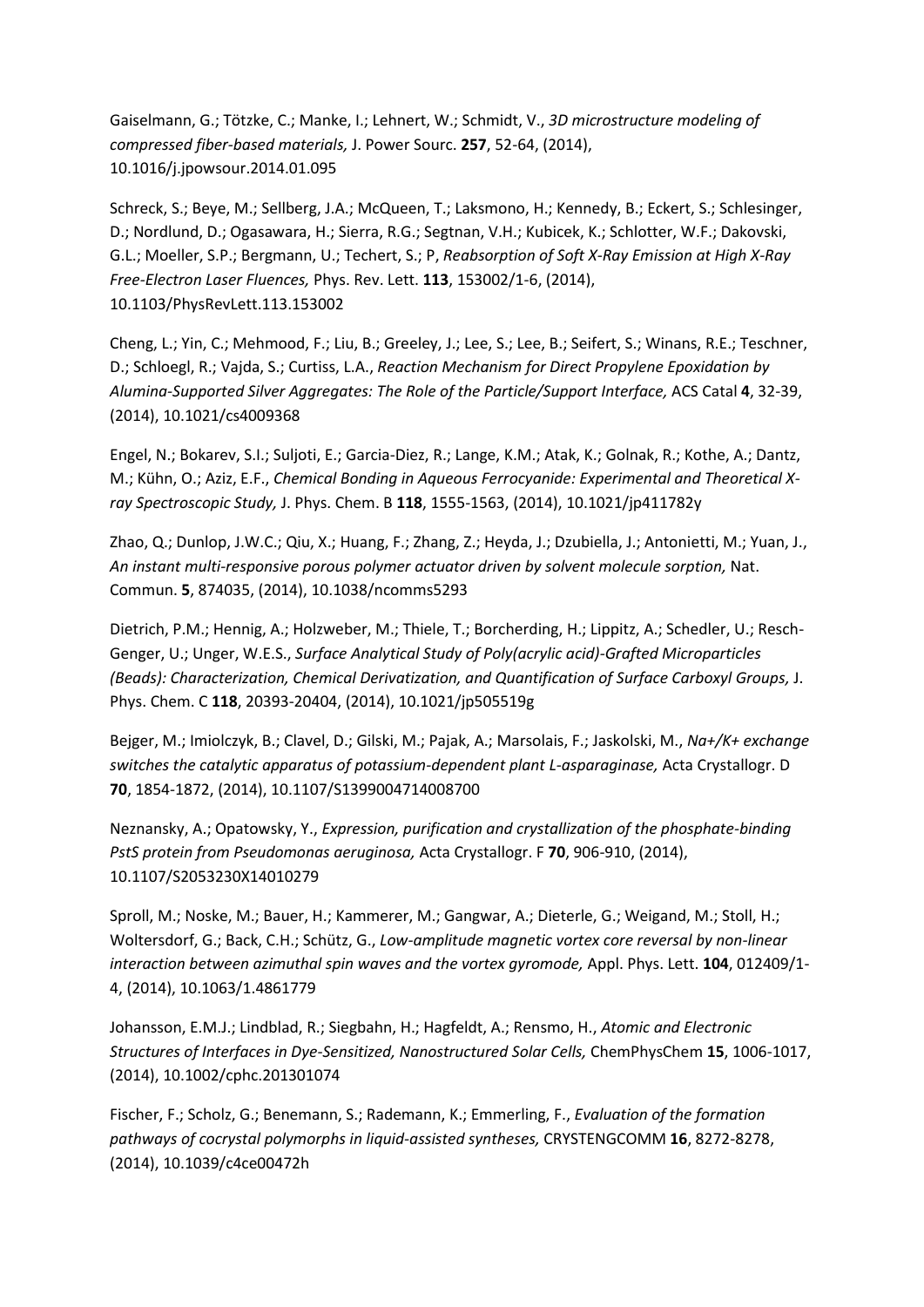Tröbs, L.; Wilke, M.; Szczerba, W.; Reinholz, U.; Emmerling, F., *Mechanochemical synthesis and characterisation of two new bismuth metal organic frameworks,* CRYSTENGCOMM **16**, 5560-5565, (2014), 10.1039/c3ce42633e

Schöler, A.; Zaharieva, I.; Zimmermann, S.; Wiechen, M.; Manke, A.-M.; Kurz, P.; Plieth, C.; Dau, H., *Biogenic manganese-calcium oxides on the cell walls of the algae Chara Corallina: elemental composition, atomic structure and water-oxidation catalysis,* Eur. J. Inorg. Chem. **4**, 780 - 790, (2014), 10.1002/ejic.201300697

Popov, V.V.; Zubavichus, Ya.V.; Menushenkov, A.P.; Yaroslavtsev, A.A.; Kulik, E.S.; Petrunin, V.F.; Korovin, S.A.; Trofimova, N.N., *Short- and long-range order balance in nanocrystalline Gd2Zr2O7 powders with a fluorite-pyrochlore structure,* Russ. J. Inorg. Chem. **59**, 279-285, (2014), 10.1134/S0036023614040147

Syugaev, A.V.; Maratkanova, A.N., *Polarization-dependent NEXAFS study of adsorption of long-chain surfactants on mechanically milled iron powder,* J. Electr. Spectr. **195**, 71-77, (2014), 10.1016/j.elspec.2014.05.014

Stafford-Haworth, J.; Bellodi, G.; Küchler, D.; Lombardi, A.; Röhrich, J.; Scrivens, R., *Light ion production for a future radiobiological facility at CERN: Preliminary studies,* Rev. Sci. Instrum. **85**, 02A923, (2014), 10.1063/1.4826110

Rother, G.; Vlcek, L.; Gruszkiewicz, M.S.; Chialvo, A.A.; Anovitz, L.M.; Banuelos, J.L.; Wallacher, D.; Grimm, N.; Cole, D.R., *Sorption Phase of Supercritical CO2 in Silica Aerogel: Experiments and Mesoscale Computer Simulations,* J. Phys. Chem. C **118**, 15525-15533, (2014), 10.1021/jp503739x

Curado, J.F.; Radtke, M.; Buzanich, G.; Reinholz, U.; Riesemeier, H.; Guttler, R.A.S.; Rizzutto, M.A., *mu-SRXRF characterization of Brazilian emeralds,* J. Phys. Conf. **499**, 012016/1-5, (2014), 10.1088/1742-6596/499/1/012016

Zougrou, I.M.; Katsikini, M.; Pinakidou, F.; Paloura, E.C.; Papadopoulou, L.; Tsoukala, E., *Study of fossil bones by synchrotron radiation micro-spectroscopic techniques and scanning electron microscopy,* J. Synchrot. Radiat. **21**, 149-160, (2014), 10.1107/S1600577513025228

Haidu, F.; Salvan, G.; Zahn, D.R.T.; Smykalla, L.; Hietschold, M.; Knupfer, M., *Transport band gap opening at metal-organic interfaces,* J. Vacuum Sc. Techn. A **32**, 040602/1-7, (2014), 10.1116/1.4882857

Smietanski, M.; Werner, M.; Purta, E.; Kaminska, K H; Stepinski, J.; Darzynkiewicz, E.; Nowotny, M.; Bujnicki, J.M., *Structural analysis of human 2'-O-ribose methyltransferases involved in mRNA cap structure formation.,* Nat. Commun. **5**, 403238, (2014), 10.1038/ncomms4004

Stoeckel, D.; Wallacher, D.; Zickler, G.A.; Perlich, J.; Tallarek, U.; Smarsly, B.M., *Coherent Analysis of Disordered Mesoporous Adsorbents using Small Angle X-Ray Scattering and Physisorption Experiments,* Phys. Chem. Chem. Phys. **16**, 6583-6592, (2014), 10.1039/C3CP55072A

Krause, C.; Zorn, R.; Emmerling, F.; Falkenhagen, J.; Frick, B.; Huber, P.; Schönhals, A., *Vibrational density of states of triphenylene based discotic liquid crystals: dependence on the length of the alkyl chain,* Phys. Chem. Chem. Phys. **16**, 7324-7333, (2014), 10.1039/c3cp55303e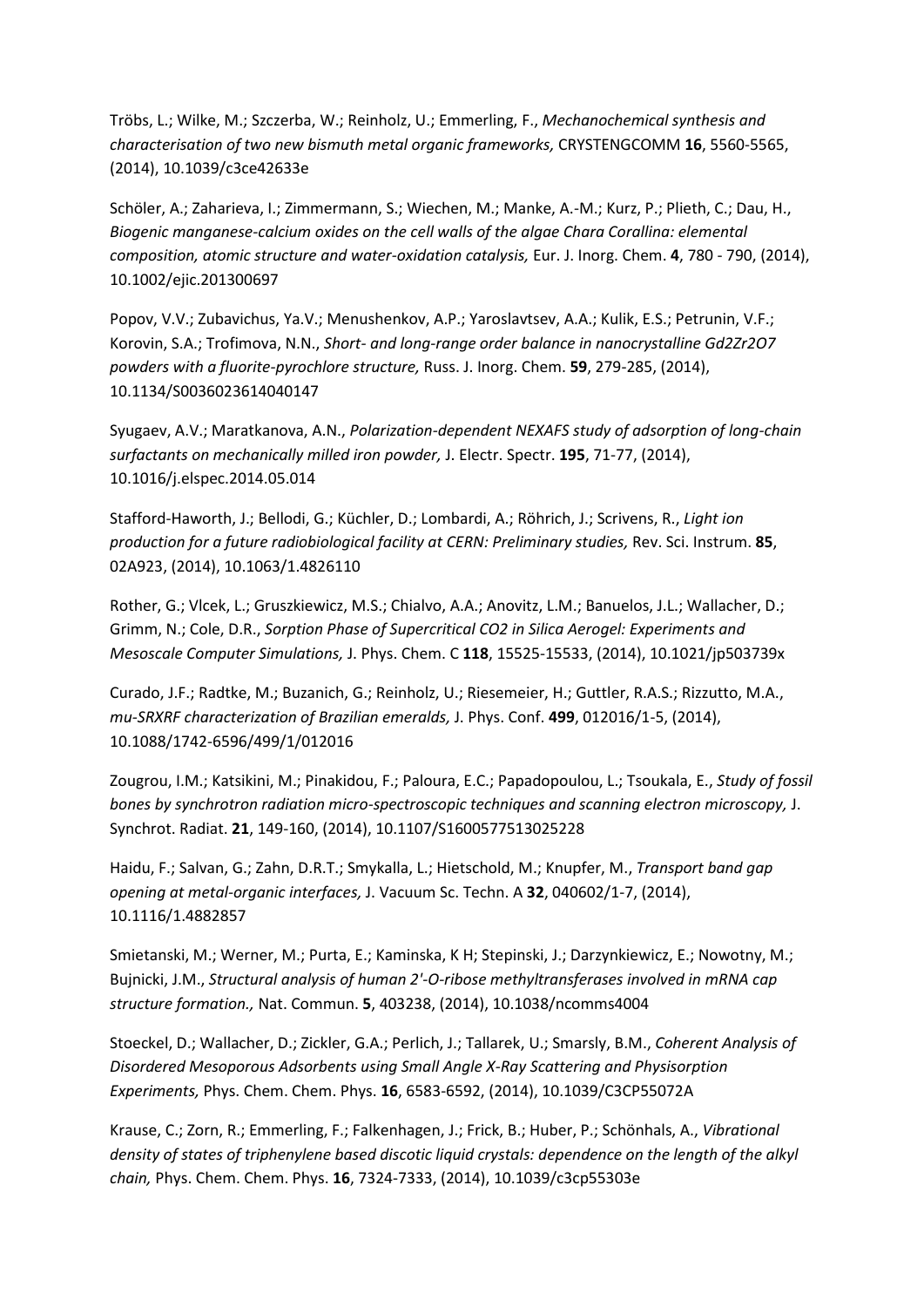Neuhaus, J.; Leitner, M.; Nicolaus, K.; Petry, W.; Hennion, B.; Hiess, A., *Role of vibrational entropy in the stabilization of the high-temperature phases of iron,* Phys. Rev. B **89**, 184302/1-6, (2014), 10.1103/PhysRevB.89.184302

Maganas, D.; Roemelt, M.; Weyhermüler, T.; Blume, R.; Hävecker, M.; Knop-Gericke, A.; DeBeer, S.; Schlögl, R.; Neese, F., *L-edge X-ray absorption study of mononuclear vanadium complexes and*  spectral predictions using a restricted open shell configuration interaction ansatz, Phys. Chem. Chem. Phys. **16**, 264-276, (2014), 10.1039/c3cp52711e

Onel, Y.; Lange, A.; Staude, A.; Ehrig, K.; Kupsch, A.; Hentschel, M.P.; Wolk, Th.; Müller, B.R.; Bruno, G., *Evaluating Porosity in Cordierite Diesel Particulate Filter Materials, Part 2 Statistical Analysis of Computed Tomography Data,* J. Ceram. Science Techn. **5**, 13 - 22, (2014), 10.4416/JCST2013-00022

Troussel, P.; Villette, B.; Emprin, B.; Oudot, G.; Tassin, V.; Bridou, F.; Delmotte, F.; Krumrey, M., *Absolute radiant power measurement for the Au M lines of laser-plasma using a calibrated broadband soft X-ray spectrometer with flat-spectral response,* Rev. Sci. Instrum. **85**, 013503/1-8, (2014), 10.1063/1.4846915

Pöhlker, C.; Saturno, J.; Krüger, M.L.; Förster, J.-D.; Weigand, M.; Wiedemann, K.T.; Bechtel, M.; Artaxo, P.; Andreae, M.O., *Efflorescence upon humidification? X-ray microspectroscopic in situ observation of changes in aerosol microstructure and phase state upon hydration,* Geoph. Res. Lett. **41**, 3681-3689, (2014), 10.1002/2014GL059409

Niegowski, D.; Kleinschmidt, T.; Olsson, U.; Ahmad, S.; Rinaldo-Matthis, A.; Haeggstrom, J.Z., *Crystal Structures of Leukotriene C-4 Synthase in Complex with Product Analogs,* J. Biol. Chem. **289**, 5199- 5207, (2014), 10.1074/jbc.M113.534628

Hedin, L.; Tashiro, M.; Linusson, P.; Eland, J.H.D.; Ehara, M.; Ueda, K.; Zhaunerchyk, V.; Karlsson, L.; Pernestal, K.; Feifel, R., *N1s and O1s double ionization of the NO and N2O molecules,* J. Chem. Phys. **140**, 044309/1-9, (2014), 10.1063/1.4853655

Neeb, M.; Betz, M.; Heine, A.; Barandun, L.J.; Hohn, C.; Diederich, F.; Klebe, G., *Beyond Affinity: Enthalpy-Entropy Factorization Unravels Complexity of a Flat Structure-Activity Relationship for Inhibition of a tRNA-Modifying Enzyme,* J. Med. Chem. **57**, 5566-5578, (2014), 10.1021/jm5006868

Demo, G.; Papouskova, V.; Komarek, J.; Kaderavek, P.; Otrusinova, O.; Srb, P.; Rabatinova, A.; Krasny, L.; Zidek, L.; Sklenar, V.; Wimmerova, M., *X-ray vs. NMR structure of N-terminal domain of deltasubunit of RNA polymerase,* J. Struct. Biol. **187**, 174-186, (2014), 10.1016/j.jsb.2014.06.001

Wernecke, J.; Gollwitzer, C.; Müller, P.; Krumrey, M., *Characterization of an in-vacuum PILATUS 1M detector,* J. Synchrot. Radiat. **21**, 529-536, (2014), 10.1107/S160057751400294X

Min, C.-H.; Lutz, P.; Fiedler, S.; Kang, B.Y.; Cho, B.K.; Kim, H.-D.; Bentmann, H.; Reinert, F., *Importance of Charge Fluctuations for the Topological Phase in SmB6,* Phys. Rev. Lett. **112**, 226402/1-5, (2014), 10.1103/PhysRevLett.112.226402

Reitsma, G.; Boschman, L.; Deuzeman, J.; González-Magaña, O.; Hoekstra, S.; Cazaux, S.; Hoekstra, R.; Schlathölter, T., *Deexcitation Dynamics of Superhydrogenated Polycyclic Aromatic Hydrocarbon Cations after Soft-x-Ray Absorption,* Phys. Rev. Lett. **113**, 053002/1-5, (2014), 10.1103/PhysRevLett.113.053002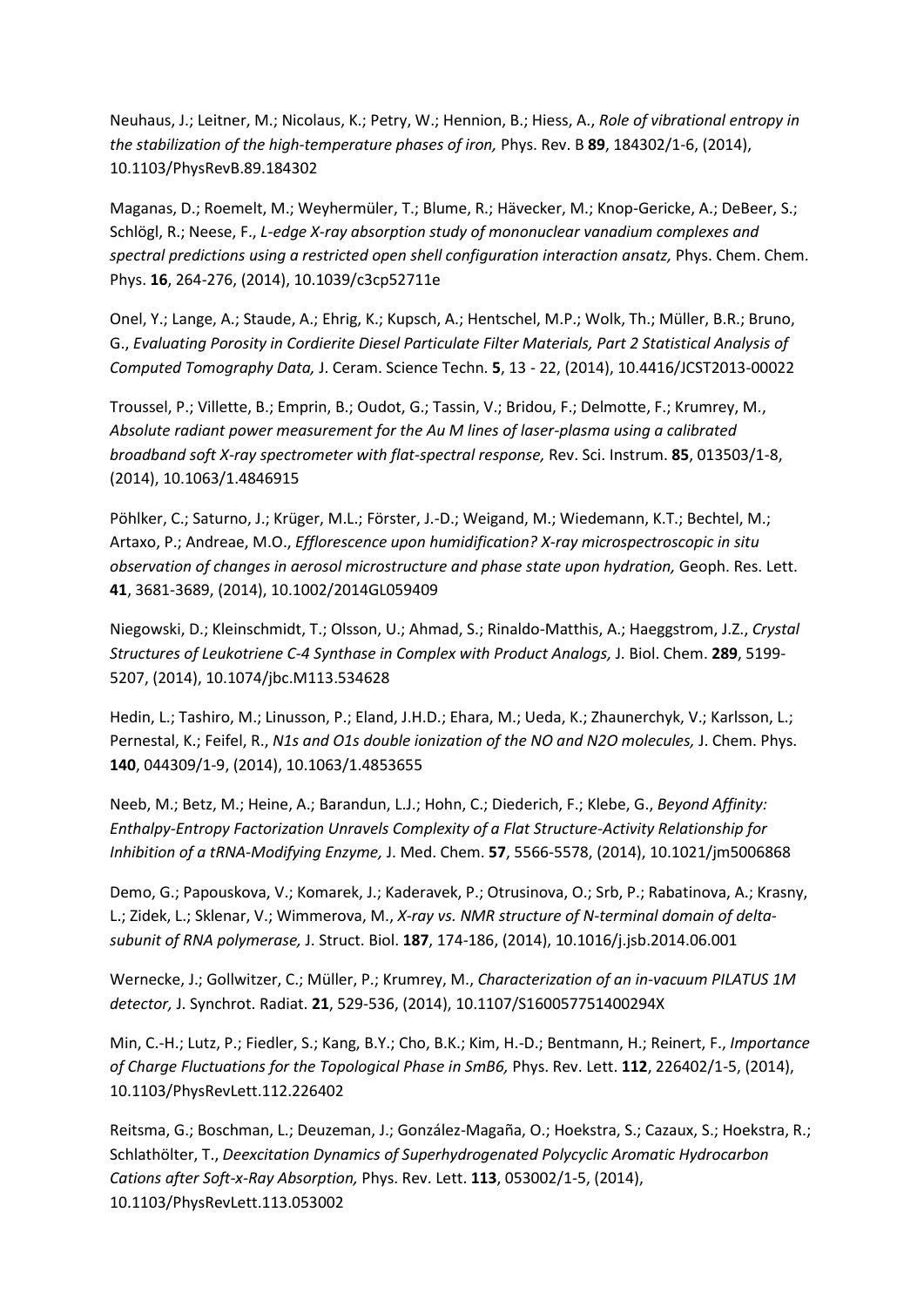Fedorov, A.V.; Verbitskiy, N.I.; Haberer, D.; Struzzi, C.; Pettaccia, L.; Usachov, D.; Vilkov, O.Y.; Vyalikh, D.V.; Fink, J.; Knupfer, M.; Büchner, B.; Grüneis, A, *Observation of a universal donor-dependent vibrational mode in graphene,* Nat. Commun. **5**, 495644, (2014), 10.1038/ncomms4257

Friedrich, J.F.; Hidde, G.; Lippitz, A.; Unger, W.E.S., *Plasma Bromination of Graphene for Covalent Bonding of Organic Molecules,* Pl. Chem. Pl. Proc. **34**, 621-645, (2014), 10.1007/s11090-013-9509-x

Schaab, J.; Krug, I.P.; Nickel, F.; Gottlob, D.M.; Doganay, H.; Cano, A.; Hentschel, M.; Yan, Z.; Bourret, E.; Schneider, C.M.; Ramesh, R.; Meier, D., *Imaging and characterization of conducting ferroelectric domain walls by photoemission electron microscopy,* Appl. Phys. Lett. **104**, 232904/1-4, (2014), 10.1063/1.4879260

Neeb, M.; Czodrowski, P.; Heine, A.; Barandun, L.J.; Hohn, C.; Diederich, F.; Klebe, G., *Chasing Protons: How Isothermal Titration Calorimetry, Mutagenesis, and pKa Calculations Trace the Locus of Charge in Ligand Binding to a tRNA-Binding Enzyme,* J. Med. Chem. **57**, 5554-5565, (2014), 10.1021/jm500401x

Proessdorf, A.; Niehle, M.; Hanke, M.; Grosse, F.; Kaganer, V.; Bierwagen, O.; Trampert, A., *Epitaxial polymorphism of La2O3 on Si(111) studied by in situ x-ray diffraction,* Appl. Phys. Lett. **105**, 021601/1- 4, (2014), 10.1063/1.4890107

Ostler, M.; Fromm, F.; Koch, R.J.; Wehrfritz, P.; Speck, F.; Vita, H.; Boettcher, S.; Horn, K.; Seyller, T., *Buffer layer free graphene on SiC(0001) via interface oxidation in water vapor, Carbon 70, 258-265,* (2014), 10.1016/j.carbon.2014.01.004

Schneemann, A.; Bon, V.; Schwedler, I.; Senkovska, I.; Kaskel, S.; Fischer, R.A., *Flexible Metal-Organic Frameworks,* Chem. Soc. Rev. **43**, 6062-6096, (2014), 10.1039/C4CS00101J

Gleichweit, C.; Amende, M.; Bauer, U.; Schernich, S.; Höfert, O.; Lorenz, M.P.A.; Zhao, W.; Müller, M.; Koch, M.; Bachmann, P.; Wasserscheid, P.; Libuda, J.; Steinrück, H.-P.; Papp, C., *Alkyl chain length*dependent surface reaction of dodecahydro-N-alkylcarbazoles on Pt model catalysts, J. Chem. Phys. **140**, 204711/1-9, (2014), 10.1063/1.4875921

Gotterbarm, K.; Steiner, C.; Bronnbauer, C.; Bauer, U.; Steinruck, H.-P.; Maier, S.; Papp, C., *Graphene-Templated Growth of Pd Nanoclusters,* J. Phys. Chem. C **118**, 15934-15939, (2014), 10.1021/jp5052563

Lebedev, M.V.; Calvet, W.; Mayer, T.; Jaegermann, W., *Photoelectrochemical Processes at n-GaAs(100)/Aqueous HCl Electrolyte Interface: A Synchrotron Photoemission Spectroscopy Study of Emersed Electrodes,* J. Phys. Chem. C **118**, 12774-12781, (2014), 10.1021/jp500564c

Amende, M.; Gleichweit, C.; Schernich, S.; Hofert, O.; Lorenz, M.P.A.; Zhao, W.; Koch, M.; Obesser, K.; Papp, C.; Wasserscheid, P.; Steinruck, H.-P.; Libuda, J., *Size and Structure Effects Controlling the Stability of the Liquid Organic Hydrogen Carrier Dodecahydro-N-ethylcarbazole during Dehydrogenation over Pt Model Catalysts,* J. Phys. Chem. Lett. **5**, 1498-1504, (2014), 10.1021/jz500157r

Schnorr, K.; Senftleben, A.; Kurka, M.; Rudenko, A.; Schmid, G.; Pfeifer, T.; Meyer, K.; Kübel, M.; Kling, M.F.; Jiang, Y.H.; Treusch, R.; Düsterer, S.; Siemer, B.; Wöstmann, M.; Zacharias, H.; Mitzner, R.; Zouros, T.J.M.; Ullrich, J.; Schröter, C.D.; Mos, *Electron Rearrangement Dynamics in Dissociating I-*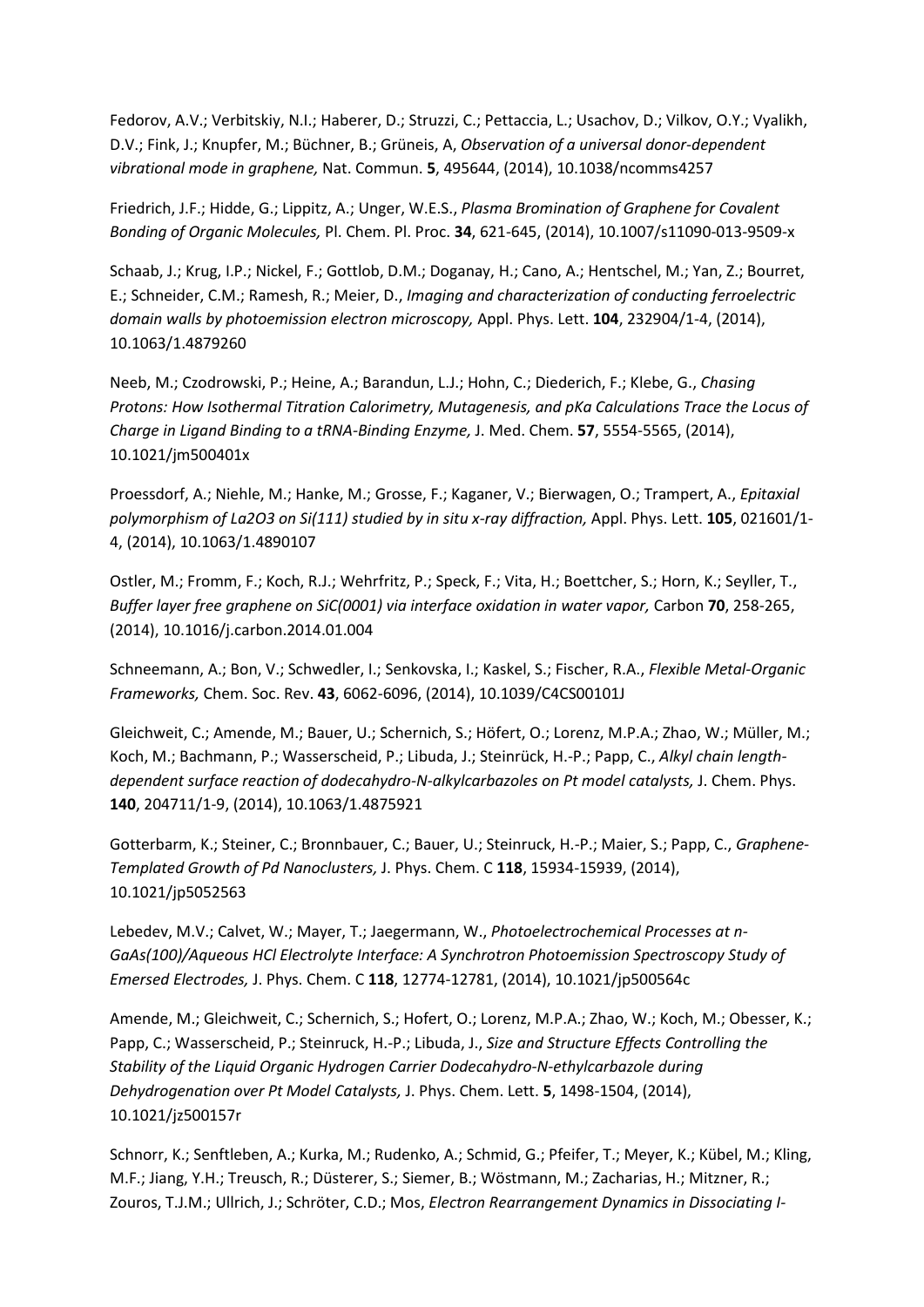*2(n+) Molecules Accessed by Extreme Ultraviolet Pump-Probe Experiments,* Phys. Rev. Lett. **113**, 073001/1-5, (2014), 10.1103/PhysRevLett.113.073001

Varnakov, S.N.; Gomoyunova, M.V.; Grebenyuk, G.S.; Zabluda, V.N.; Ovchinnikov, S.G.; Pronin, I.I., *Solid-phase synthesis of manganese silicides on the Si(100)2 x 1 surface,* Phys. Solid State **56**, 812- 815, (2014), 10.1134/S1063783414040337

Bolotov, V.V.; Ivlev, K.E.; Korusenko, P.M.; Nesov, S.N.; Povoroznyuk, S.N., *Oxidation of the Porous Silicon Surface under the Action of a Pulsed Ionic Beam: XPS and XANES Studies,* Phys. Solid State **56**, 1256-1260, (2014), 10.1134/S1063783414060079

Shevchenko, D.; Anderlund, M.F.; Styring, S.; Dau, H.; Zaharieva, I.; Thapper, A., *Water oxidation by manganese oxides formed from tetranuclear precursor complexes: The influence of phosphate on structure and activity,* Phys. Chem. Chem. Phys. **16**, 11965-11975, (2014), 10.1039/C3CP55125C

Sauer, C.; Wießner, M.; Schöll, A.; Reinert, F., *Interface originated modication of electron-vibration coupling in resonant photoelectron spectroscopy,* Phys. Rev. B **89**, 075413/1-9, (2014), 10.1103/PhysRevB.89.075413

Ilchen, M.; Glaser, L.; Scholz, F.; Walter, P.; Deinert, S.; Rothkirch, A.; Seltmann, J.; Viefhaus, J.; Decleva, P.; Langer, B.; Knie, A.; Ehresmann, A.; Al-Dossary, O.M.; Braune, M.; Hartmann, G.; Meissner, A.; Tribedi, L.C.; AlKhaldi, M.; Becker, U., *Angular Momentum Sensitive Two-Center Interference,* Phys. Rev. Lett. **112**, 023001/1-5, (2014), 10.1103/PhysRevLett.112.023001

Blobner, F.; Han, R.; Kim, A.; Wurth, W.; Feulner, P., *Spin-Dependent Electron Transfer Dynamics Probed by Resonant Photoemission Spectroscopy,* Phys. Rev. Lett. **112**, 086801/1-5, (2014), 10.1103/PhysRevLett.112.086801

Bolotov, V.V.; Korusenko, P.M.; Nesov, S.N.; Povoroznyuk, S.N., *Effect of Pulsed Ion Radiation on the Electronic Structure of Multi -walled Carbon Nanotubes,* Phys. Solid State **56**, 835-838, (2014), 10.1134/S1063783414040052

Kleinboelting, S.; Diaz, A.; Moniot, S.; van den Heuvel, J.; Weyand, M.; Levin, L.R.; Buck, J.; Steegborn, C., *Crystal structures of human soluble adenylyl cyclase reveal mechanisms of catalysis and of its activation through bicarbonate,* Proc. Nat. Acad. Sci. USA **111**, 3727-3732, (2014), 10.1073/pnas.1322778111

Lüftner, D.; Ules, T.; Reinisch, E.M.; Koller, G.; Soubatch, S.; Tautz, F.S.; Ramsey, M.G.; Puschnig, P., *Imaging the wave functions of adsorbed molecules,* Proc. Nat. Acad. Sci. USA **111**, 605-610, (2014), 10.1073/pnas.1315716110

Schmidt, L.; Emmerling, F.; Kirmse, H.; Kemnitz, E., *Sol-gel synthesis and characterisation of nanoscopic strontium fluoride,* RSC Adv. **4**, 32-38, (2014), 10.1039/c3ra43769h

Glushko, O.; Marx, V.M.; Kirchlechner, C.; Zizak, I.; Cordill, M.J., *Recovery of electrical resistance in copper films on polyethylene terephthalate subjected to a tensile strain,* Thin Solid Films **552**, 141- 145, (2014), 10.1016/j.tsf.2013.12.055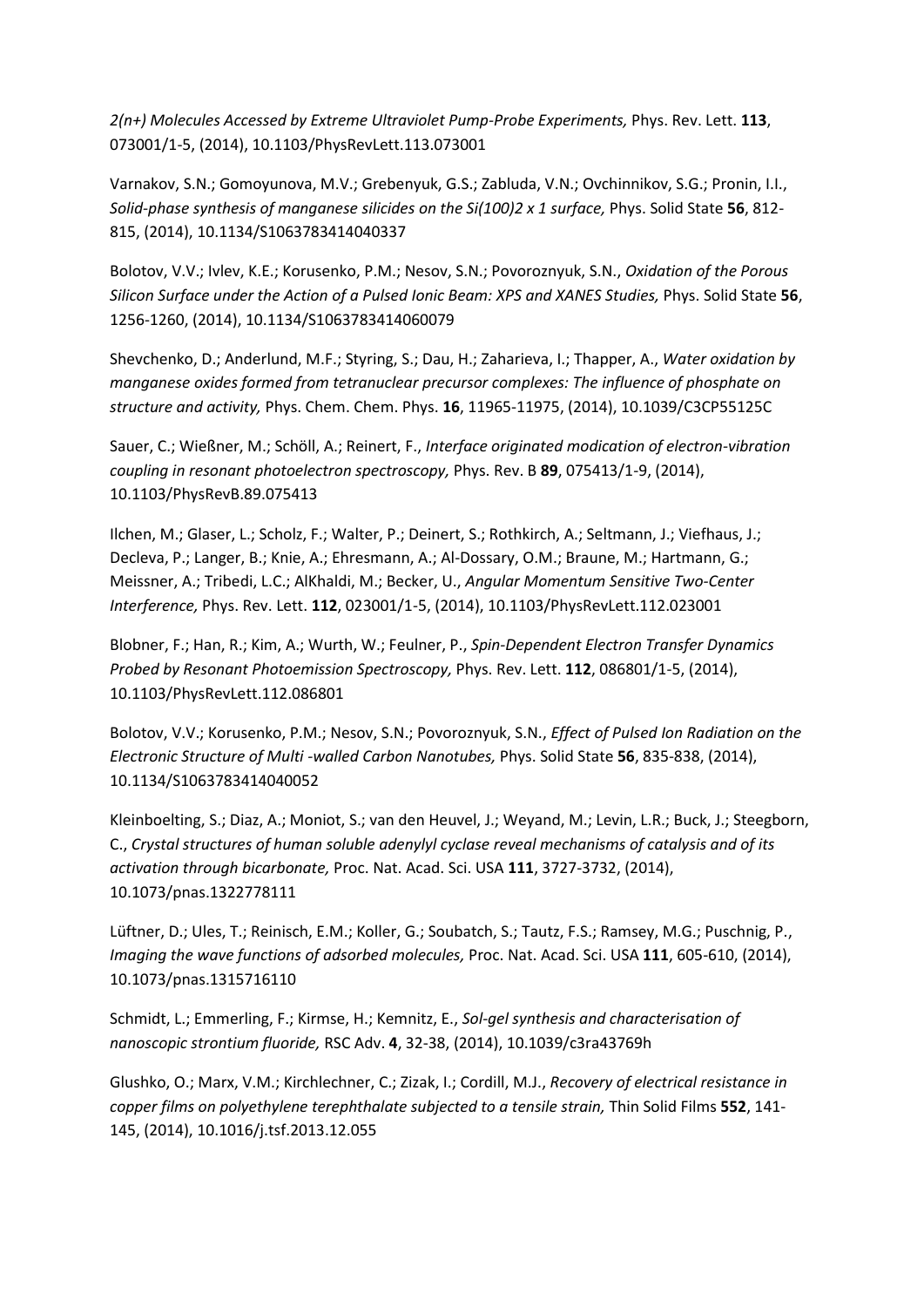Melke, J.; Jakes, P.; Langner, J.; Riekehr, L.; Kunz, U.; Zhao-Karger, Z.; Nefedov, A.; Sezen, H.; Wöll, C.; Ehrenberg, H.; Roth, C., *Carbon materials for the positive electrode in all-vanadium redox flow batteries,* Carbon **78**, 220-230, (2014), 10.1016/j.carbon.2014.06.075

Lahoda, M.; Mesters, J.R.; Stsiapanava, A.; Chaloupkova, R.; Kuty, M.; Damborsky, J.; Smatanova, I.K., *Crystallographic analysis of 1,2,3-trichloropropane biodegradation by the haloalkane dehalogenase DhaA31,* Acta Crystallogr. D **70**, 209-217, (2014), 10.1107/S1399004713026254

Florin, N.; Schiemann, O.; Hagelueken, G., *High-resolution crystal structure of spin labelled (T21R1) azurin from Pseudomonas aeruginosa: a challenging structural benchmark for in silico spin labelling algorithms,* BMC Struct. Biol. **14**, 42278, (2014), 10.1186/1472-6807-14-16

Legut, D.; Tesch, M.F.; Mertins, H.-Ch.; Gilbert, M.C.; Jansing, C.; Bürgler, D.E.; Schneider, C.M.; Gaupp, A.; Hamrle, J.; Oppeneer, P.M., *Influence of the crystal structure of thin Co films on the X-Ray Magnetic Linear Dichroism - Comparison of ab initio theory and reflectometry experiments,* J. Appl. Phys. **115**, 17E132/1-3, (2014), 10.1063/1.4869292

Berntsson, R.P.-A.; Odegrip, R.; Sehlen, W.; Skaar, K.; Svensson, L.M.; Massad, T.; Hoegbom, M.; Haggard-Ljungquist, E.; Stenmark, P., *Structural insight into DNA binding and oligomerization of the multifunctional Cox protein of bacteriophage P2,* Nuc. Acids Res. **42**, 2725-2735, (2014), 10.1093/nar/gkt1119

Zougrou, I.M.; Katsikini, M.; Pinakidou, F.; Papadopoulou, L.; Tsoukala, E.; Paloura, E.C., *Influence of depositional environment in fossil teeth: a micro-XRF and XAFS study,* J. Phys. Conf. **499**, 012015/1- 11, (2014), 10.1088/1742-6596/499/1/012015

Gad, H.; Koolmeister, T.; Jemth, A.-S.; Eshtad, S.; Jacques, S.A.; Strom, C.E.; Svensson, L.M.; Schultz, N.; Lundbäck, T.; Einarsdottir, B.O.; Saleh, A.; Göktürk, C.; Baranczewski, P.; Svensson, R.; Berntsson, R.P.-A.; Gustafsson, R.; Strömberg, K.; Sanji, *MTH1 inhibition eradicates cancer by preventing sanitation of the dNTP pool,* Nat. **508**, 215-221, (2014), 10.1038/nature13181

Nowak, E.; Miller, J.T.; Bona, M.K.; Studnicka, J.; Szczepanowski, R.H.; Jurkowski, J.; LeGrice, S.F.J.; Nowotny, M., *Ty3 reverse transcriptase complexed with an RNA-DNA hybrid shows structural and functional asymmetry,* Nat. Struct. Mol. Biol. **21**, 389-396, (2014), 10.1038/nsmb.2785

Chaloupkova, R.; Prudnikova, T.; Rezacova, P.; Prokop, Z.; Koudelakova, T.; Daniel, L.; Brezovsky, J.; Ikeda-Ohtsubo, W.; Sato, Y.; Kuty, M.; Nagata, Y.; Smatanova, I.K.; Damborsky, J., *Structural and Functional Analysis of Novel Haloalkane Dehalogenase with Two Halide-Binding Sites,* Acta Crystallogr. D **70**, 1884-1897, (2014), 10.1107/S1399004714009018

Pachl, P.; Fabry, M.; Rosenberg, I.; Simak, O.; Rezacova, P.; Brynda, J., *Structures of human cytosolic and mitochondrial nucleotidases: implications for structure-based design of selective inhibitors,* Acta Crystallogr. D **70**, 461-470, (2014), 10.1107/S1399004713030502

Thomsen, M.; Skalden, L.; Palm, G.J.; Höhne, M.; Bornscheuer, U.T.; Hinrichs, W., *Crystallographic characterization of the (R)-selective amine transaminase from Aspergillus fumigatus,* Acta Crystallogr. D **70**, 1086-1093, (2014), 10.1107/S1399004714001084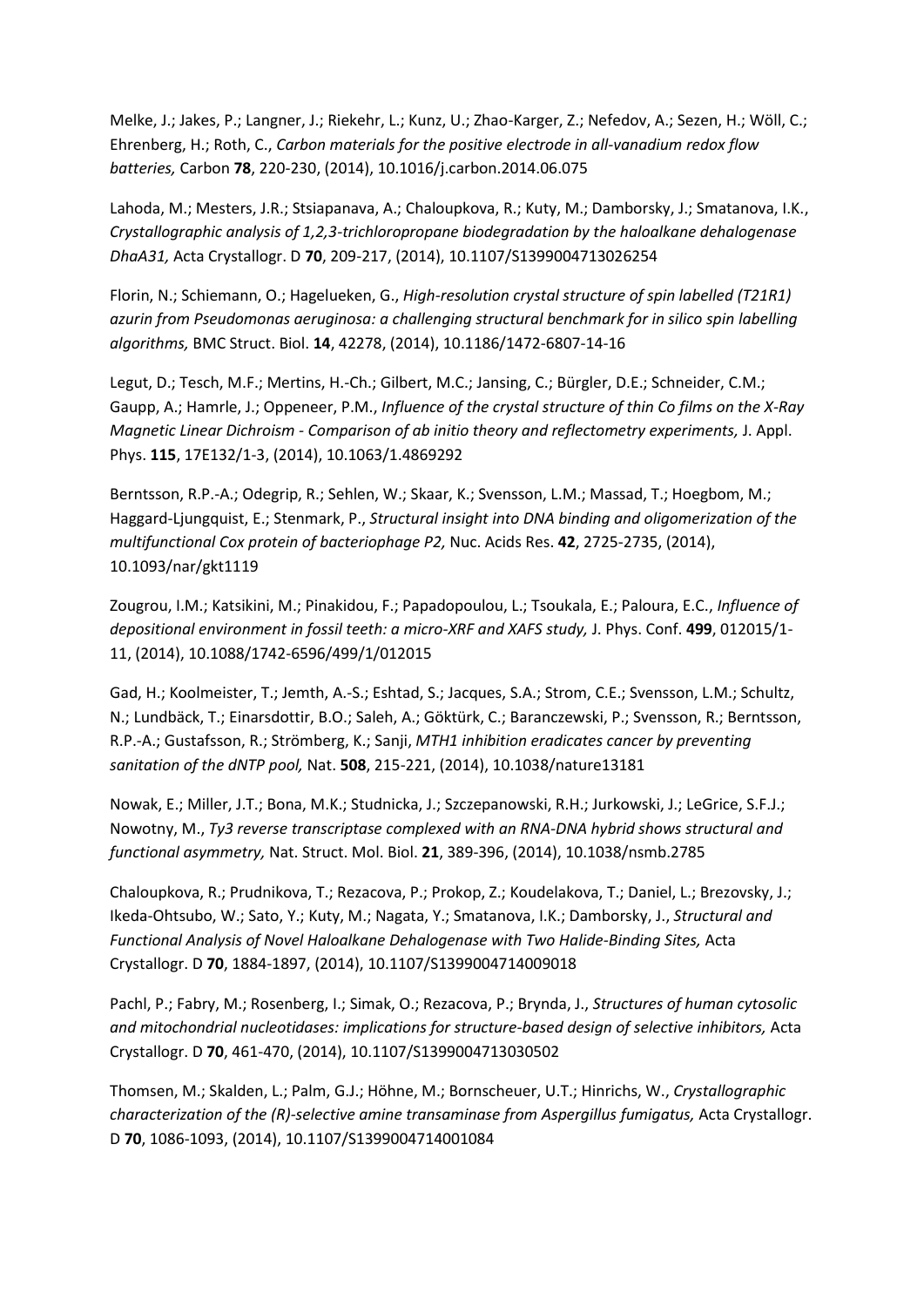Brauser, S.; Kromm, A.; Dabah, E.; Kannengiesser, T.; Rethmeier, M., *Thermal stability of retained austenite in low alloyed TRIP-steel determined by high energy synchrotron radiation,* Mater. Sci. Forum **772**, 129-133, (2014), 10.4028/www.scientific.net/MSF.772.129

Cuypers, D.; van Dorp, D.H.; Tallarida, M.; Brizzi, S.; Conard, T.; Rodriguez, L.N.J.; Mees, M.; Arnauts, S.; Schmeisser, D.; Adelmann, C.; De Gendt, S., *Study of InP Surfaces after Wet Chemical Treatments,*  ECS J. Solid State Sci. Technol. **3**, N3016-N3022, (2014), 10.1149/2.005401jss

Palczynski, K.; Dzubiella, J., *Anisotropic Electrostatic Friction of para-Sexiphenyl on the ZnO (10(1)over-bar0) Surface,* J. Phys. Chem. C **118**, 26368-26376, (2014), 10.1021/jp507776h

Darmawikarta, K.; Raoux, S.; Bishop, S.G.; Abelson, J.R., *Nanoscale order and crystallization in nitrogen-alloyed amorphous GeTe,* Appl. Phys. Lett. **105**, 191903/1-5, (2014), 10.1063/1.4901534

Pfau, B.; Günther, C.M.; Guehrs, E.; Hauet, T.; Hennen, T.; Eisebitt, S.; Hellwig, O., *Influence of stray fields on the switching-field distribution for bit-patterned media based on pre-patterned substrates,*  Appl. Phys. Lett. **105**, 132407/1-5, (2014), 10.1063/1.4896982

Belenkov, E.; Brzhezinskaya, M.; Greshnyakov, V., *Novel carbon diamond-like phases LA5, LA7 and LA8,* Diamond Relat. Mat. **50**, 41883, (2014), 10.1016/j.diamond.2014.08.012

Cheng, H.-Y.; Raoux, S.; Nguyen, K.V.; Shenoy, R.S.; BrightSky, M., *Ga46Sb54 Material for Fast Switching and Pb-Free Soldering Reflow Process Complying Phase-Change Memory,* ECS J. Solid State Sci. Technol. **3**, 263-267, (2014), 10.1149/2.011407jss

Benecke, G.; Wagermaier, W.; Li, C.; Schwartzkopf, M.; Flucke, G.; Hoerth, R.; Zizak, I.; Burghammer, M.; Metwalli, E.; Mueller-Buschbaum, P.; Trebbin, M.; Foerster, S.; Paris, O.; Roth, S.V.; Fratzl, P., *A customizable software for fast reduction and analysis of large X-ray scattering data sets: applications of the new DPDAK package to small-angle X-ray scattering and grazing-incidence small-angle X-ray scattering,* J. Appl. Crystallogr. **47**, 1797-1803, (2014), 10.1107/S1600576714019773

Lee, B.-S.; Shelby, R.M.; Raoux, S.; Retter, C.T.; Burr, G.W.; Bogle, S.N.; Darmawikarta, K.; Bishop, S.G.; Abelson, J.R., *Nanoscale nuclei in phase change materials: Origin of different crystallization mechanisms of Ge2Sb2Te5 and AgInSbTe,* J. Appl. Phys. **115**, 063506/1-10, (2014), 10.1063/1.4865295

Lehmann, S.; Seiffert, S.; Richtering, W., *Diffusion of guest molecules within sensitive core-shell microgel carriers,* J. Colloid Interface Sci. **431**, 204–208, (2014), 10.1016/j.jcis.2014.06.014

Brzhezinskaya, M.; Shmatko, V.; Yalovega, G.; Krestinin, A.; Bashkin, I.; Bogoslavskaja, E., *Electronic structure of hydrogenated carbon nanotubes studied bycore level spectroscopy,* J. Electr. Spectr. **196**, 99-103, (2014), 10.1016/j.elspec.2013.12.013

Raoux, S.; Xiong, F.; Wuttig, M.; Pop, E., *Phase change materials and phase change memory,* MRS Bull. **39**, 707-710, (2014), 10.1557/mrs.2014.139

Treimer, W., *Radiography and tomography with polarized neutrons,* J. Magn. Magn. Mater. **350**, 188- 198, (2014), 10.1016/j.jmmm.2013.09.032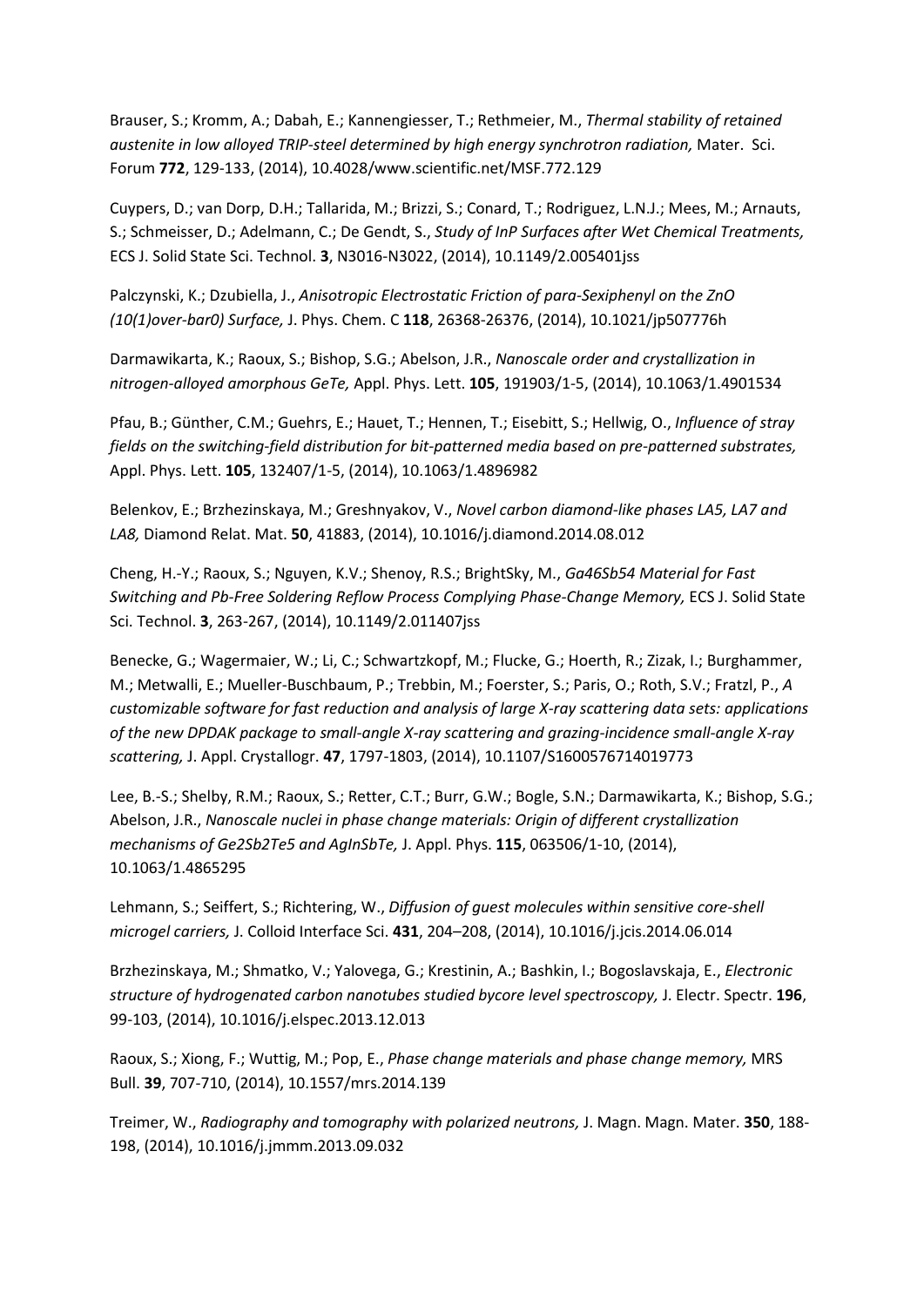Roshchupkin, D.; Ortega, L.; Plotitcyna, O.; Erko, A.; Zizak, I.; Irzhak, D.; Fahrtdinov, R.; Buzanov, O., *Advanced piezoelectric crystal Ca3TaGa3Si2O14: growth, crystal structure perfection, and acoustic properties,* Appl. Phys. A **114**, 1105-1112, (2014), 10.1007/s00339-013-7790-4

Seiffert, S., *Sensitive microgels as model colloids and microcapsules,* J. Poly. Sci. A **52**, 435–449, (2014), 10.1002/pola.27024

Holldack, K.; Bahrdt, J.; Balzer, A.; Bovensiepen, U.; Brzhezinskaya, M.; Erko, A.; Eschenlohr, A.; Follath, R.; Firsov, A.; Frentrup, W.; Le Guyader, L.; Kachel, T.; Kuske, P.; Mitzner, R.; Mueller, R.; Pontius, N.; Quast, T.; Radu, I.; Schmidt, J.-S.; S, *FemtoSpeX: a versatile optical pump-soft X-ray probe facility with 100 fs X-ray pulses of variable polarization,* J. Synchrot. Radiat. **21**, 1090-1104, (2014), 10.1107/S1600577514012247

Siewert, F.; Buchheim, J.; Zeschke, T.; Störmer, M.; Falkenberg, G.; Sankari, R., *On the characterization of ultra-precise X-ray optical components: advances and challenges in ex situ metrology,* J. Synchrot. Radiat. **21**, 968–975, (2014), 10.1107/S1600577514016221

Erko, A.; Firsov, A.; Hafner, A.; Gubzhokov, R.; Bjeoumikhov, A.; Günther, A.; Bretschneider, M.; Langhoff, N.; Wedell, R., *Vorteil Multiplex : Spektrometrischer Nachweis von ultraleichten Elementen,*  Laborpraxis **12**, 22-24, (2014),

Hackelbusch, S.; Rossow, T.; Becker, H.; Seiffert, S., *Multiresponsive Polymer Hydrogels by Orthogonal Supramolecular Chain Cross-Linking,* Macromolecules **47**, 4028–4036, (2014), 10.1021/ma5008573

Wernecke, J.; Okuda, H.; Ogawa, H.; Siewert, F.; Krumrey, M., *Depth-Dependent Structural Changes in PS-b-P2VP Thin Films Induced by Annealing,* Macromolecules **47**, 5719-5727, (2014), 10.1021/ma500642d

Huelsen, C.; Probst, J.; Loechel, B., *Replication of sub-100 nm structures using h- and s-PDMS composite stamps,* Microsyst Technol **20**, 2001-2004, (2014), 10.1007/s00542-013-2043-1

Lemke, S.; Seliger, T.; Rudolph, I.; Kutz, O.; Goettert, Ph.; Nelles, B.; Senf, F.; Löchel, B., *Status of laminar grating manufacturing via lithography at HZB,* Microsyst Technol **4**, 2061-2064, (2014), 10.1007/s00542-013-2061-z

Fischer, J.; Tsapatsaris, N.; de Paula, E.; Bordallo, H. N., *Looking at hydrogen motions in confinement : the uniqueness of Quasi-Elastic Neutron Scattering,* Eur. Phys. J. Spec. Top. **223**, 1831-1847, (2014), 10.1140/epjst/e2014-02229-4

Filatova, E.O.; Kozhevnikov, I.V.; Sokolov, A.A.; Konashuk, A.S.; Schaefers, F.; Popovici, M.; Afanas'ev, VV., *Application of soft X-ray reflectometry for analysis of underlayer influence on structure of atomic-layer deposited SrTixOy films,* J. Electr. Spectr. **196**, 110-116, (2014), 10.1016/j.elspec.2014.01.021

Habicht, A.; Schmolke, W.; Lange, F.; Saalwächter, K.; Seiffert, S., *The Non-Effect of Polymer Network Inhomogeneities in Microgel Volume Phase Transitions: Support for the Mean-Field Perspective,*  Macromol. Chem. Phys. **215**, 1116–1133, (2014), 10.1002/macp.201400114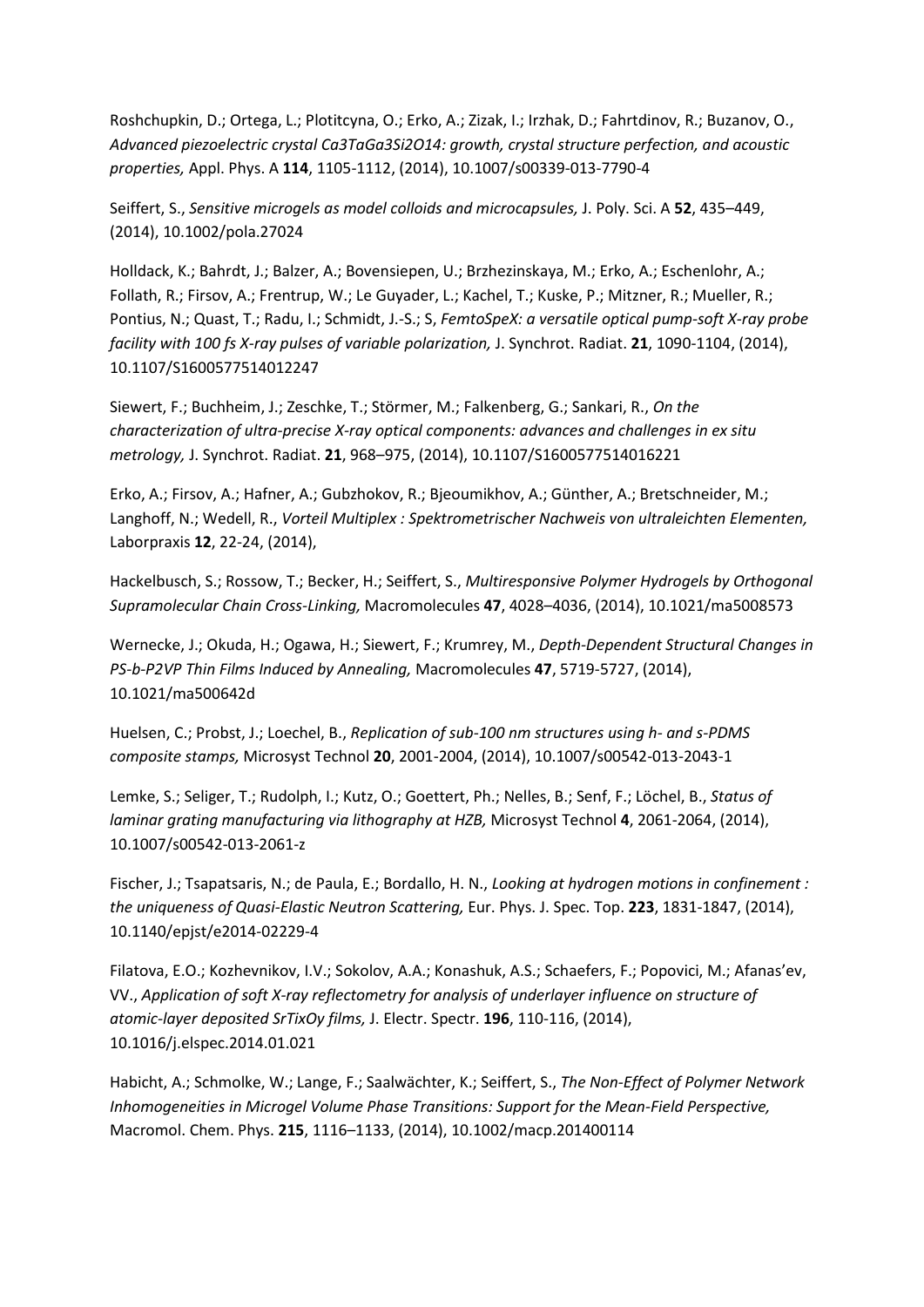Eschenlohr, A.; Battiato, M.; Maldonado, P.; Pontius, N.; Kachel, T.; Holldack, K.; Mitzner, R.; Foehlisch, A.; Oppeneer, P. M.; Stamm, C., *Optical excitation of thin magnetic layers in multilayer structures Reply,* Nat. Mater. **13**, 102-103, (2014), 10.1038/nmat3851

Köhler, R.; Steitz, R.; von Klitzing, R., *About different types of water in swollen polyelectrolyte multilayers,* Adv. Coll. Interf. Sci. **207**, 325-331, (2014), 10.1016/j.cis.2013.12.015

Murina, V.N.; Melnik, B.S.; Filimonov, V.V.; Ühlein, M.; Weiss, M.S.; Müller, U.; Nikulin, A.D., *Effect of conserved intersubunit amino acid substitutions on Hfq protein structure and stability,* Biochem. **79**, 469-477, (2014), 10.1134/S0006297914050113

Brüning, B.-A.; Prevost, S.; Stehle, R.; Steitz, R.; Falus, P.; Farago, B.; Hellweg, T., *Bilayer undulation dynamics in unilamellar phospholipid vesicles: Effect of temperature, cholesterol and trehalose,*  Biochim. Biophys. Acta Biomembr. **1838**, 2412–2419, (2014), 10.1016/j.bbamem.2014.06.006

Palczynski, K.; Heimel, G.; Heyda, J.; Dzubiella, J., *Growth and Characterization of Molecular Crystals of para-Sexiphenyl by All-Atom Computer Simulations,* Cryst. Growth Design **14**, 3791-3799, (2014), 10.1021/cg500234r

Prescher, S.; Polzer, F.; Yang, Y.; Siebenbürger, M.; Ballauff, M.; Yuan, J., *Polyelectrolyte as Solvent and Reaction Medium,* J. Am. Chem. Soc. **136**, 42339, (2014), 10.1021/ja409395y

Michels, R.; Goerigk, G.; Vainio, U.; Gummel, J.; Huber, K., *Coaggregation of Two Anionic Azo Dyestuffs: A Combined Static Light Scattering and Small-Angle X-ray Scattering Study,* J. Phys. Chem. B **118**, 7618-7629, (2014), 10.1021/jp502347b

Umek, P.; Bittencourt, C.; Guttmann, P.; Gloter, A.; Skapin, S.D.; Arcon, D., *Mn2+ Substitutional Doping of TiO2 Nanoribbons: A Three-Step Approach,* J. Phys. Chem. C **118**, 21250-21257, (2014), 10.1021/jp5063989

Gu, S.; Wunder, S.; Lu, Y.; Ballauff, M.; Fenger, R.; Rademann, K.; Jaquet, B.; Zaccone, A., *Kinetic Analysis of the Catalytic Reduction of 4-Nitrophenol by Metallic Nanoparticles,* J. Phys. Chem. C **118**, 18618-18625, (2014), 10.1021/jp5060606

Putero, M.; Coulet, M.-V.; Muller, C.; Cohen, G.; Hopstaken, M.; Baehtz, C.; Raoux, S., *Density change upon crystallization of Ga-Sb films,* Appl. Phys. Lett. **105**, 18191071-5, (2014), 10.1063/1.4901321

Arslan, H.; Pfaff, A.; Lu, Y.; Stepanek, P.; Müller, A.H.E., *Stimuli-Responsive Spherical Brushes Based on D-Galactopyranose and 2-(Dimethylamino)-ethyl Methacrylate,* Macromol. Biosci. **14**, 81-91, (2014), 10.1002/mabi.201300290

Secor, J.; Harris, M.A.; Zhao, L.; Deng, H.; Raoux, S.; Krusin-Elbaum, L., *Phonon renormalization and Raman spectral evolution through amorphous to crystalline transitions in Sb2Te3 thin films,* Appl. Phys. Lett. **104**, 221908/1-4, (2014), 10.1063/1.4881937

Nishio, M.; Umezawa, Y.; Fantini, J.; Weiss, M.S.; Chakrabarti, P., *CH-pi hydrogen bonds in biological macromolecules,* Phys. Chem. Chem. Phys. **16**, 12648-12683, (2014), 10.1039/c4cp00099d

Schulze, F.; Dienelt, A.; Geissler, S.; Zaslansky, P.; Schoon, J.; Henzler, K.; Guttmann, P.; Gramoun, A.; Crowe, L.; Maurizi, L.; Vallée, J.P.; Hofmann, H.; Duda, G.N.; Ode, A., *Amino-polyvinyl alcohol coated*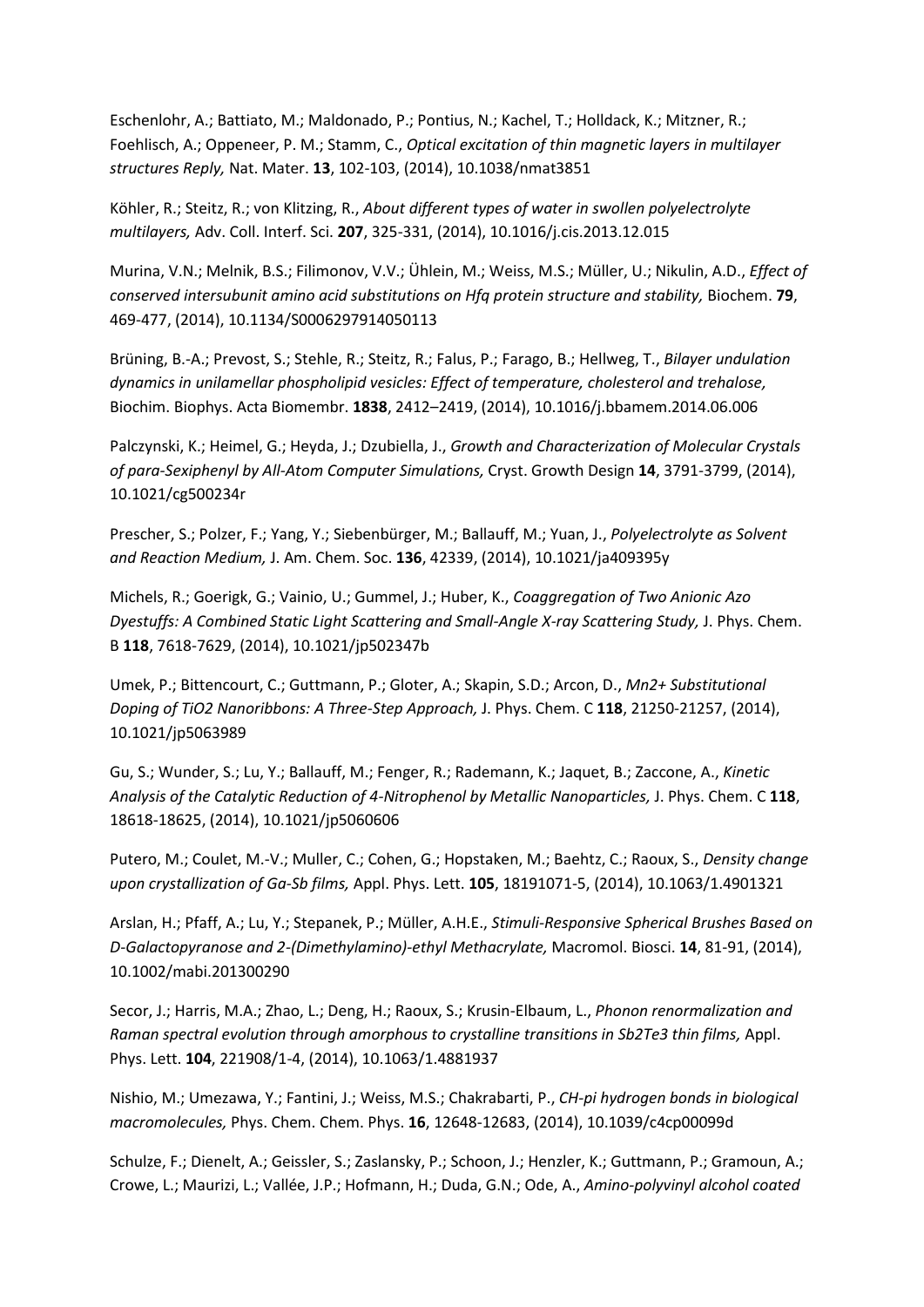*superparamagnetic iron oxide nanoparticles are suitable for monitoring of human mesenchymal stromal cells in vivo,* Small **10**, 4340-4351, (2014), 10.1002/smll.201400707

Heyda, J.; Soll, S.; Yuan, J.; Dzubiella, J., *Thermodynamic Description of the LCST of Charged Thermoresponsive Copolymers,* Macromolecules **47**, 2096-2102, (2014), 10.1021/ma402577h

Wei, Q.; Becherer, T.; Angioletti-Uberti, S.; Dzubiella, J.; Wischke, C.; Neffe, A.T.; Lendlein, A.; Ballauff, M.; Haag, R., *Protein Interactions with Polymer Coatings and Biomaterials,* Angew. Chem. Int. Ed. **53**, 8004-8031, (2014), 10.1002/anie.201400546

Lee, B.-Su.; Darmawikarta, K.; Raoux, S.; Shih, Y.-H.; Zhu, Y.; Bishop, S.G.; Abelson, J.R., *Distribution of nanoscale nuclei in the amorphous dome of a phase change random access memory, Appl. Phys. Lett.* **104**, 071907/1-5, (2014), 10.1063/1.4865586

Pratsch, C.; Rehbein, S.; Werner, S.; Schneider, G., *Influence of random zone positioning errors on the resolving power of Fresnel zone plates,* Optic. Express **22**, 30482-30491, (2014), 10.1364/OE.22.030482

Rossow, T.; Seiffert, S., *Supramolecular Polymer Gels with Potential Model-Network Structure,* Polym. Chem. **5**, 3018–3029, (2014), 10.1039/C3PY01692G

Myasoedova, T. N.; Yalovega, G. E.; Plugotarenko, N. K.; Brzhezinskaya, M.; Petrov, V. V.; Moiseeva, T. A.; Shmatko, V. A., *CuOx Films for NO2 Detection: Microstructurel Characterization, Appl. Mech. Mat.* **481**, 133-136, (2014), 10.4028/www.scientific.net/AMM.481.133

Holldack, K.; Ovsyannikov, R.; Kuske, P.; Müller, R.; Schälicke, A.; Scheer, M.; Gorgoi, M.; Kühn, D.; Leitner, T.; Svensson, S.; Martensson, N.; Föhlisch, A., *Single bunch X-ray pulses on demand from a multi-bunch synchrotron radiation source,* Nat. Commun. **5**, 770670, (2014), 10.1038/ncomms5010

Leforestier, A.; Levitz, P.; Preat, T.; Guttmann, P.; Michot, L.J.; Tchenio, P., *Imaging Drosophila brain by combining cryo-soft X-ray microscopy of thick vitreous sections and cryo-electron microscopy of ultrathin vitreous sections,* J. Struct. Biol. **188**, 177-182, (2014), 10.1016/j.jsb.2014.09.012

Eschenlohr, A.; Sultan, M.; Melnikov, A.; Bergeard, N.; Wieczorek, J.; Kachel, T.; Stamm, C.; Bovensiepen, U., *Role of spin-lattice coupling in the ultrafast demagnetization of Gd1-xTbx alloys,*  Phys. Rev. B **89**, 214423/1-9, (2014), 10.1103/PhysRevB.89.214423

Meibohm, J.; Schreck, S.; Wernet, P., *Temperature dependent soft x-ray absorption spectroscopy of liquids,* Rev. Sci. Instrum. **85**, 103102/1-7, (2014), 10.1063/1.4896977

Uihlein, J.; Peisert, H.; Adler, H.; Glaser, M.; Polek, M.; Ovsyannikov, R.; Chasse, T., *Interface between Fe Pc and Ni(111): Influence of Graphene Buffer Layers,* J. Phys. Chem. C **118**, 10106-10112, (2014), 10.1021/jp501269q

Ciosek Hogstrom, K.; Hahlin, M.; Malmgren, S.; Gorgoi, M.; Rensmo, H.; Edstrom, K., *Aging of Electrode/Electrolyte Interfaces in LiFePO4/Graphite Cells Cycled with and without PMS Additive,* J. Phys. Chem. C **118**, 12649-12660, (2014), 10.1021/jp502732j

Sellberg, J.A.; Huang, C.; McQueen, T.A.; Loh, N.D.; Laksmono, H.; Schlesinger, D.; Sierra, R.G.; Nordlund, D.; Hampton, C.Y.; Starodub, D.; DePonte, D.P.; Beye, M.; Chen, C.; Martin, A.V.; Barty, A.;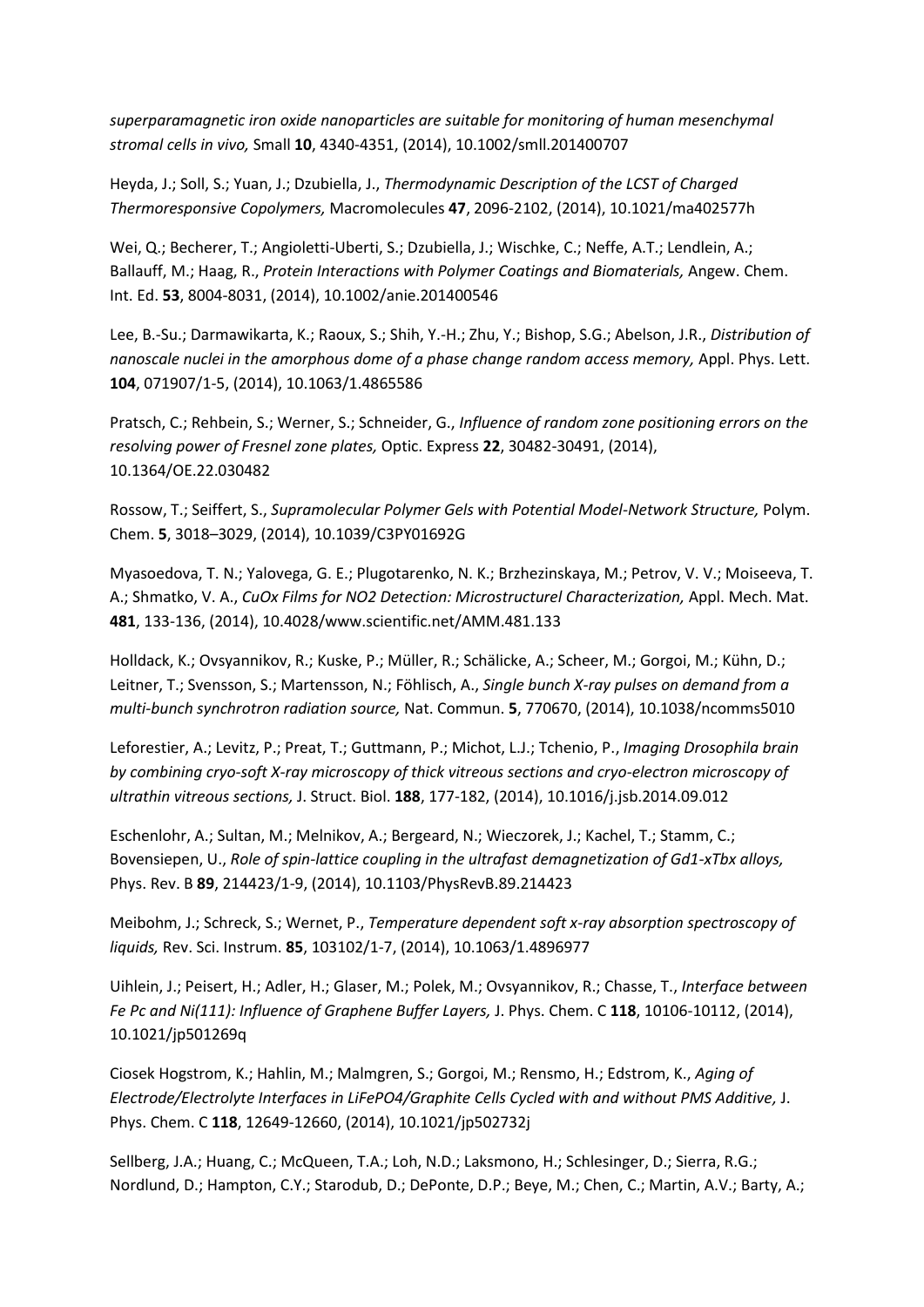Wikfeldt, K.T.; Weiss, T.M.; Caronna, C.; Feldkamp, J., *Ultrafast X-ray probing of water structure below the homogeneous ice nucleation temperature,* Nat. **510**, 381-384, (2014), 10.1038/nature13266

Föhlisch, A.; de Groot, F.M.F.; Odelius, M.; Techert, S.; Wernet, P., *Comment on State-Dependent Electron Delocalization Dynamics at the Solute-Solvent Interface: Soft-X-ray Absorption Spectroscopy and Ab Initio Calculations"",* Phys. Rev. Lett. **112**, 129302/1, (2014), 10.1103/PhysRevLett.112.129302

Sundberg, J.; Lindblad, R.; Gorgoi, M.; Rensmo, H.; Jansson, U.; Lindblad, A., *Understanding the effects of sputter damage in W-S thin films by HAXPES,* Appl. Surf. Sci. **305**, 203-213, (2014), 10.1016/j.apsusc.2014.03.038

Ciosek Högström, K.; Malmgren, S.; Hahlin, M.; Gorgoi, M.; Nyholm, L.; Rensmo, H.; Edstrom, K., *The Buried Carbon/Solid Electrolyte Interphase in Li-ion Batteries Studied by Hard X-ray Photoelectron Spectroscopy,* Electrochim. Acta **138**, 430-436, (2014), 10.1016/j.electacta.2014.06.129

Fondell, M.; Gorgoi, M.; Boman, M.; Lindblad, A., *An HAXPES study of Sn, SnS, SnO and SnO2,* J. Electr. Spectr. **195**, 195-199, (2014), 10.1016/j.elspec.2014.07.012

Haskic, K.; Kühne, S.; Löchel, B.; Schmidt, M., *3D Nanometer Features by ultra precision machining,*  Microsyst Technol **4**, 2051-2053, (2014), 10.1007/s00542-013-2059-6

Miedema, P.S.; Wernet, P.; Föhlisch, A., *State-dependent fluorescence yields through the core-valence Coulomb exchange parameter,* Phys. Rev. B **89**, 052507/1-7, (2014), 10.1103/PhysRevA.89.052507

Siemer, B.; Roling, S.; Frigge, R.; Hoger, T.; Mitzner, R.; Zacharias, H., *Free-electron laser induced processes in thin molecular ice,* Faraday Discuss. **168**, 553-569, (2014), 10.1039/c3fd00116d

Burzynski, P.; Trinter, F.; Williams, J.B.; Weller, M.; Waitz, M.; Pitzer, M.; Voigtsberger, J.; Schober, C.; Kastirke, G.; Müller, C.; Goihl, C.; Wiegandt, F.; Wallauer, R.; Kalinin, A.; Schmidt, L.Ph.H.; Schöffler, M.; Schiwietz, G.; Sisourat, N.; Jahnk, *Interatomic-Coulombic-decay-induced recapture of photoelectrons in helium dimers,* Phys. Rev. A **90**, 022515/1-5, (2014), 10.1103/PhysRevA.90.022515

Ueno, T.; Saito, K.; Yano, M.; Harada, M.; Shoji, T.; Sakuma, N.; Manabe, A.; Kato, A.; Keiderling, U.; Ono, K., *Magnetization Reversal Process in Pr-Cu Infiltrated Nd-Fe-B Nanocrystalline Magnet Investigated by Small-Angle Neutron Scattering,* IEEE Trans. Magn. **50**, 2103104/1-4, (2014), 10.1109/TMAG.2014.2332759

Caresana, M.; Denker, A.; Esposito, A.; Ferrarini, M.; Golnik, N.; Hohmann, E.; Leuschner, A.; Luszik-Bhadra, M.; Manessi, G.; Mayer, S.; Ott, K.; Röhrich, J.; Silari, M.; Trompier, F.; Volnhals, M.; Wielunski, M., *Intercomparison of radiation protection instrumentation in a pulsed neutron field,*  Nucl. Instrum. Methods Phys. Res. Sect. A **737**, 203-213, (2014), 10.1016/j.nima.2013.11.073

Schreck, S.; Pietzsch, A.; Kunnus, K.; Kennedy, B.; Quevedo, W.; Miedema, P.S.; Wernet, P.; Föhlisch, A., *Dynamics of the OH group and the electronic structure of liquid alcohols,* Str. Dyn. **1**, 054901/1-14, (2014), 10.1063/1.4897981

Kromm, A., *Evaluation of weld filler alloying concepts for residual stress engineering by means of Neutron and X-ray diffraction,* Adv. Mater. Res. **996**, 469-474, (2014), 10.4028/www.scientific.net/AMR.996.469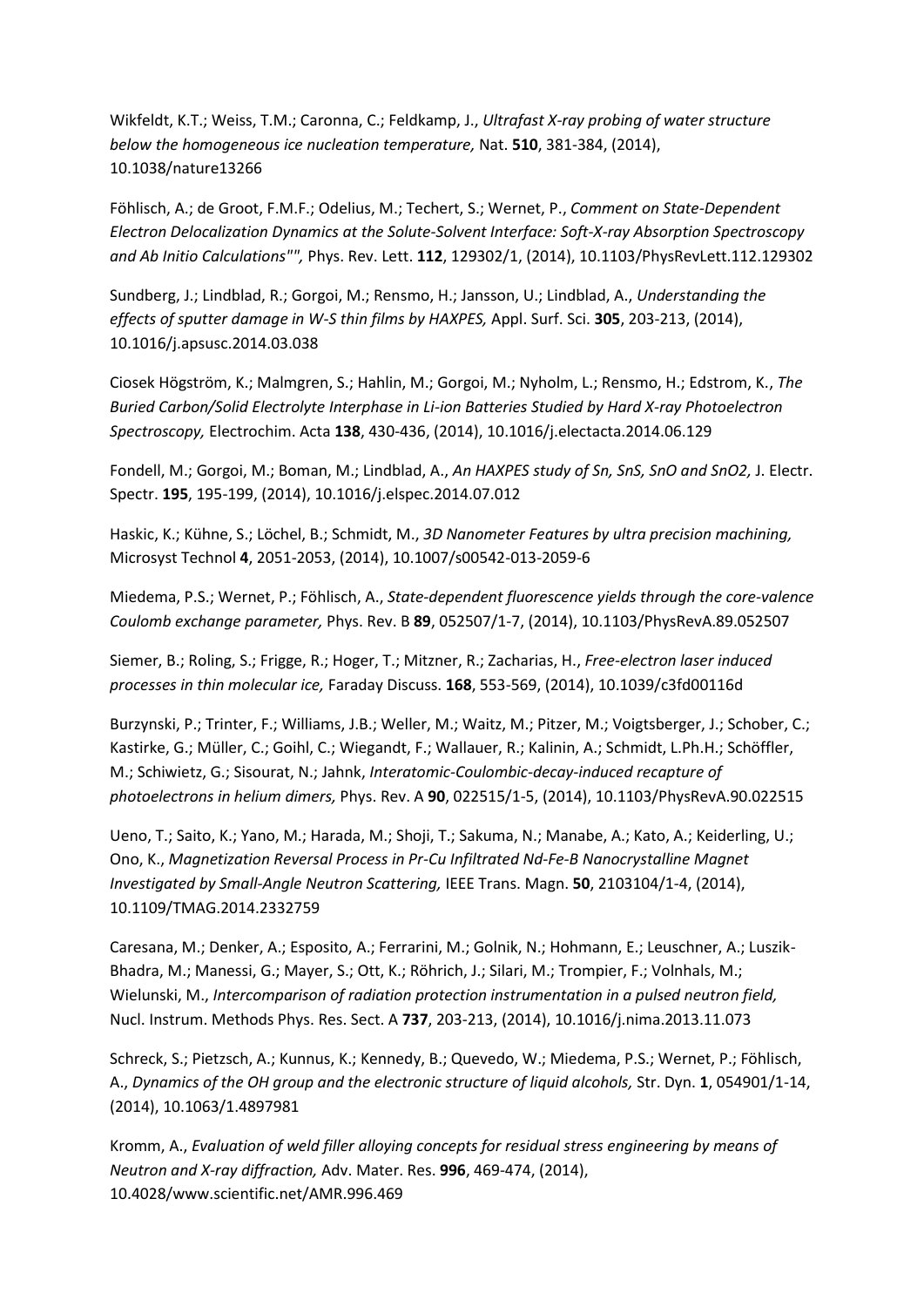Wirjadi, O.; Rack, A.; Liebscher, A.; Meinhardt, J.; Schladitz, K.; Shafei, B.; Steidl, G., *Microstructural*  analysis of a C/SiC ceramic based on the segmentation of X-ray phase contrast tomographic data, Int. J. Mat. Res. **105**, 702-708, (2014), 10.3139/146.111071

Molodtsova, O.V.; Aristova, I.M.; Babenkov, S.V.; Vilkov, O.Y.; Aristov, V.Yu., *Morphology and properties of a hybrid organic-inorganic system: Al nanoparticles embedded into CuPc thin film,* J. Appl. Phys. **115**, 164310/1-7, (2014), 10.1063/1.4874161

Köbler, U.; Hoser, A., *Magnetism of powder samples and of single crystals ,* J. Magn. Magn. Mater. **349**, 88-94, (2014), 10.1016/j.jmmm.2013.07.059

Grosse, F.; Proessdorf, A.; Hanke, M.; Bierwagen, O., *In Situ Observation of Epitaxial Li–Si-Nanostructure Formation on Si(111),* J. Phys. Chem. C **118**, 21572 -21579, (2014), 10.1021/jp5025735

Mukherjee, S.; Hazarika, A.; Santra, P.K.; Abdelhady, A.L.; Malik, M.A.; Gorgoi, M.; O'Brien, P.; Karis, O.; Sarma, D.D., *Determination of Internal Structures of Heterogeneous Nanocrystals Using Variable-Energy Photoemission Spectroscopy,* J. Phys. Chem. C **118**, 15534-15540, (2014), 10.1021/jp504283m

Holy, F.; Maier, A.R.; Zeitler, B.; Weingartner, R.; Raith, S.; Kajumba, N.; El Ghazaly, M.; Lauth, W.; Kambrich, D.; Gaupp, A.; Scheer, M.; Bahrdt, J.; Grüner, F., *First spectral measurements of a cryogenic high-field short-period undulator,* Phys. Rev. Spec. Topics **17**, 050704/1-8, (2014), 10.1103/PhysRevSTAB.17.050704

Kim, J.-S.; Mawass, M.-A.; Bisig, A.; Krueger, B.; Reeve, R. M.; Schulz, T.; Buettner, F.; Yoon, J.; You, C.- Y.; Weigand, M.; Stoll, H.; Schuetz, G.; Swagten, H.J.M.; Koopmans, B.; Eisebitt, S.; Klaeui, M., *Synchronous precessional motion of multiple domain walls in a ferromagnetic nanowire by perpendicular field pulses,* Nat. Commun. **5**, 3429/-8, (2014), 10.1038/ncomms4429

Geilhufe, J.; Pfau, B.; Schneider, M.; Büttner, F.; Günther, C.M.; Werner, S.; Schaffert, S.; Guehrs, E.; Frömmel, S.; Kläui, M.; Eisebitt, S., *Monolithic focused reference beam X-ray holography,* Nat. Commun. **5**, ArtNr: 3008, (2014), 10.1038/ncomms4008

Geilhufe, J.; Tieg, C.; Pfau, B.; Günther, C.M.; Guehrs, E.; Schaffert, S.; Eisebitt, S., *Extracting depth information of 3-dimensional structures from a single-view X-ray Fourier-transform hologram,* Optic. Express **22**, 24959-24969, (2014), 10.1364/OE.22.024959

Erko, A.; Firsov, A.; Gubzhokov, R.; Bjeoumikhov, A.; Günther, A.; Langhoff, N.; Bretschneider, M.; Höhn, Y.; Wedell, R., *New parallel wavelength-dispersive spectrometer based on scanning electron microscope,* Optic. Express **22**, 16897-16902, (2014), 10.1364/OE.22.016897

Braig, C.; Loechel, H.; Mitzner, R.; Quevedo, W.; Loukas, P.; Kubin, M.; Weniger, C.; Firsov, A.; Rehanek, J.; Brzhezinskaya, M.; Wernet, P.; Foehlisch, A.; Erko, A., *Design and optimization of a parallel spectrometer for ultra-fast X-ray science,* Optic. Express **22**, 12583-12602, (2014), 10.1364/OE.22.012583

Kern, J.; Hattne, J.; Tran, R.; Alonso-Mori, R.; Laksmono, H.; Gul, S.; Sierra, R.G.; Rehanek, J.; Erko, A.; Mitzner, R.; Wernet, P.; Bergmann, U.; Sauter, N.K.; Yachandra, V.; Yano, J., *Methods development for diffraction and spectroscopy studies of metalloenzymes at X-ray free-electron lasers,* Philos. Trans. Royal Soc. B **369**, 20130590/1-7, (2014), 10.1098/rstb.2013.0590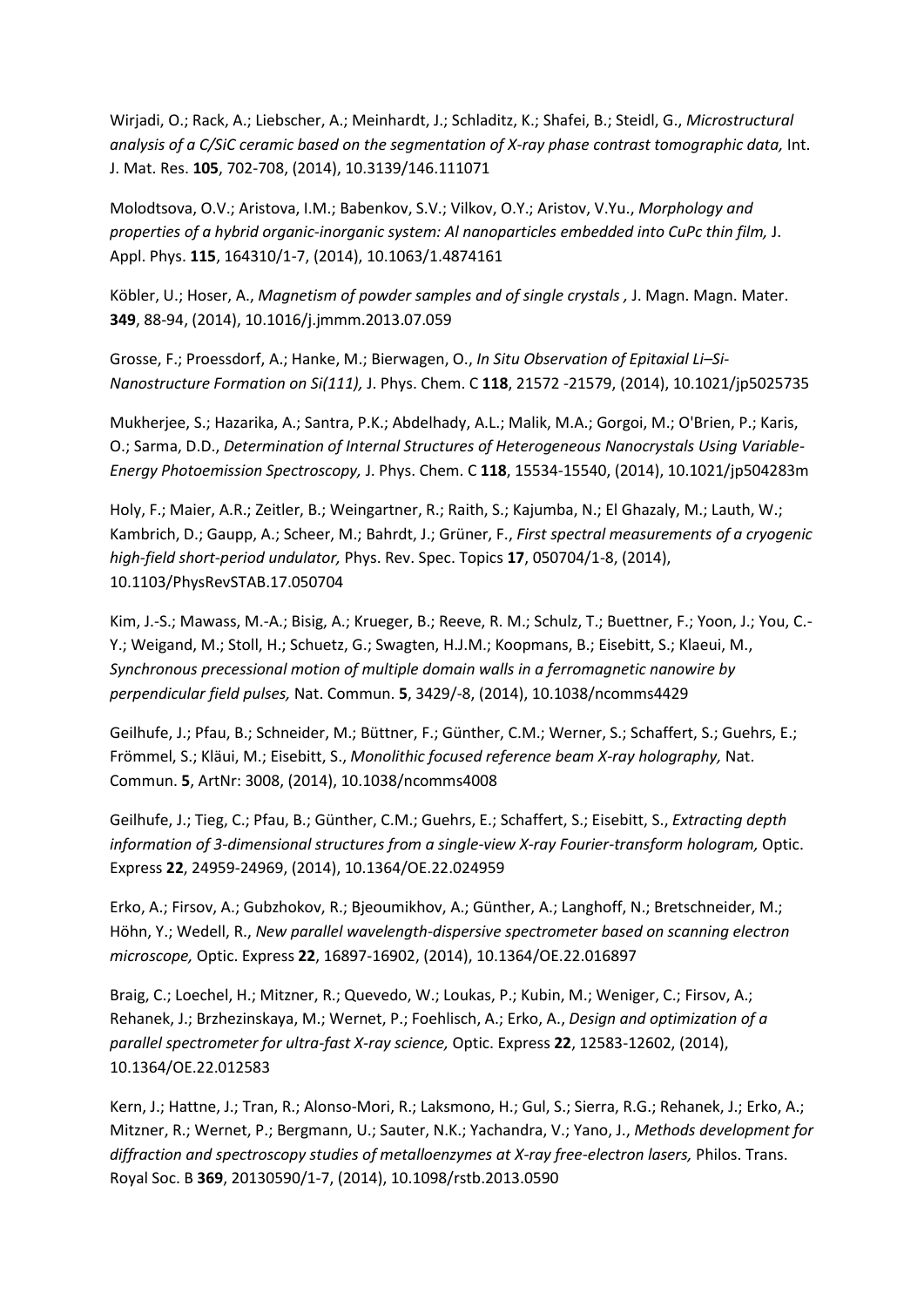Mikhlin, Y.; Karacharov, A.; Likhatski, M.; Podlipskaya, T.; Zizak, I., *Direct observation of liquid precrystallization intermediates during the reduction of aqueous tetrachloroaurate by sulfide ions,* Phys. Chem. Chem. Phys. **16**, 4538-4543, (2014), 10.1039/c3cp54583k

Reuther, J.; Lee, S.-P.; Alicea, J., *Classification of spin liquids on the square lattice with strong spinorbit coupling,* Phys. Rev. B **90**, 174417/1-20, (2014), 10.1103/PhysRevB.90.174417

Mukherjee, S.; Nag, A.; Kocevski, V.; Santra, P.K.; Balasubramanian., M.; Chattopadhyay, S.; Shibata, T.; Schäfers, F.; Rusz, J.; Gerard, C.; Eriksson, O.; Segre, C.U.; Sarma, D.D., *A microscopic description of the evolution of the local structure and an evaluation of the chemical pressure concept in a solid solution,* Phys. Rev. B **89**, 224105/1-11, (2014), 10.1103/PhysRevB.89.224105

Yin, Z.; Rajkovic, I.; Kubicek, K.; Quevedo, W.; Pietzsch, A.; Wernet, P.; Föhlisch, A.; Techert, S., *Probing the Hofmeister Effect with Ultrafast Core-Hole Spectroscopy,* J. Phys. Chem. B **118**, 9398- 9403, (2014), 10.1021/jp504577a

von Korff Schmising, C.; Pfau, B.; Schneider, M.; Günther, C.M.; Giovannella, M.; Perron, J.; Vodungbo, B.; Müller, L.; Capotondi, F.; Pedersoli, E.; Mahne, N.; Lüning, J.; Eisebitt, S., *Imaging*  Ultrafast Demagnetization Dynamics after a Spatially Localized Optical Excitation, Phys. Rev. Lett. **112**, 217203, (2014), 10.1103/PhysRevLett.112.217203

Schnorr, K.; Senftleben, A.; Kurka, M.; Rudenko, A.; Schmid, G.; Pfeifer, T.; Meyer, K.; Kübel, M.; Kling, M.F.; Jiang, Y.H.; Treusch, R.; Düsterer, S.; Siemer, B.; Wöstmann, M.; Zacharias, H.; Mitzner, R.; Zouros, T.J.M.; Ullrich, J.; Schröter, C.D.; Mos, *Electron Rearrangement Dynamics in Dissociating I-2(n+) Molecules Accessed by Extreme Ultraviolet Pump-Probe Experiments,* Phys. Rev. Lett. **113**, 073001/1-5, (2014), 10.1103/PhysRevLett.113.073001

Düsterer, S.; Rehders, M.; Al-Shemmary, A.; Behrens, C.; Brenner, G.; Brovko, O.; DellAngela, M.; Drescher, M.; Faatz, B.; Feldhaus, J.; Frühling, U.; Gerasimova, N.; Gerken, N.; Gerth, C.; Golz, T.; Grebentsov, A.; Hass, E.; Honkavaara, K.; Kocharian, V., *Development of experimental techniques for*  the characterization of ultrashort photon pulses of extreme ultraviolet free-electron lasers, Phys. Rev. Spec. Topics **17**, 120702/1-19, (2014), 10.1103/PhysRevSTAB.17.120702

Rohling, S.; Zacharias, H.; Samoylova, L.; Sinn, H.; Tschentscher, T.; Chubar, O.; Buzmakov, A.; Schneidmiller, E.; Yurkov, M.V.; Siewert, F.; Braun, S.; Gawlitza, P., *Time-dependent wave front propagation simulation of a hard x-ray split-and-delay unit: Towards a measurement of the temporal coherence properties of x-ray free electron lasers,* Phys. Rev. Spec. Topics **17**, 110705/1-11, (2014), 10.1103/PhysRevSTAB.17.110705

Sluchinskaya, I.A.; Lebedev, A.I.; Erko, A., *Structural Position and Charge State of Nickel in SrTiO3,*  Phys. Solid State **56**, 449–455, (2014), 10.1134/S1063783414030329

Brzhezinskaya, M.M.; Morilova, V.M.; Baitinger, E.M.; Evsyukov, S.E.; Pesin, L.A., *Study of poly(vinylidene fluoride) radiative modification using core level spectroscopy,* Polym. Degr. Stab. **99**, 176-179, (2014), 10.1016/j.polymdegradstab.2013.11.009

Kimber, S.A.J.; Salamat, A.; Evans, S.R.; Jeschke, H.O.; Muthukumar, K.; Tomic, M.; Salvat-Pujol, F.; Valenti, R.; Kaisheva, M.V.; Zizak, I.; Chatterji, T., *Giant pressure-induced volume collapse in the pyrite mineral MnS2,* Proc. Nat. Acad. Sci. USA **111**, 5106-5110, (2014), 10.1073/pnas.1318543111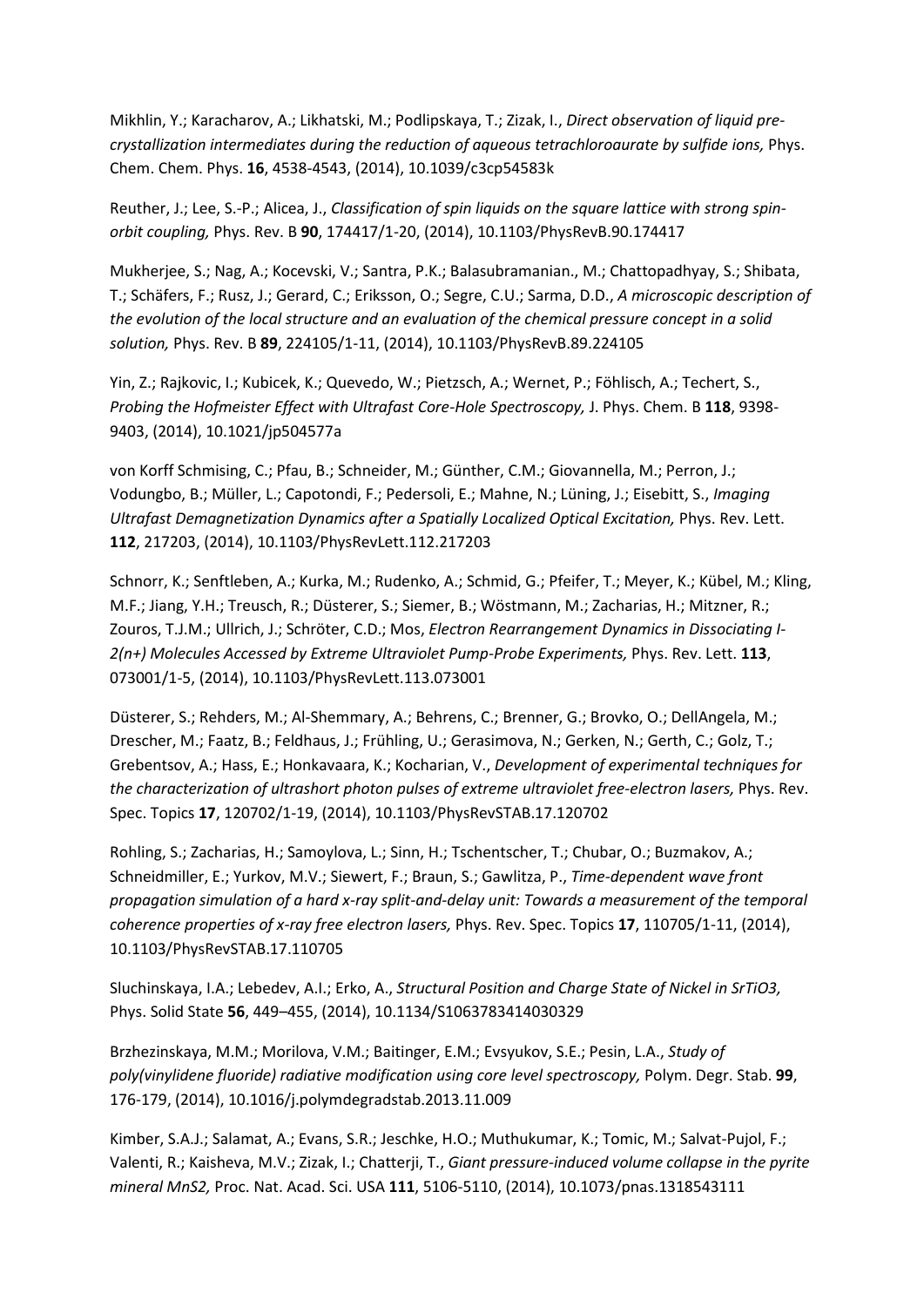Angioletti-Uberti, S.; Ballauff, M.; Dzubiella, J., *Dynamic density functional theory of protein adsorption on polymer-coated nanoparticles,* Soft Matter **10**, 7932-7945, (2014), 10.1039/C4SM01170H

Santala, M.K.; Raoux, S.; Topuria, T.; Reed, B.W.; LaGrange, T.; Campbell, G.H., *Distinguishing mechanisms of morphological instabilities in phase change materials during switching,* Thin Solid Films **571**, 39-44, (2014), 10.1016/j.tsf.2014.09.063

Schmidt, B.; Wesch, S., *Echtzeitspektroskopie von Ferninfrarotstrahlung zur Strahldiagnose an Linearbeschleunigern Real-time far-infrared spectroscopy as diagnostic tool for linear accelerators,*  tm-Tech. Mess. **81**, 137–144, (2014), 10.1515/teme-2014-1023

Su, L.; Wang, C.; Polzer, F.; Lu, Y.; Chen, G.; Jiang, M., *Glyco-Inside Micelles and Vesicles directed by Protection-Deprotection Chemistry,* ACS Macr. Lett. **3**, 534-539, (2014), 10.1021/mz500211v

Bruening, B.; Farago, B., *Perfluorooctanoic acid rigidifies a model lipid membrane,* Phys. Rev. E **89**, 040702/1-5, (2014), 10.1103/PhysRevE.89.040702

Raghuwanshi, V.S.; Ochmann, M.; Hoell, A.; Polzer, F.; Rademann, K., *Deep Eutectic Solvents for the Self-Assembly of Gold Nanoparticles: A SAXS, UV-Vis, and TEM Investigation,* Langmuir **30**, 6038- 6046, (2014), 10.1021/la500979p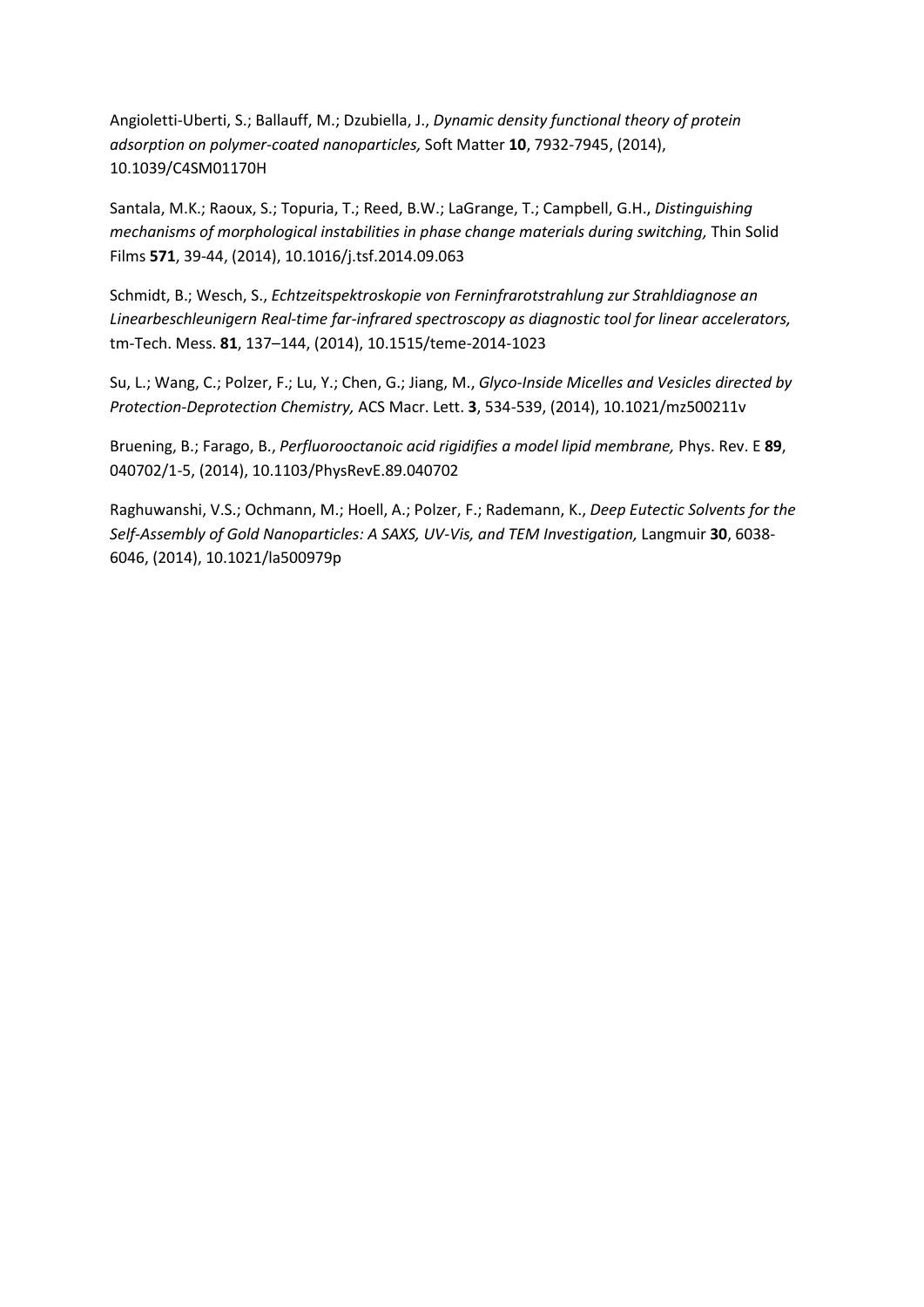## <span id="page-48-0"></span>**Andere, referierte Publikationen**

### <span id="page-48-1"></span>**Programm EE**

Treske, U.; Heming, N.; Knupfer, M.; Büchner, B.; Koitzsch, A.; Di Gennaro, E.; Scotti di Uccio, U.; Miletto Granozio, F.; Krause, S., *Observation of strontium segregation in LaAlO3/SrTiO3 and NdGaO3/SrTiO3 oxide heterostructures by X-ray photoemission spectroscopy,* APL Materials **2**, 012108/1-8, (2014), 10.1063/1.4861797

Schubert, M.; Collins, B.A.; Mangold, H.; Howard, I.A.; Schindler, W.; Vandewal, K.; Roland, S.; Behrends, J.; Kraffert, F.; Steyrleuthner, R.; Chen, Z.; Fostiropoulos, K.; Bittl, R.; Salleo, A.; Facchetti, A.; Laquai, F.; Ade, H.W.; Neher, D., *Correlated Donor/Acceptor Crystal Orientation Controls Photocurrent Generation in All-Polymer Solar Cells,* Adv. Funct. Mater. **24**, 4068-4081, (2014), 10.1002/adfm.201304216

Tessarek, C.; Röder, R.; Michalsky, T.; Geburt, S.; Franke, H.; Schmidt-Grund, R.; Heilmann, M.; Hoffmann, B.; Ronning, C.; Grundmann, M.; Christiansen, S., *Improving the Optical Properties of Self-Catalyzed GaN Microrods toward Whispering Gallery Mode Lasing,* ACS Phot. **1**, 990-997, (2014), 10.1021/ph500220v

Fekete, M.; Riedel, W.; Patti, A.F.; Spiccia, L., *Photoelectrochemical Water Oxidation by Screen Printed ZnO Nanoparticle Films: Effect of pH on Catalytic Activity and Stability,* Nanoscale **6**, 7585–7593, (2014), 10.1039/c4nr01935k

Schmitt, S.W.; Brönstrup, G.; Shalev, G.; Srivastava, S.K.; Bashouti, M.Y.; Döhler, G.; Christiansen, S.H., *Probing photo-carrier collection efficiencies of individual silicon nanowires diodes on a wafer substrate,* Nanoscale **6**, 7897-7902, (2014), 10.1039/C4NR01258E

Weizman, M.; Rhein, H.; Dore, J.; Gall, S.; Klimm, C.; Andrä, G.; Schultz, C.; Fink, F.; Rau, B.; Schlatmann, R., *Efficiency and stability enhancement of laser-crystallized polycrystalline silicon thinfilm solar cells by laser firing of the absorber contacts,* Solar Energy Mat Solar Cells **120**, 521-525, (2014), 10.1016/j.solmat.2013.09.033i

Grootoonk, B.; Woerdenweber, J.; Gordijn, A.; Gabriel, O.; Meier, M., *Monitoring of powder formation via optical emission spectroscopy and self-bias-voltage measurements for high depletion µc-Si:H deposition regimes,* Can. J. Phys. **92**, 736-739, (2014), 10.1139/cjp-2013-0604

Albrecht, S.; Grootoonk, B.; Neubert, S.; Roland, S.; Wördenweber, J.; Meier, M.; Schlatmann, R.; Gordijn, A.; Neher, D., *Efficient hybrid inorganic/organic tandem solar cells with tailored recombination contacts,* Solar Energy Mat Solar Cells **127**, 157-162, (2014), 10.1016/j.solmat.2014.04.020

Sontheimer, T.; Amkreutz, D.; Schulz, K.; Woebkenberg, P.H.; Guenther, C.; Bakumov, V.; Erz, J.; Mader, C.; Traut, S.; Ruske, F.; Weizman, M.; Schnegg, A.; Patz, M.; Trocha, M.; Wunnicke, O.; Rech, B., *Solution-processed crystalline silicon thin-film solar cells,* Adv. Mater. Interfaces **1**, 1300046/1-6, (2014), 10.1002/admi.201300046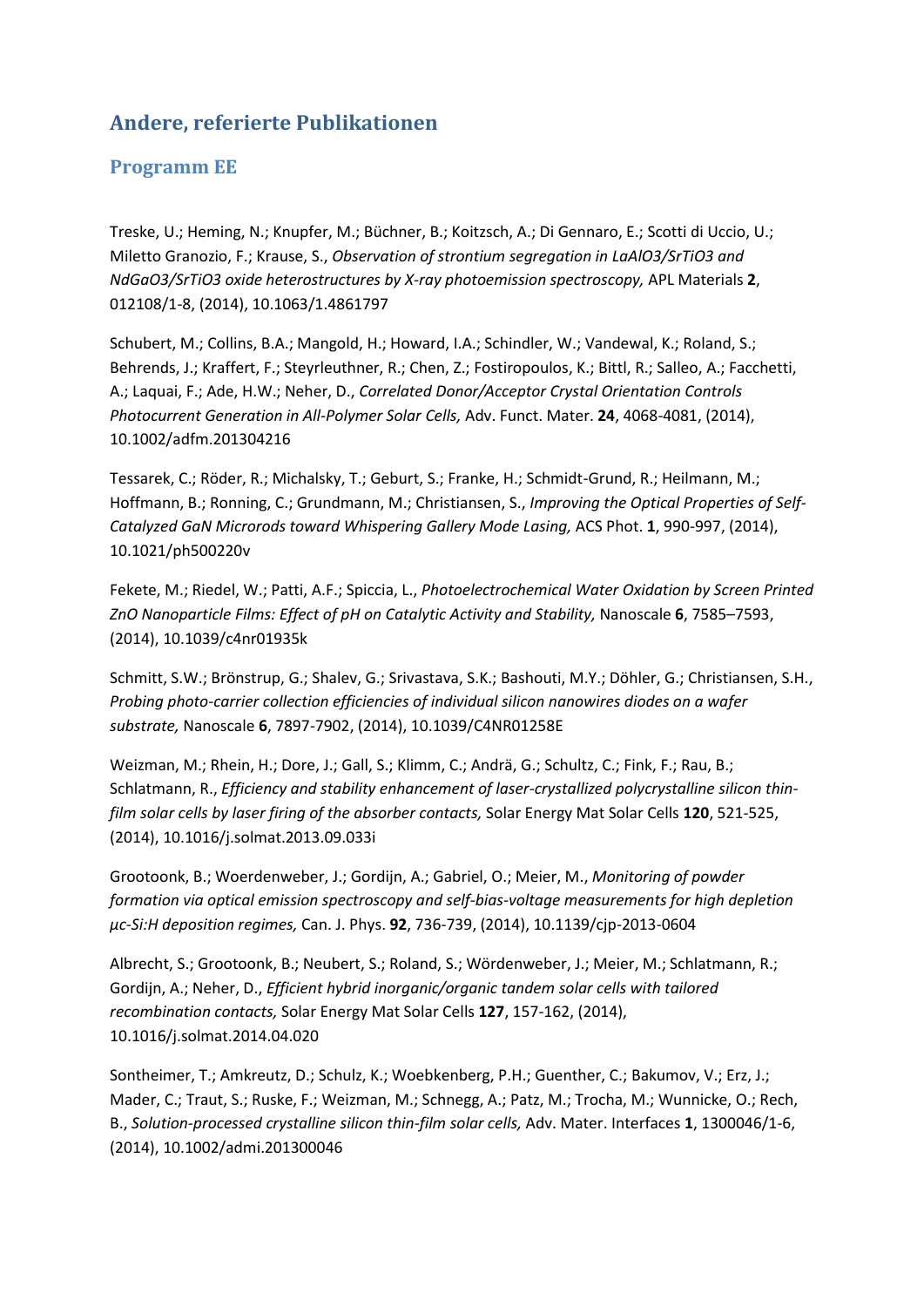Hovestädt, M.; Memczak, H.; Pleiner, D.; Zhang, X.; Rappich, J.; Bier, F.; Stöcklein, W., *Characterization of a new maleimido functionalization of gold for surface plasmon resonance spectroscopy,* J. Mol. Recogn. **27**, 707-713, (2014), 10.1002/jmr.2396

Pop, S.D.; Kate, S.P.; Hinrichs, K.; Rappich, J., *Tunable optical constants of thermally grown thin porphyrin films on silicon for photovoltaic applications,* Solar Energy Mat Solar Cells **127**, 169-174, (2014), 10.1016/j.solmat.2014.04.032

Lockau, D.; Sontheimer, T.; Preidel, V.; Ruske, F.; Hammerschmidt, M.; Becker, C.; Schmidt, F.; Rech, B., *Advanced microhole arrays for light trapping in thin film silicon solar cells,* Solar Energy Mat Solar Cells **125**, 298-304, (2014), 10.1016/j.solmat.2013.11.024

Solovan, M.M.; Brus, V.V.; Maryanchuk, P.D.; Ilashchuk, M.I.; Rappich, J.; Nickel, N.H.; Abashin, S.L., *Fabrication and characterization of anisotype heterojunctions n-TiN/p-CdTe,* Semicond. Sc. Tech. **29**, 015007/1--8, (2014), 10.1088/0268-1242/29/1/015007

Kühnapfel, S.; Amkreutz, D.; Klimm, C.; Nickel, N.H., *Excimer laser crystallization of a-SiCx on glass,*  Can. J. Phys. **92**, 709-712, (2014), 10.1139/cjp-2013-0571

Klicpera, M.; Pospisil, J.; Rudajevova, A.; Hoser, A.; Javorsky, P., *Growth and characterization of CePtIn single crystal,* J. Cryst. Growth **394**, 61-66, (2014), 10.1016/j.jcrysgro.2014.02.012

Schmid, M.; Andrae, P.; Manley, P., *Plasmonic and photonic scattering and near fields of nanoparticles,* Nanosc. Res. Lett. **9**, 50/1-11, (2014), 10.1186/1556-276X-9-50

Iles, G.N.; Schorr, S., *The HZB neutron Laue diffractometer: From E11 to FALCON,* Neutron News **25**, 27-29, (2014), 10.1080/10448632.2014.902701

Amkreutz, D.; Haschke, J.; Häring, T.; Ruske, F.; Rech, B., *Conversion efficiency and process stability improvement of electron beam crystallized thin film silicon solar cells on glass,* Solar Energy Mat Solar Cells **123**, 13-16, (2014), 10.1016/j.solmat.2013.12.021

Wei, J.Z.; Song, Z.G.; Yang, Y.B.; Liu, S.Q.; Du, H.L.; Han, J.Z.; Zhou, D.; Wang, C.S.; Yang, Y.C.; Franz, A.; Többens, D.; Yang, J.B., *tau-MnAl with high coercivity and saturation magnetization,* AIP Adv. **4**, 127113/1-11, (2014), 10.1063/1.4903773

Seregin, M.; Naberezhnov, A.; Rysiakiewicz-Pasek, E.; Fokin, A.; Sysoeva, A.; Franz, A.; Tovar, M., *Neutron and X-ray Diffraction Studies of KNO3 Embedded into Porous Glasses,* Ferro. Lett. **41**, 42217, (2014), 10.1080/07315171.2014.908678

Sohr, G.; Többens, D.M.; Schmedt auf der Günne, J.; Huppertz, H., *HP-CsB5O8: Synthesis and Characterization of an Outstanding Borate Exhibiting the Simultaneous Linkage of All Structural Units of Borates,* Chem. - a Eur. J. **20**, 17059-17067, (2014), 10.1002/chem.201404018

Schmidmair, D.; Kahlenberg, V.; Perfler, L.; Többens, D.M., *Structural, spectroscopic and computational studies on the monoclinic polymorph (form I) of potassium hydrogen disilicate (KHSi2O5),* Min. Mag. **78**, 609-622, (2014), 10.1180/minmag.2014.078.3.10

Fognini, A.; Salvatella, G.; Michlmayr, T.U.; Wetli, C.; Ramsperger, U.; Bähler, T.; Sorgenfrei, F.; Beye, M.; Eschenlohr, A.; Pontius, N.; Stamm, C.; Hieke, F.; Dell'Angela, M.; de Jong, S.; Kukreja, R.;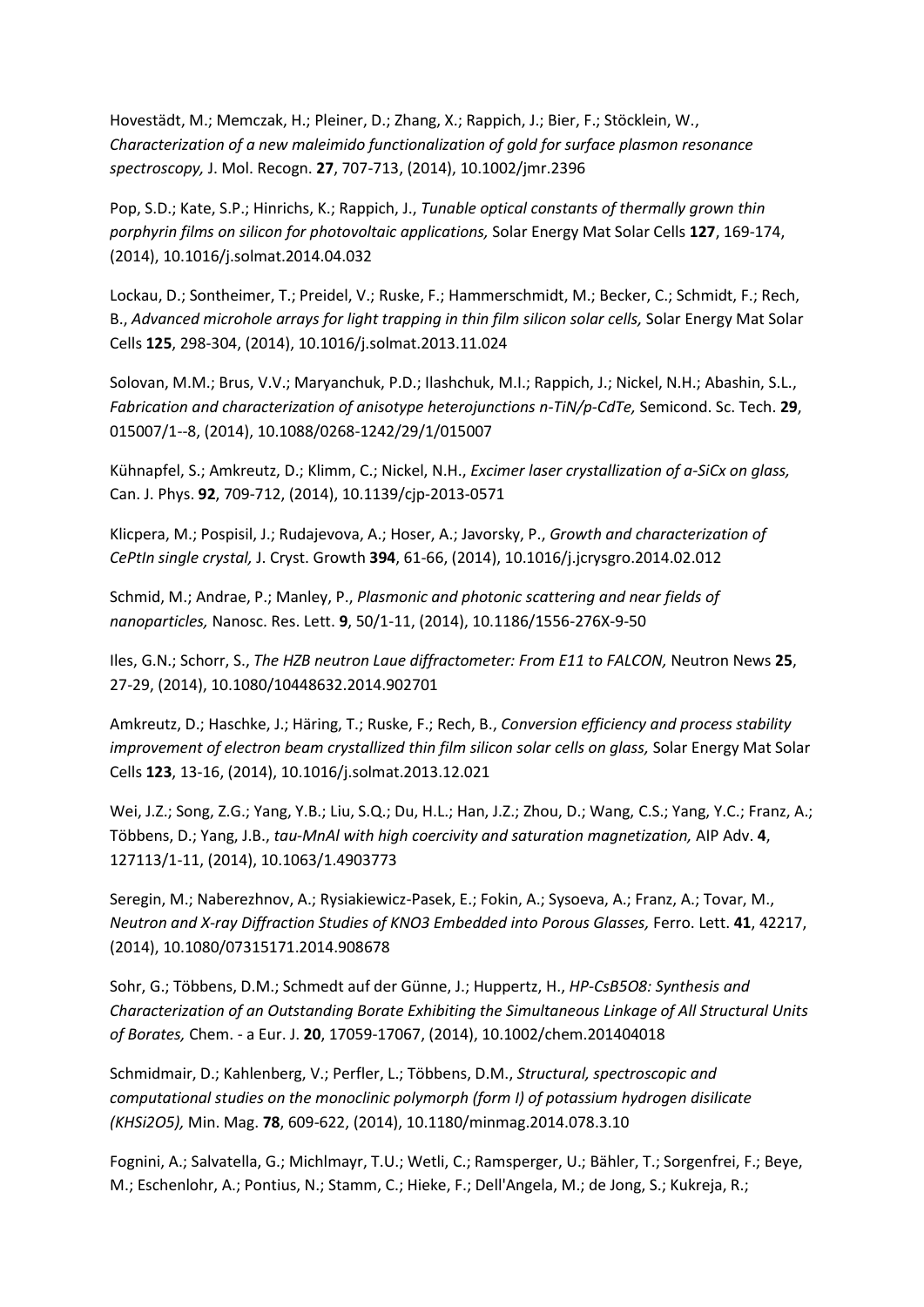Gerasimova, N.; Rybnikov, V.; Redlin, H.; Raabe, J, *The role of space charge in spin-resolved photoemission experiments,* New J. Phys. **16**, 043031/1-9, (2014), 10.1088/1367-2630/16/4/043031

Miedema, P.S.; Beye, M.; Könnecke, R.; Schiwietz, G.; Föhlisch, A., *The angular- and crystalmomentum transfer through electron-phonon coupling in silicon and silicon carbide: similarities and differences,* New J. Phys. **16**, 093056/1-15, (2014), 10.1088/1367-2630/16/9/093056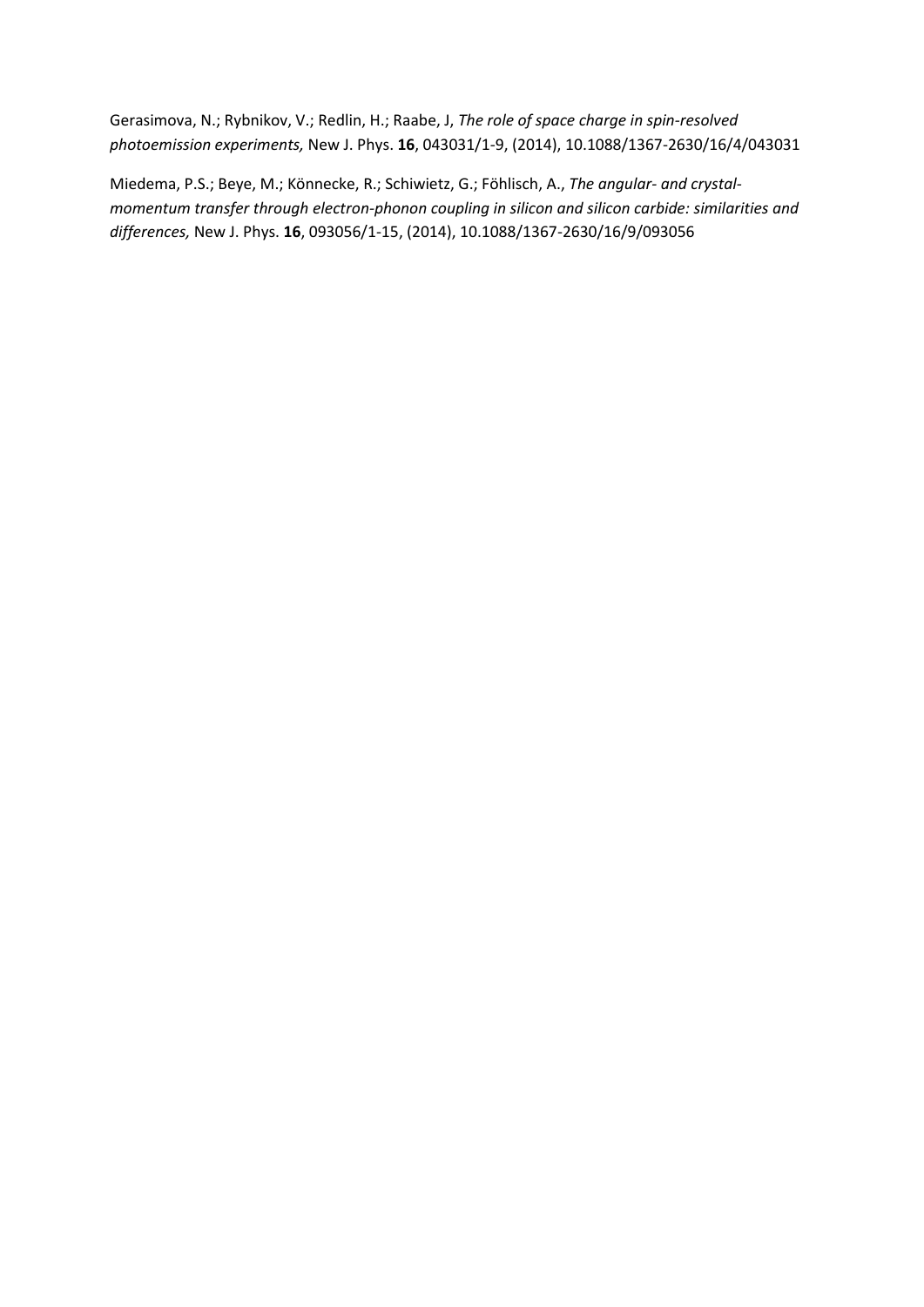## **Andere, referierte Publikationen**

### <span id="page-51-0"></span>**Programm PNI**

Smith, M.C.; Smith, A.C.; Wimpory, R.; Ohms, C., *A review of the NeT Task Group 1 residual stress measurement and analysis round robin on a single weld bead-on-plate specimen, Int. J. Pres. Ves. Pip.* **120**, 93-140, (2014), 10.1016/j.ijpvp.2014.05.002

Götze, L.C.; Abart, R.; Milke, R.; Schorr, S.; Zizak, I.; Dohmen, R.; Wirth, R., *Growth of magnesioaluminate spinel in thin-film geometry: in situ monitoring using synchrotron X-ray diffraction and thermodynamic model,* Physics Chem. Miner. **41**, 681-693, (2014), 10.1007/s00269-014-0682-0

Maawad, E.; Brokmeier, H.-G.; Wagner, L.; Hofmann, M.; Gan, W.M.; Genzel, Ch.; Klaus, M., *Nondestructive residual stress evaluation in mechanically surface treated Ti-2.5Cu by diffraction techniques,* NDT&E Int. **61**, 67-70, (2014), 10.1016/j.ndteint.2013.10.002

Ignatovich, V.; Nikitenko, Y.; Radu, F., *Reflection of neutrons from fan-like magnetic systems,* Am. J. Mod. Phys. Appl. **1**, 41821, (2014),

Bryson, J.F.J.; Herrero-Albillos, J.; Kronast, F.; Ghidini, M.; Redfern, S.A.T.; van der Laan, G.; Harrison, R.J., *Nanopaleomagnetism of meteoritic Fe-Ni studied using X-ray photoemission electron microscopy,* Earth Planet. Scie. Lett. **396**, 125-133, (2014), 10.1016/j.epsl.2014.04.016

Finizio, S.; Foerster, M.; Buzzi, M.; Krüger, B.; Jourdan, M.; Vaz, C.A.F.; Hockel, J.; Miyawaki, T.; Tkach, A.; Valencia, S.; Kronast, F.; Carman, G.P.; Nolting, F.; Kläui, M., *Magnetic anisotropy engineering in thin film Ni nanostructures by magneto-elastic coupling,* Phys. Rev. Appl. **1**, 021001/1-6, (2014), 10.1103/PhysRevApplied.1.021001

Schröder, D.; Arlt, T.; Krewer, U.; Manke, I., *Analyzing transport paths in the air electrode of a zinc air battery using X-ray tomography,* Electrochem. Commun. **40**, 88-91, (2014), 10.1016/j.elecom.2014.01.001

Schröder, A.; Wippermann, K.; Arlt, T.; Sanders, T.; Baumhöfer, T.; Kardjilov, N.; Hilger, A.; Mergel, J.; Lehnert, W.; Stolten, D.; Banhart, J.; Manke, I., *Neutron radiography and current distribution measurements for studying the influence of the cathode flow field properties on the water distribution and performance of direct methanol fuel cells,* Ind. Eng Chem Res **38**, 926-943, (2014), 10.1002/er.3094

Stroh, J.; Schlegel, M.-C.; Irassar, E. F.; Meng, B.; Emmerling, F., *Applying high resolution SyXRD analysis on sulfate attacked concrete field samples,* Cement Concr. Res. **66**, 19-26, (2014), 10.1016/j.cemconres.2014.07.015

Zaccone, A.; Winter, H.H.; Siebenbürger, M.; Ballauff, M., *Linking self-assembly, rheology, and gel transition in attractive colloids,* J. RHEOL. **58**, 1219 - 1244, (2014), 10.1122/1.4878838

Trapp, M.; Tehei, M.; Trovaslet, M.; Nachon, F.; Martinez, N.; Koza, M. M.; Weik, M.; Masson, P.; Peters, J., *Correlation of the dynamics of native human acetylcholinesterase and its inhibited huperzine A counterpart from sub-picoseconds to nanoseconds,* J. the Roy. Soc. Interface **11**, 20140372/1-9, (2014), 10.1098/rsif.2014.0372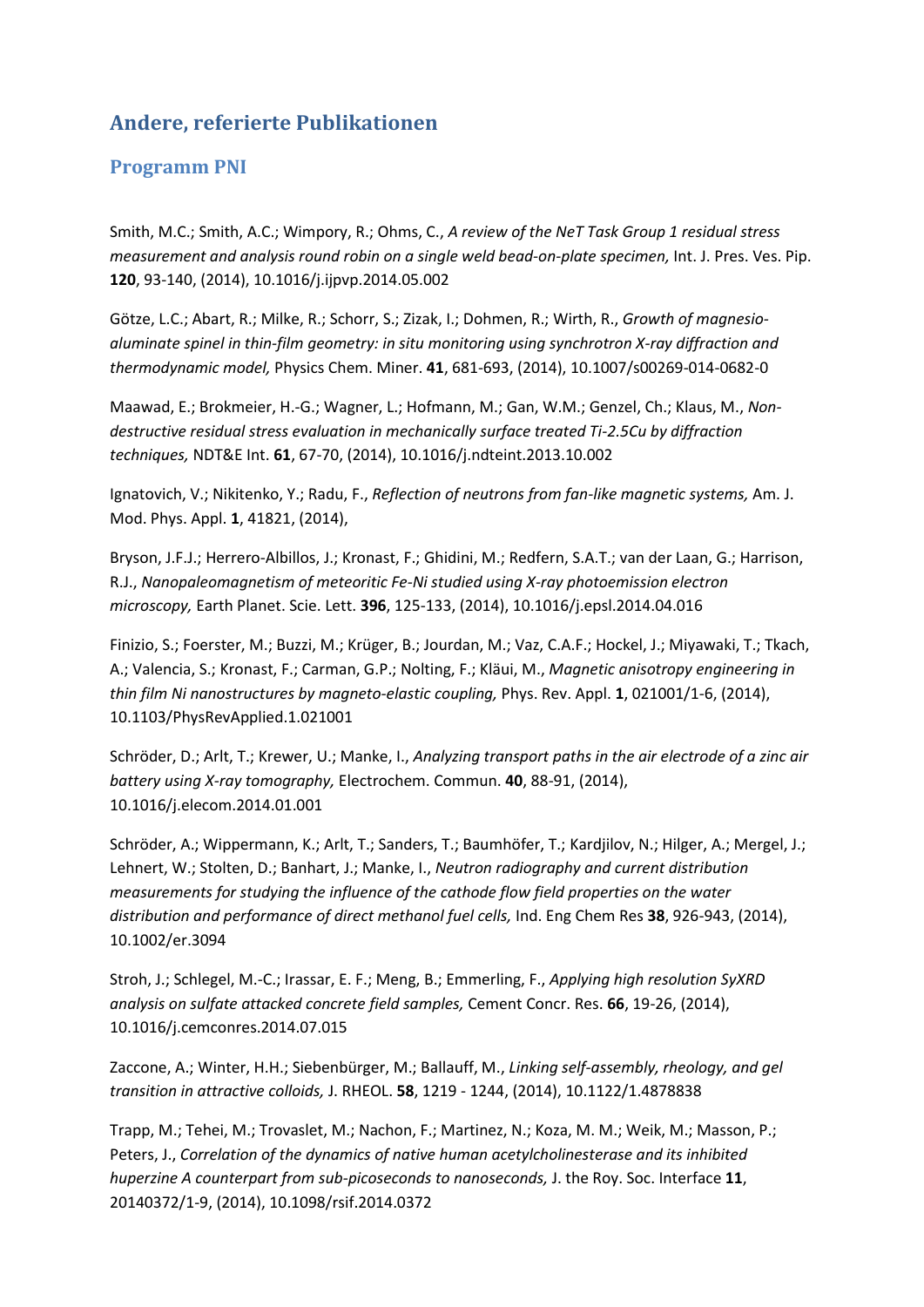Chu, F.; Polzer, F.; Severin, N.; Lu, Y.; Ott, A.; Rabe, J.; Ballauff, M., *Thermosensitive hollow Janus dumbbells,* Colloid Polym. Sci. **292**, 1785-1793, (2014), 10.1007/s00396-014-3287-8

Fondell, M.; Gorgoi, M.; Boman, M.; Lindblad, A., *HAXPES study of Sn core levels and their plasmon loss features,* Res. Phys. **4**, 168-169, (2014), 10.1016/j.rinp.2014.08.006

Fasshauer, E.; Förstel, M.; Pallmann, S.; Pernpointner, M.; Hergenhahn, U., *Using ICD for structural analysis of clusters: a case study on NeAr clusters,* New J. Phys. **16**, 103026/1-32, (2014), 10.1088/1367-2630/16/10/103026

Arion, T.; Takahashi, O.; Püttner, R.; Ulrich, V.; Barth, S.; Lischke, T.; Bradshaw, A.M.; Förstel, M.; Hergenhahn, U., *Conformational and nuclear dynamics effects in molecular Auger spectra: fluorine core-hole decay in CF4,* J. Phys. B **47**, 12403371-7, (2014), 10.1088/0953-4075/47/12/124033

Knie, A.; Hans, A.; Förstel, M.; Hergenhahn, U.; Schmidt, P.; Reiß, P.; Ozga, C.; Kambs, B.; Trinter, F.; Voigtsberger, J.; Metz, D.; Jahnke, T.; Dörner, R.; Kuleff, A.I.; Cederbaum, L.S.; Demekhin, P.V.; Ehresmann, A., *Detecting ultrafast interatomic electronic processes in media by fluorescence,* New J. Phys. **16**, 102002/1-9, (2014), 10.1088/1367-2630/16/10/102002

Hoch, H.; Wessel, A.; Asche, M.; Baum, D.; Beckmann, F.; Bräunig, P.; Ehrig, K.; Muehlethaler, R.; Riesemeier, H.; Staude, A.; Stelbrink, B.; Wachmann, E.; Weintraub, P.; Wipfler, B.; Wolff, C.; Zilch, M., *Non-sexual abdominal appendages in adult insects challenge a 300 million year old bauplan,* Curr. Biol. **24**, R16-R17, (2014), 10.1016/j.cub.2013.11.040

Farajian, M.; Nitschke-Pagel, T.; Siegele, D., *Welding Residual Stress Behavior in Tubular steel Joints under Multiaxial Loading = Schweißeigenspannungsverhalten in Stahlrohrverbindungen unter mehrachsiger Beanspruchung,* HTM **69**, 41426, (2014), 10.3139/105.110208

Fittschen, U.E.A.; Menzel, M.; Scharf, O.; Radtke, M.; Reinholz, U.; Buzanich, G.; Lopez, V.M.; McIntosh, K.; Streli, C.; Havrilla, G.J., *Observation of X-ray shadings in synchrotron radiation-total reflection X-ray fluorescence using a color X-ray camera,* Spectrochim. Acta B **99**, 179-184, (2014), 10.1016/j.sab.2014.06.025

Troebs, L.; Zimathies, A.; Panne, U.; Emmerling, F., *Mechanochemical Synthesis of [Zn-3(C2O4)(3)(4,4'-bipy)(4)] and its Reorganization at High Temperatures,* Z. Phys. Chem. **228**, 575-585, (2014), 10.1515/zpch-2014-0445

Schönfeld, S.; Cordini, D.; Riechert, A.; Seibel, I.; Willerding, G.; Bechrakis, N.; Moser, L.; Joussen, A., *Proton Beam Therapy Leads to Excellent Local Control Rates in Choroidal Melanoma in the Intermediate Fundus Zone,* Am. J. of Opht. **158**, 1184–1191, (2014), 10.1016/j.ajo.2014.08.016

Riechardt, A.; Cordini, D.; Dobner, B.; Seibel, I.; Gundlach, E.; Rehak, M.; Hager, A.; Stark, R.; Moser, L.; Joussen, A.M., *Salvage Proton Beam Therapy in Local Recurrent Uveal Melanoma,* Am. J. of Opht. **158**, 948-956, (2014), 10.1016/j.ajo.2014.07.013

Seibel, I.; Cordini, D.; Hager, A.; Riechardt, A.I.; Klein, J.P.; Heufelder, J.; Moser, L.; Joussen, A.M., Long-term results after proton beam therapy for retinal papillary capillary hemangioma, Am. J. of Opht. **158**, 381-386, (2014), 10.1016/j.ajo.2014.05.003